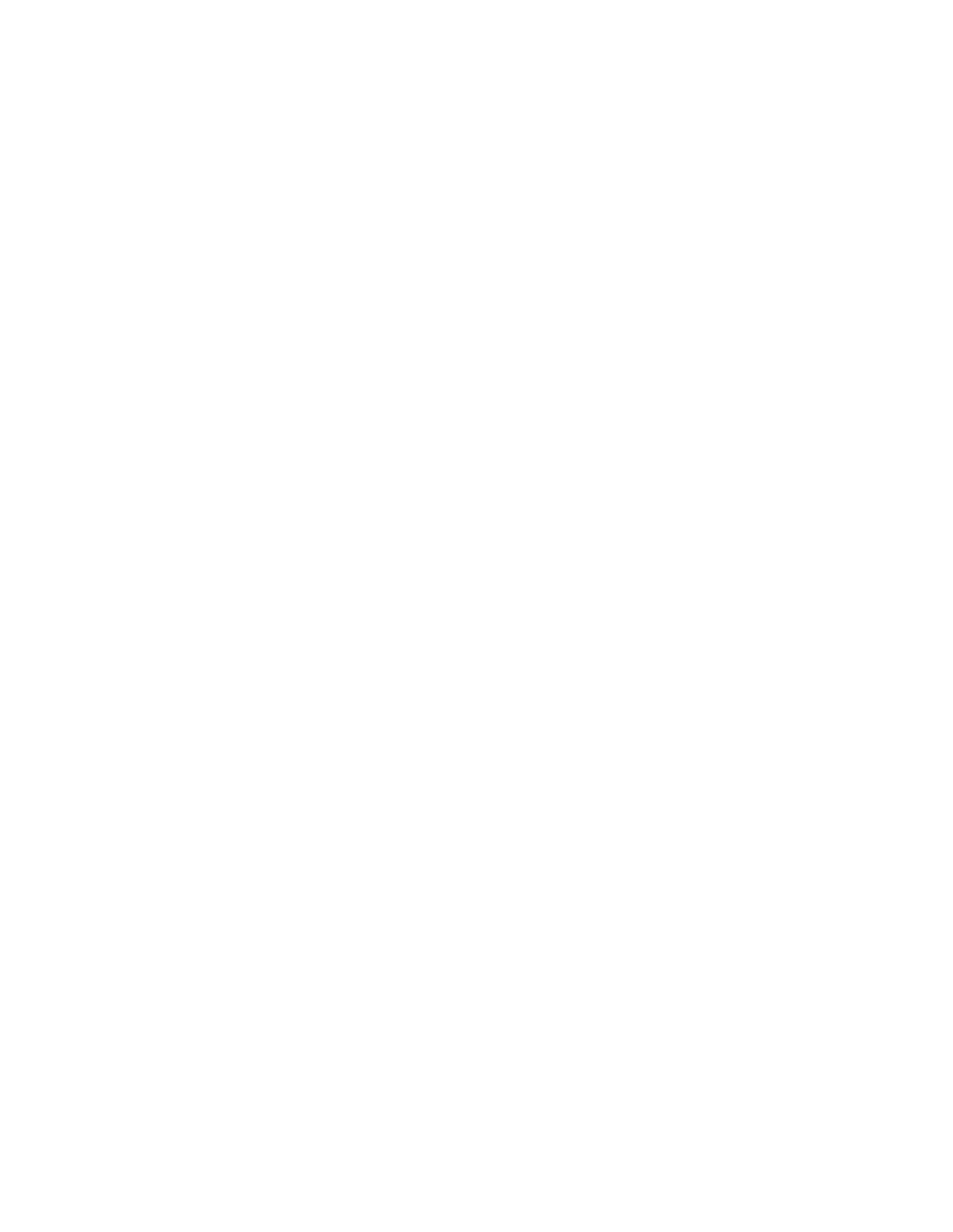#### **Currency Equivalents**

Currency unit – pa'anga (T\$)

|         |     | <b>At Appraisal</b> | <b>At Project Completion</b> |
|---------|-----|---------------------|------------------------------|
|         |     | 28 March 2011       | 28 March 2018                |
| T\$1.00 | $=$ | \$0.5517            | \$0.4597                     |
| \$1.00  | $=$ | T\$1.8125           | T\$2.1748                    |

#### **ABBREVIATIONS**

| <b>ADB</b>     |                          | - Asian Development Bank                                    |
|----------------|--------------------------|-------------------------------------------------------------|
| <b>CEO</b>     |                          | - Chief Executive Officer                                   |
| <b>DMF</b>     |                          | design and monitoring framework                             |
| <b>EIRR</b>    |                          | - economic internal rate of return                          |
| <b>EMP</b>     |                          | - environmental management plan                             |
| <b>FIRR</b>    |                          | - financial internal rate of return                         |
| <b>ICT</b>     |                          | - information and communication technology                  |
| <b>Mbps</b>    | $-$                      | megabits per second                                         |
| <b>MEIDECC</b> | $\overline{\phantom{0}}$ | Ministry of Meteorology, Environment, Information, Disaster |
|                |                          | Management, Climate Change and Communications               |
| <b>MFNP</b>    | $\qquad \qquad -$        | Ministry of Finance and National Planning                   |
| <b>PMU</b>     |                          |                                                             |
|                |                          | project management unit                                     |
| <b>PRIF</b>    | $\overline{\phantom{0}}$ | Pacific Regional Infrastructure Facility                    |
| <b>RRP</b>     |                          | report and recommendation of the President                  |
| TA.            |                          | technical assistance                                        |
| <b>TCC</b>     |                          | Tonga Communications Corporation                            |
| <b>TCL</b>     |                          | - Tonga Cable Limited                                       |

#### **NOTES**

- (i) The fiscal year (FY) of the Government of Tonga and its agencies ends on 30 June. "FY" before a calendar year denotes the year in which the fiscal year ends, e.g., FY2018 ends on 30 June 2018.
- (ii) In this report, "\$" refers to United States dollars unless otherwise stated.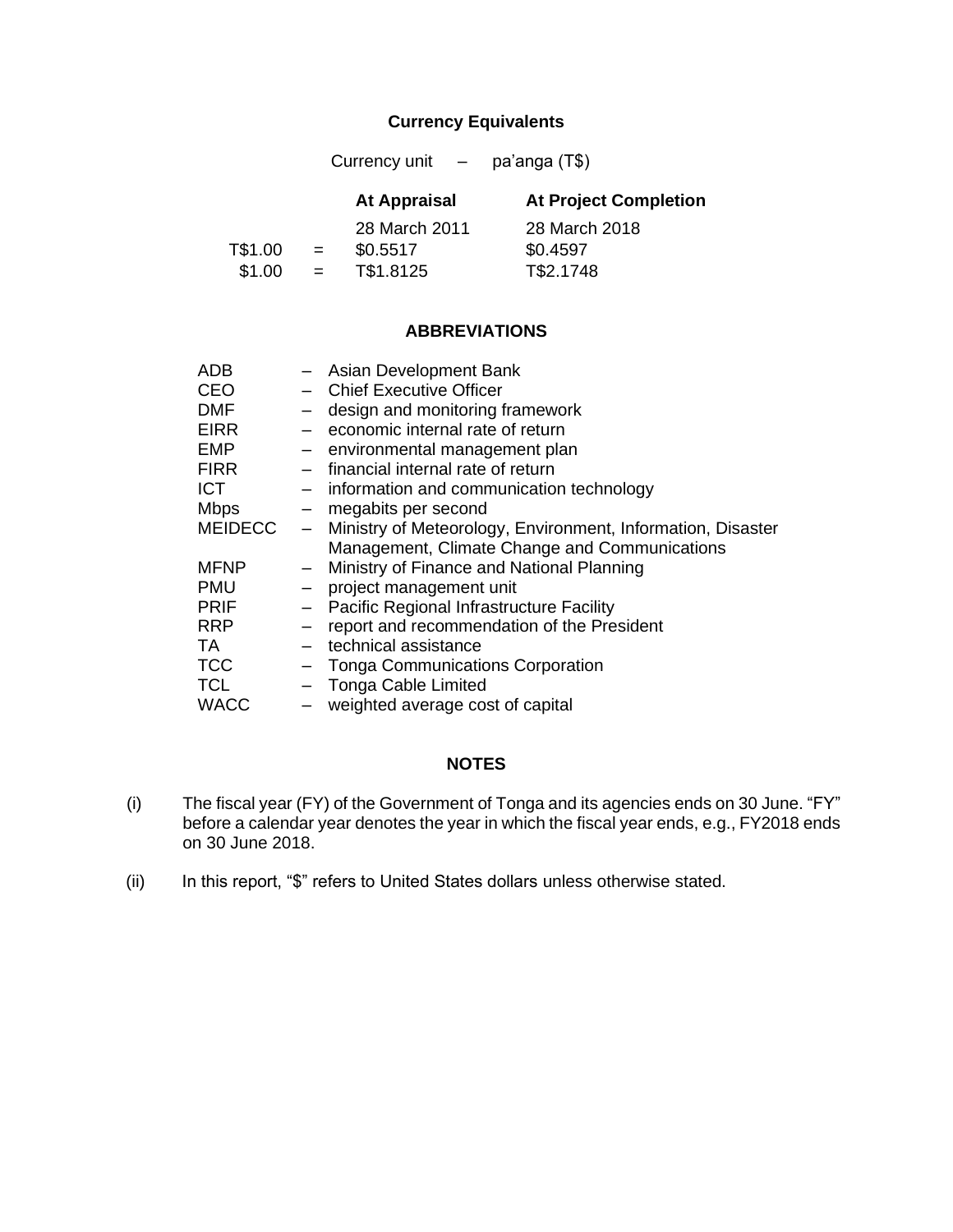| <b>Vice-President</b><br><b>Director General</b><br><b>Deputy Director</b> | Ahmed Muneeb Saeed, Operations 2<br>Leah Gutierrez, Pacific Department (PARD)<br>Emma Veve, PARD                                                                                                                                                                                                                                                                                                                                                                                                                                                                                                                                                                                                                                                                        |
|----------------------------------------------------------------------------|-------------------------------------------------------------------------------------------------------------------------------------------------------------------------------------------------------------------------------------------------------------------------------------------------------------------------------------------------------------------------------------------------------------------------------------------------------------------------------------------------------------------------------------------------------------------------------------------------------------------------------------------------------------------------------------------------------------------------------------------------------------------------|
| <b>General</b><br><b>Director</b>                                          | Masayuki Tachiiri, Pacific Subregional Office (SPSO), PARD                                                                                                                                                                                                                                                                                                                                                                                                                                                                                                                                                                                                                                                                                                              |
| Team leader<br><b>Team members</b>                                         | Albert Cerelala, Associate Project Officer, SPSO, PARD<br>Sibesh Bhattacharya, Principal Infrastructure Specialist (Information and<br>Communication Technology), Transport and Communications<br>Division, PARD<br>Taniela Faletau, Safeguards Specialist, Portfolio, Results, and Quality<br><b>Control Unit, PARD</b><br>Katherine Guy, Infrastructure Specialist, SPSO, PARD<br>Tatafu Moeaki, Senior Country Coordination Officer, Pacific Country<br>Office (Tonga), SPSO, PARD<br>Vijay Narayan, Senior Project Officer, SPSO, PARD<br>Belvina Puamau, Senior Operations Assistant, SPSO, PARD<br>Rommel Rabanal, Public Sector Economist, Social Sectors and Public<br>Sector Management Division, PARD<br>Isoa Wainiqolo, Senior Economics Officer, SPSO, PARD |

In preparing any country program or strategy, financing any project, or by making any designation of or reference to a particular territory or geographic area in this document, the Asian Development Bank does not intend to make any judgments as to the legal or other status of any territory or area.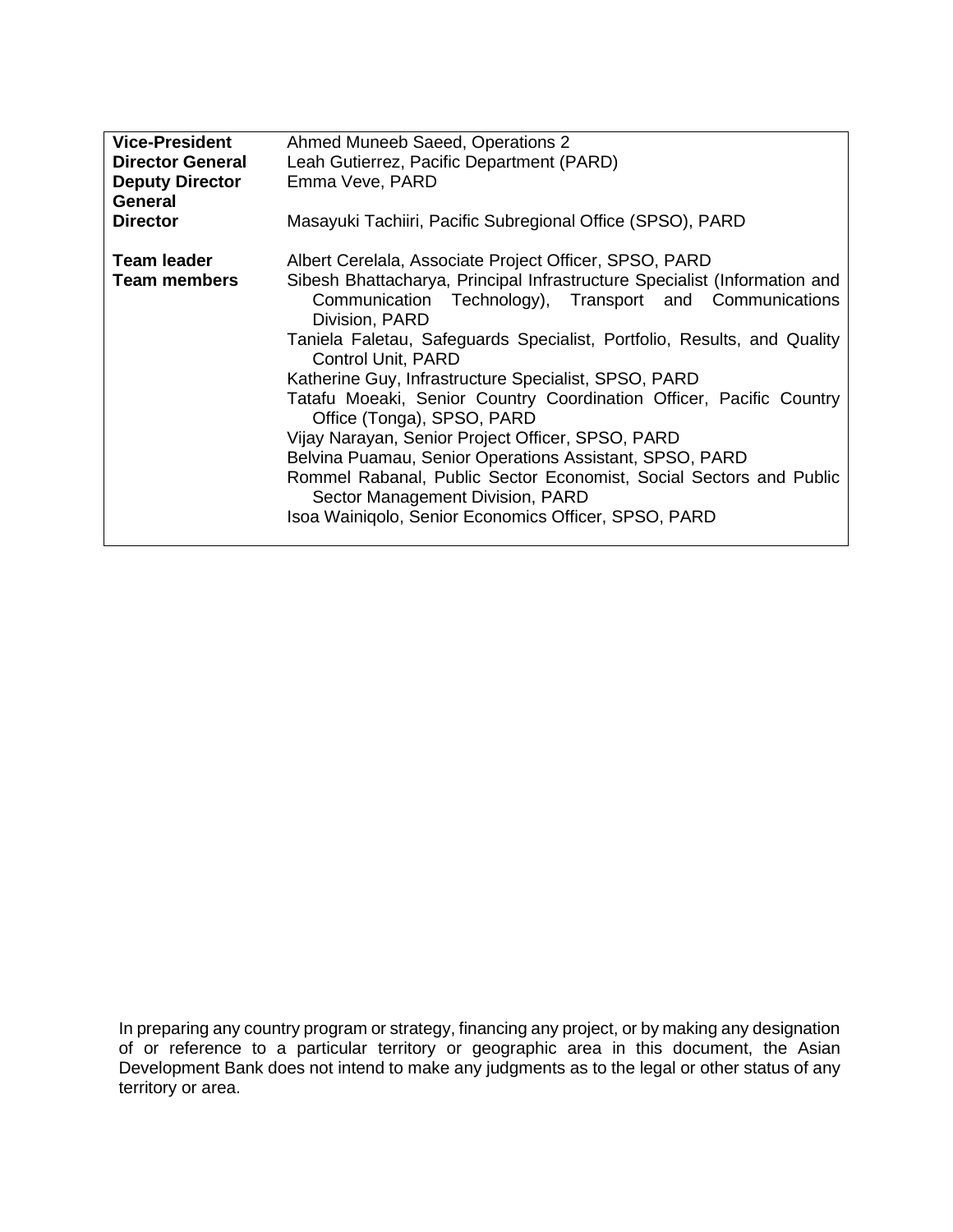# **CONTENTS**

|          |                                                                                                                                                                                                                                                                                                                                                                                                                                          | Page                                                                                                                                 |
|----------|------------------------------------------------------------------------------------------------------------------------------------------------------------------------------------------------------------------------------------------------------------------------------------------------------------------------------------------------------------------------------------------------------------------------------------------|--------------------------------------------------------------------------------------------------------------------------------------|
|          | <b>BASIC DATA</b>                                                                                                                                                                                                                                                                                                                                                                                                                        |                                                                                                                                      |
| I.       | <b>PROJECT DESCRIPTION</b>                                                                                                                                                                                                                                                                                                                                                                                                               | 1                                                                                                                                    |
| II.      | <b>DESIGN AND IMPLEMENTATION</b>                                                                                                                                                                                                                                                                                                                                                                                                         | 1                                                                                                                                    |
|          | <b>Project Design and Formulation</b><br>А.<br>В.<br><b>Project Outputs</b><br>C.<br><b>Project Costs and Financing</b><br>D.<br><b>Disbursements</b><br>Ε.<br><b>Project Schedule</b><br>F.<br><b>Implementation Arrangements</b><br>G.<br><b>Technical Assistance</b><br>Η.<br><b>Consultant Recruitment and Procurement</b><br>Safeguards<br>I.<br>J.<br>Monitoring and Reporting                                                     | $\overline{a}$<br>$\frac{2}{3}$<br>$\overline{\mathcal{A}}$<br>$\overline{\mathcal{A}}$<br>$\frac{5}{5}$<br>6<br>6<br>$\overline{7}$ |
| III.     | <b>EVALUATION OF PERFORMANCE</b>                                                                                                                                                                                                                                                                                                                                                                                                         | 7                                                                                                                                    |
| IV.      | А.<br>Relevance<br><b>B.</b><br><b>Effectiveness</b><br>C.<br>Efficiency<br>D.<br>Sustainability<br>Е.<br>Development Impact<br>F.<br>Performance of the Recipient and the Executing Agency<br>G.<br><b>Performance of Cofinanciers</b><br>Η.<br>Performance of the Asian Development Bank<br><b>Overall Assessment</b><br>L.<br><b>ISSUES, LESSONS, AND RECOMMENDATIONS</b><br><b>Issues and Lessons</b><br>А.<br>B.<br>Recommendations | 7<br>8<br>9<br>9<br>10<br>11<br>12<br>12<br>12<br>13<br>13<br>13                                                                     |
|          |                                                                                                                                                                                                                                                                                                                                                                                                                                          |                                                                                                                                      |
|          | <b>APPENDIXES</b>                                                                                                                                                                                                                                                                                                                                                                                                                        |                                                                                                                                      |
| 1.<br>2. | <b>Original Design and Monitoring Framework</b><br>Revised Design and Monitoring framework                                                                                                                                                                                                                                                                                                                                               | 14<br>16                                                                                                                             |
| 3.       | Project Cost at Appraisal and Actual                                                                                                                                                                                                                                                                                                                                                                                                     | 20                                                                                                                                   |
| 4.       | <b>Project Cost by Financier</b>                                                                                                                                                                                                                                                                                                                                                                                                         | 21                                                                                                                                   |
| 5.       | Disbursement of ADB Grant Proceeds                                                                                                                                                                                                                                                                                                                                                                                                       | 23                                                                                                                                   |
| 6.       | <b>Chronology of Main Events</b>                                                                                                                                                                                                                                                                                                                                                                                                         | 24                                                                                                                                   |
| 7.       | <b>Contract Awards of ADB Grant Proceeds</b>                                                                                                                                                                                                                                                                                                                                                                                             | 25                                                                                                                                   |
| 8.       | <b>Status of Compliance with Grant Covenants</b>                                                                                                                                                                                                                                                                                                                                                                                         | 26                                                                                                                                   |
| 9.       | <b>Financial and Economic Reevaluation</b>                                                                                                                                                                                                                                                                                                                                                                                               | 36                                                                                                                                   |
| 10.      | Ratings of Sovereign Projects                                                                                                                                                                                                                                                                                                                                                                                                            | 40                                                                                                                                   |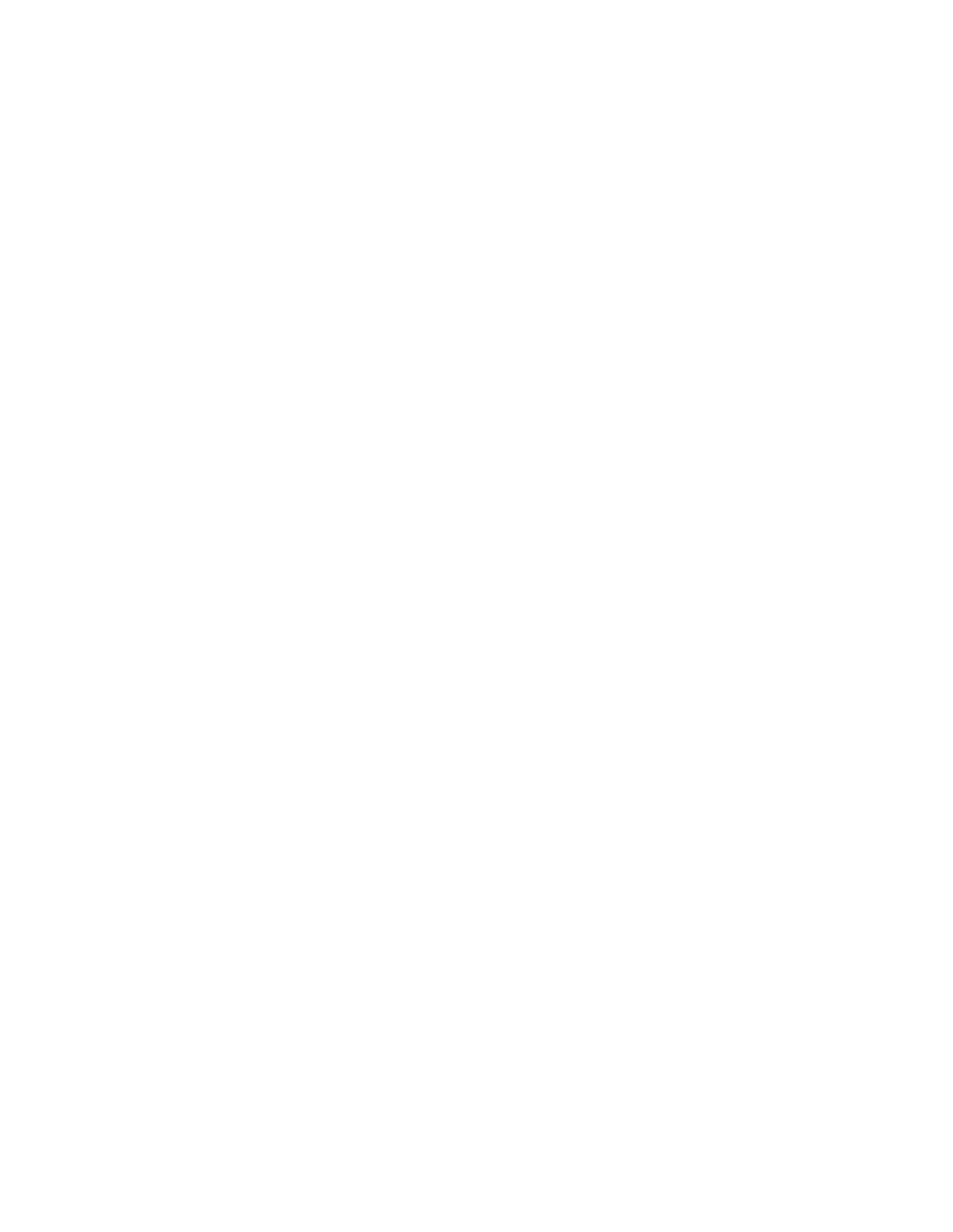#### **BASIC DATA**

#### **A. Grant Identification**

- 
- 2. Grant number and financing source 0256
- 
- 
- 
- 6. Amount of grant 6. Second 199.7 million
- 7. Project completion report number
- 8. Financing modality **Grant**

#### **B. Grant Data**

| Appraisal        |               |
|------------------|---------------|
| - Date started   | 28 March 2011 |
| - Date completed | 01 April 2011 |

- 2. Grant negotiations – Date started – Date completed 17 May 2011 18 May 2011
- 3. Date of Board approval 23 August 2011
- 4. Date of grant agreement 9 September 2011
- 5. Date of grant effectiveness – In grant agreement – Actual 8 December 2011 21 December 2011 1
	- Number of extensions
- 6. Project completion date – Appraisal – Actual 30 June 2016 28 March 2018
- 7. Grant closing date – In grant agreement – Actual – Number of extensions 31 December 2016 25 June 2018 1
- 8. Financial closing date<br>- Actual 30 June 2018

1. Country **Countrillege Countrillege Countrillege Countries Countries Countries Countries Countries Countries Countries Countries Countries Countries Countries Countries Countries Countries Countries Countries Countries C** 3. Project title Tonga**–**Fiji Submarine Cable Project 4. Recipient **Government of Tonga** 5. Executing agency Ministry of Finance and National Planning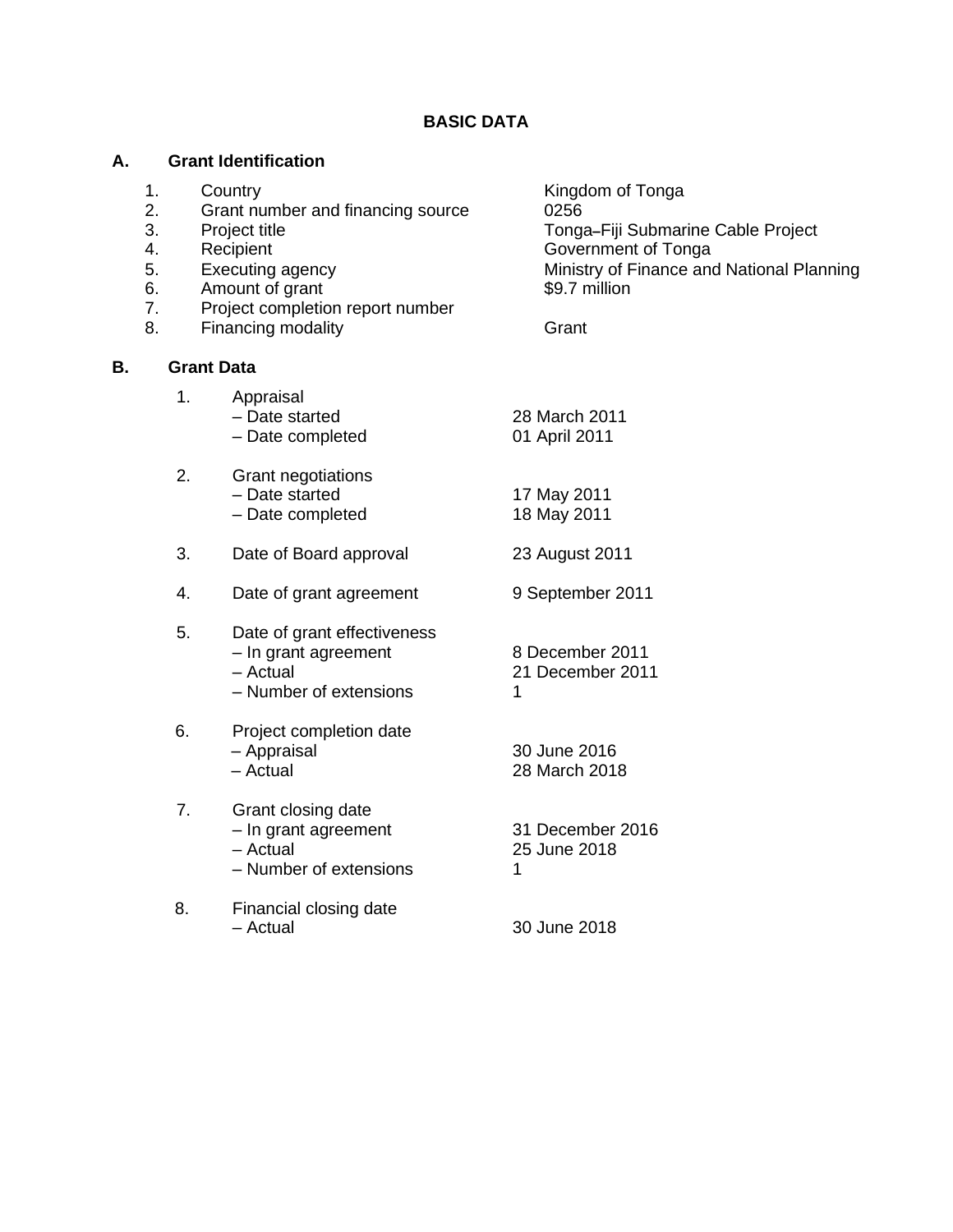#### 9. Disbursements

a. Dates

| <b>Initial Disbursement</b> | <b>Final Disbursement</b>  | <b>Time Interval</b> |  |
|-----------------------------|----------------------------|----------------------|--|
| 31 May 2012                 | 05 February 2018           | 68 months            |  |
| <b>Effective Date</b>       | <b>Actual Closing Date</b> | <b>Time Interval</b> |  |
| 21 December 2011            | 30 June 2018               | 78 months            |  |

## b. Amount (\$'000)

| Category                              | Original<br><b>Allocation</b><br>(1) | <b>Increased</b><br>during<br>Implementation<br>(2) | <b>Canceled</b><br>during<br>Implementation<br>(3) | Last<br><b>Revised</b><br><b>Allocation</b><br>(4=1+2-3) | Amount<br><b>Disbursed</b><br>(5) | Undisbursed<br><b>Balance</b><br>$(6=4-5)$ |
|---------------------------------------|--------------------------------------|-----------------------------------------------------|----------------------------------------------------|----------------------------------------------------------|-----------------------------------|--------------------------------------------|
| Equipment<br>01                       | 9,700                                | (2, 288)                                            |                                                    | 7.412                                                    | 7.412                             | 0                                          |
| 01A Equipment -<br>New domestic cable |                                      | 2.288                                               | 0                                                  | 2,288                                                    | 2,288                             | 0                                          |
| Total                                 | 9,700                                |                                                     |                                                    | 9,700                                                    | 9,700                             | O                                          |

# **C. Project Data**

1. Project cost (\$'000)

| Cost                  | <b>Appraisal Estimate</b> | <b>Actual</b> |
|-----------------------|---------------------------|---------------|
| Foreign exchange cost | ΝA                        | NA            |
| Local currency cost   | <b>NA</b>                 | NA            |
| <b>Total</b>          | NA                        | <b>NA</b>     |

NA = not applicable.

## 2. Financing plan (\$'000)

| Cost                                    | <b>Appraisal Estimate</b> | Actual |
|-----------------------------------------|---------------------------|--------|
| Implementation cost                     |                           |        |
| Recipient financed                      | 6.600                     | 4.197a |
| ADB financed                            | 9.700                     | 9.700  |
| Other external financing (World Bank)   | 14,695                    | 14,695 |
| <b>Total implementation cost</b>        | 32,800                    | 28.592 |
| Interest during construction costs      |                           |        |
| Recipient financed                      | 0                         |        |
| ADB financed                            | 0                         |        |
| Other external financing                | 0                         |        |
| Total interest during construction cost |                           |        |

<sup>a</sup> The figure covers the government's contribution up to 30 April 2014. After this period, the government's contribution was not captured in government's financial reports.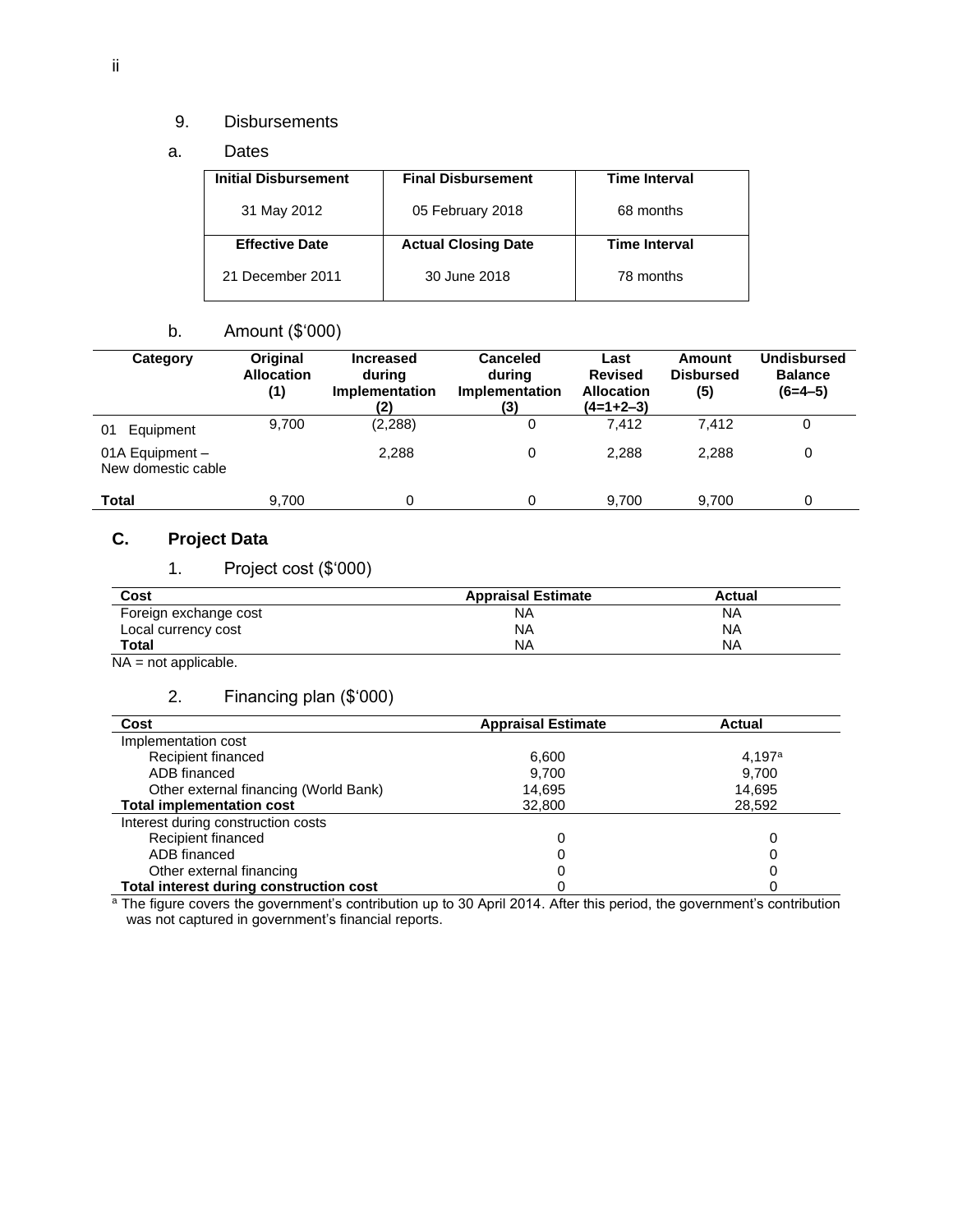| Cost breakdown by project component (\$'000)<br>3. |  |  |
|----------------------------------------------------|--|--|
|----------------------------------------------------|--|--|

|               | <b>Component</b>                          | <b>Appraisal Estimate</b> | <b>Actual</b>   |
|---------------|-------------------------------------------|---------------------------|-----------------|
| А.            | <b>Investment Costs</b>                   |                           |                 |
|               | Civil works                               | 4,200                     | $4,197^a$       |
| 2.            | Submarine cable system                    | 26,200                    | 24.395          |
| 3.            | Consulting services                       |                           |                 |
|               | Construction supervision consultant<br>a. | 850                       | NA <sup>b</sup> |
|               | Environment and social mitigation<br>b.   | 150                       | N <sub>Ab</sub> |
|               | Legal services and permissions<br>c.      | 200                       | N <sub>Ab</sub> |
| 4.            | Tax and duties                            | 800                       | ΝA              |
|               | Sub-total (A)                             | 32,400                    | 28,592          |
| В.            | <b>Recurrent Costs</b>                    |                           |                 |
|               | <b>Salaries</b>                           | 250                       | <b>NA</b>       |
| 2.            | Office space                              | 90                        | <b>NA</b>       |
| 3.            | Equipment operation and maintenance       | 60                        | ΝA              |
| Sub-total (B) |                                           | 400                       |                 |
|               | Total (A + B)                             | 32,800                    | 28,592          |

NA = not available.

a Civil work is fully funded by the government. This figure covers the government's contribution up to 30 April 2014. After this period, the government's contribution was not captured in government's financial reports.

 $b$  Consulting services are fully funded by the government. The government's contribution was not captured in government financial reports. ADB did not contribute to consulting services and recurrent costs.

#### 4. Project schedule

| <b>Item</b>                                           | <b>Appraisal Estimate</b> | <b>Actual</b>       |
|-------------------------------------------------------|---------------------------|---------------------|
| Date of contract with consultants                     | Q1 and Q2 2010            | Q4 2012             |
| Completion of engineering designs                     | NA.                       |                     |
| Civil works contract of the international cable       |                           |                     |
| Date of award                                         | Q3 2011                   | Q <sub>2</sub> 2012 |
| Completion of work                                    | NA.                       | Q3 2013             |
| Equipment and supplies                                |                           |                     |
| Dates                                                 |                           |                     |
| First procurement                                     | Q1 2010                   | Q <sub>2</sub> 2012 |
| Last procurement                                      | Q3 2011                   | Q1 2017             |
| Completion of equipment installation                  | NA.                       |                     |
| Start of operations                                   |                           |                     |
| Completion of tests and<br>commissioning<br>the<br>of | NA.                       | Q3 2013             |
| international cable                                   |                           |                     |
| Other milestones                                      |                           |                     |
| Date of contract for domestic cable extension         | NA.                       | Q1 2017             |
| Completion of domestic works                          | NA.                       | Q1 2018             |
| Commissioning of domestic cable                       | <b>NA</b>                 | Q1 2018             |

 $NA = not available, Q = quarter.$ 

#### 5. Project performance report ratings

|                              |                               | <b>Ratings</b>                 |  |  |  |  |
|------------------------------|-------------------------------|--------------------------------|--|--|--|--|
| <b>Implementation Period</b> | <b>Development Objectives</b> | <b>Implementation Progress</b> |  |  |  |  |
| 11 March 2012                | Satisfactory                  | Satisfactory                   |  |  |  |  |
| 14 December 2012             | Moderately satisfactory       | Satisfactory                   |  |  |  |  |
| 24 June 2013                 | Satisfactory                  | Satisfactory                   |  |  |  |  |
| 10 February 2014             | Satisfactory                  | Satisfactory                   |  |  |  |  |
| 28 September 2014            | Satisfactory                  | Satisfactory                   |  |  |  |  |
| 3 April 2015                 | Satisfactory                  | Satisfactory                   |  |  |  |  |
| 14 December 2015             | Satisfactory                  | Satisfactory                   |  |  |  |  |
| 30 May 2016                  | Satisfactory                  | Satisfactory                   |  |  |  |  |
| 27 December 2016             | Satisfactory                  | Satisfactory                   |  |  |  |  |
| 30 June 2017                 | Satisfactory                  | Satisfactory                   |  |  |  |  |
| 7 December 2017              | Satisfactory                  | Satisfactory                   |  |  |  |  |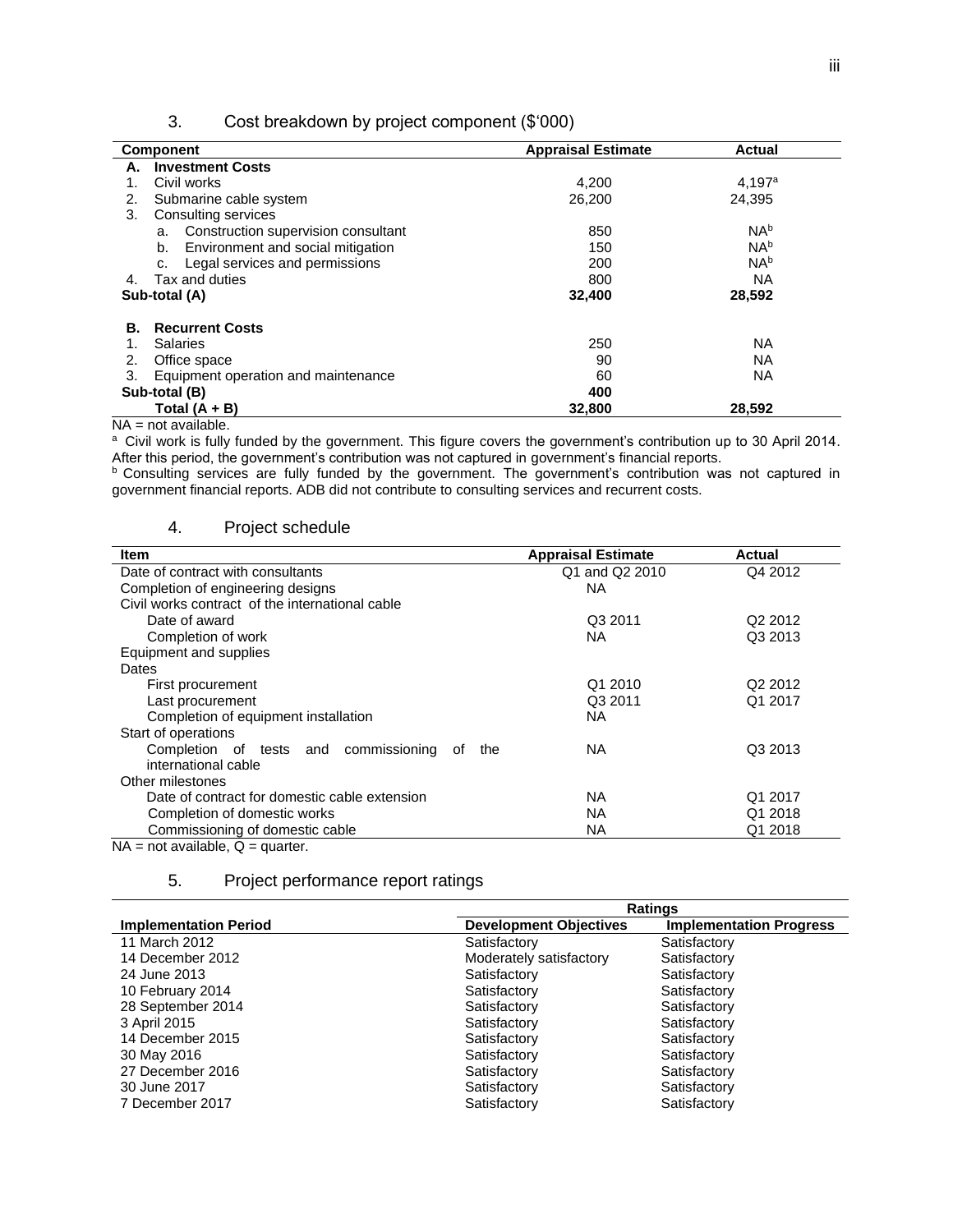| <b>Name of Mission</b> | <b>Date</b>                 |                | No. of             | <b>Specialization</b> |
|------------------------|-----------------------------|----------------|--------------------|-----------------------|
|                        |                             | <b>Persons</b> | <b>Person-Days</b> | of Members            |
| Consultation           | 25-28 January 2010          |                |                    | a, b                  |
| Fact finding           | 13-24 September 2010        |                | 12                 | b, c, d, e            |
| Fact-finding follow-up | 31 January-3 February 2011  |                |                    | a, b                  |
| Appraisal              | 28 March-1 April 2011       |                |                    | a                     |
| Review                 | 10-15 March 2012            |                |                    | a                     |
| Inception              | 23-27 April 2012            |                |                    | a, b, f               |
| Review                 | 22-24 October 2012          |                |                    | g                     |
| Review                 | 14-17 May 2013              |                |                    | g                     |
| Review                 | 10-13 December 2013         |                |                    | g                     |
| Review                 | 29 April-2 May 2014         |                | 3                  | b, g                  |
| Review                 | 2-6 September 2014          |                |                    | g, h                  |
| Review                 | 9-12 February 2015          |                |                    | g                     |
| Review                 | 17-20 November 2015         |                |                    |                       |
| Review                 | 26 February-18 March 2016   |                | 27                 | i, j, k               |
| Review                 | 11-15 April 2016            |                | 5                  | g                     |
| Review                 | 28 November-2 December 2016 |                |                    | g                     |
| Review                 | 4-12 December 2017          |                | 8                  | h, j                  |
| Review                 | 13–22 June 2018             |                | 10                 |                       |
| Project completion     | 7-8 October 2019            |                |                    | h,                    |

## **D. Data on Asian Development Bank Missions**

a = public finance management specialist, b = consultant, c = governance specialist, d = legal, e = senior advisor, f = project analyst, g = unit head or team leader, h = safeguard specialist, i = economist, j = program officer, k = country specialist.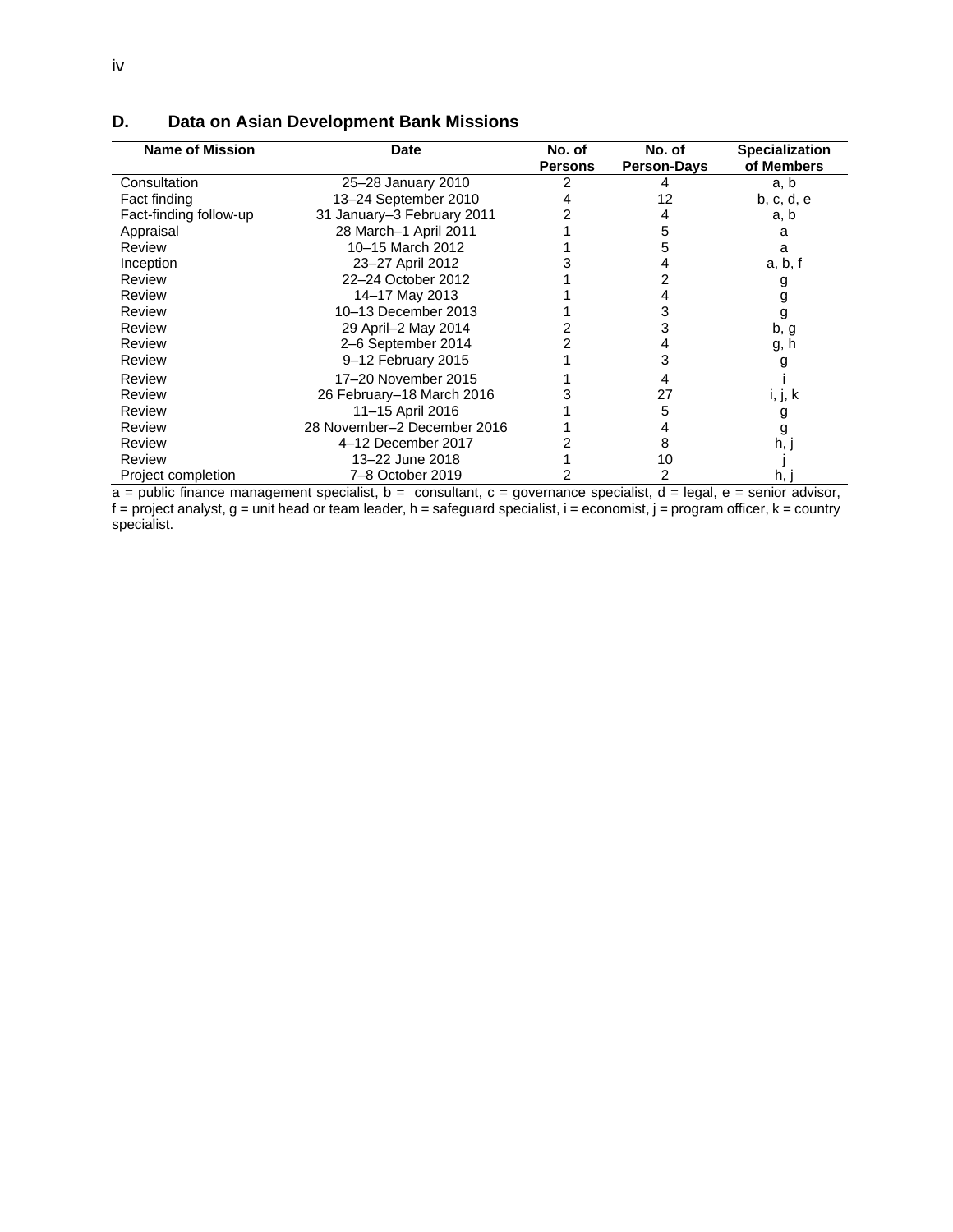#### **I. PROJECT DESCRIPTION**

<span id="page-10-0"></span>1. Tonga lies about 2,000 kilometers (km) north of New Zealand and 3,500 km east of Australia. It consists of 171 islands, 48 of which are inhabited, and has a population of about 100,000. About 25% of the population lives in urban areas and 70% in Tongatapu, the site of the capital city, Nuku'alofa. The average annual income per capita was estimated at \$2,632. 1 The country has a narrow resource base and a small export market, which centers around fisheries, agriculture, and tourism, resulting in low levels of economies of scale. Tonga's distance from large markets and other constraints compound these difficulties.

2. In 2010, 2.0% of the population had access to the internet, mostly via dial-up connection. Only 0.9% had access to broadband services. Computer users relied heavily on satellite connectivity (typically in the range of \$3,600 per megabit per second [Mbps] per month), which was inadequate to meet growing demand for bandwidth. While Tonga had one of the highest mobile tele-densities at 60% and lowest local and international call tariff rates in the region by 2011, internet penetration remained modest with only 2,500 subscribers, which hindered domestic business opportunities and access to larger international markets. Demand for international bandwidth was projected to grow rapidly, from about 40 Mbps to 332 Mbps in 2017.<sup>2</sup>

3. The project's intended impact was to improve Tonga's economic performance and public service delivery by making ICT services widely available and affordable. The overall outcome was to enable the population to have access to good broadband internet services at a lower price. The project was designed with two outputs: (i) link Tonga to the submarine fiber optic cable network via connection through Fiji, a distance of 827 km, enabling the country to connect onward to the Southern Cross Cable Network, including Australia, the United States, and beyond; and (ii) establish efficient operation of the Tonga submarine cable system by Tonga Cable Limited (TCL), set up in 2011 to develop, and manage submarine cable options. The original design and monitoring framework (DMF) is in Appendix 1 and the revised DMF in Appendix 2.

## **II. DESIGN AND IMPLEMENTATION**

<span id="page-10-1"></span>4. The Asian Development Bank (ADB) and the World Bank shared costs for installing the submarine cable. The World Bank was selected as the lead agency because of its extensive experience and expertise in this sector. The World Bank provided technical support, along with the Pacific Regional Infrastructure Facility (PRIF),<sup>3</sup> to TCL and the Ministry of Information and Communication to improve the telecommunications policy and the legal and regulatory environment for internet access and e-transactions. <sup>4</sup> A memorandum of understanding outlined the coordination arrangements and modalities for project implementation, including the application of policies and procedures.<sup>5</sup> Extensive consultations were conducted in Tonga with

<sup>1</sup> Kingdom of Tonga. 2018. *[Tonga Household Income and Expenditure Survey 2015/2016](https://sdd.spc.int/news/2018/02/02/tonga-household-income-and-expenditure-survey-20152016-report)*.

<sup>2</sup> World Bank. 2009. *Pacific Regional Telecommunications Backbone Network Assessment and Implementation Options Study*. [http://documents1.worldbank.org/curated/en/844361556573010769/pdf/Tonga-Pacific-Regional-](http://documents1.worldbank.org/curated/en/844361556573010769/pdf/Tonga-Pacific-Regional-Connectivity-Program-Project.pdf)[Connectivity-Program-Project.pdf](http://documents1.worldbank.org/curated/en/844361556573010769/pdf/Tonga-Pacific-Regional-Connectivity-Program-Project.pdf) (accessed 13 November 2019)

<sup>3</sup> ADB. 2013. *Technical Assistance for Establishment of the Pacific Region Infrastructure Facility Coordination Office.*  Manila.

<sup>4</sup> The Ministry of Information and Communication was renamed Ministry of Meteorology, Environment, Information, Disaster Management, Climate Change and Communications (MEIDECC) in January 2015. This report will use "MEIDECC" throughout.

<sup>5</sup> Memorandum of Understanding for Cooperation, Coordination and Exchange of Information (Tonga–Fiji Submarine Cable Project) between Asian Development Bank and International Bank for Reconstruction and Development/ International Development Agency, 5 March 2012.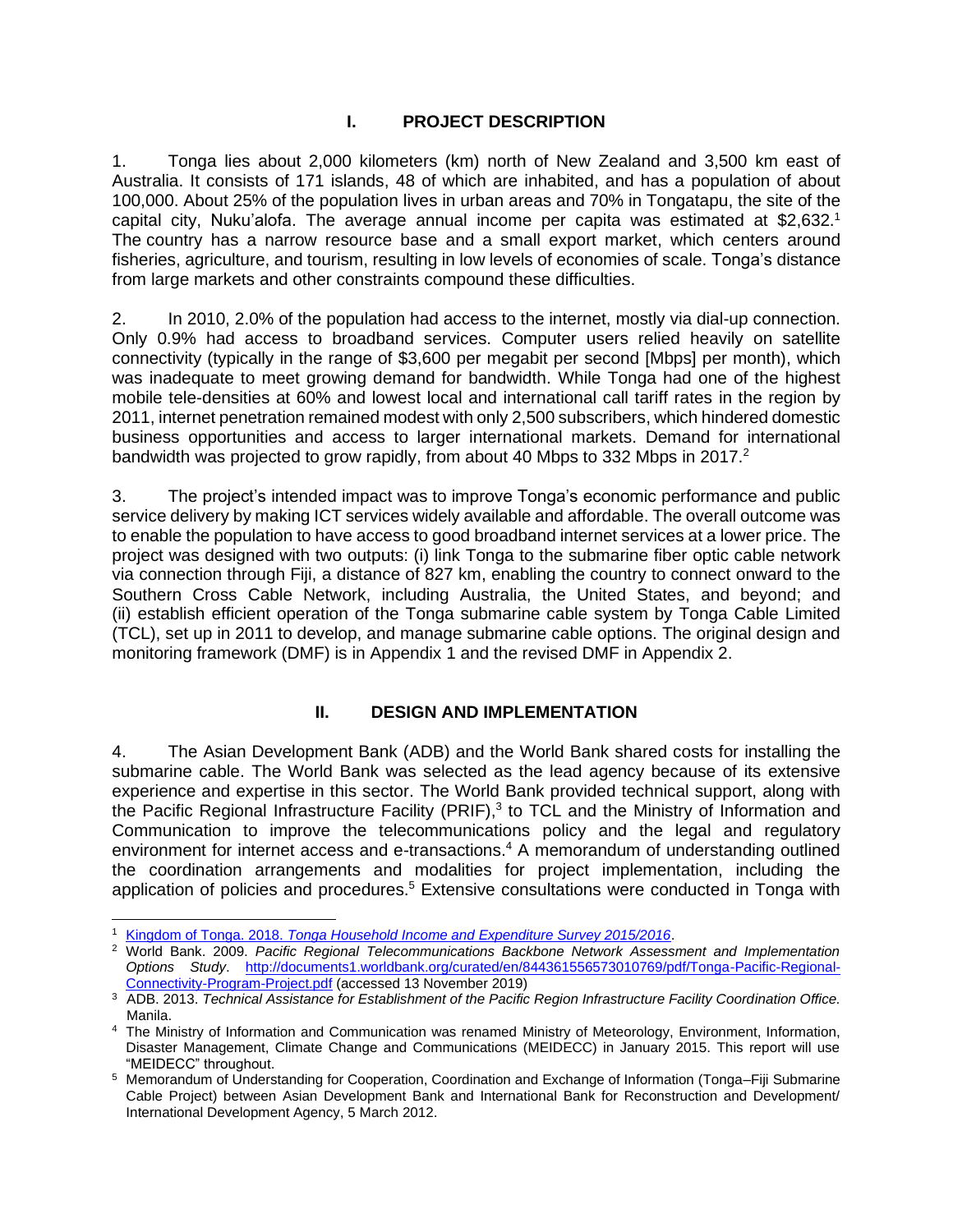the Ministry of Finance and National Planning (MFNP), Tonga Communications Corporation (TCC), TCL, Digicel Tonga Limited (Digicel), and the Government of Fiji. 6

5. ADB's economic analysis complemented the World Bank's technical, economic, and financial study on the project's viability.<sup>7</sup> Both analyses concluded that the submarine cable when supported by an adequate regulatory framework—would significantly increase international wholesale bandwidth to Tonga's retail operators and reduce end-user prices of communication services, especially broadband internet.

## <span id="page-11-0"></span>**A. Project Design and Formulation**

6. The project responded to the Pacific Islands Forum leaders' call for improved international connectivity for the island member countries and to the Secretariat of the Pacific Community's Framework for Action on ICT for Development in the Pacific 2010.<sup>8</sup> ADB's Pacific Approach 2010– 2014 stressed connectivity through improved ICT as a driver of change.<sup>9</sup> The project also supported ADB's country partnership strategy for Tonga to improve social services delivery in urban areas and the private sector-enabling environment.<sup>10</sup>

7. The project was implemented in partnership with the World Bank under the first phase of their Pacific Regional Connectivity Program. ADB's project originally aimed to construct a landing station in Tonga and install an 827-kilometer cable link between Nuku'alofa and Suva. The existing landing station in Suva connects the Tonga cable to the Southern Cross Cable Network, a trans[-Pacific](https://en.wikipedia.org/wiki/Pacific_Ocean) telecommunications network for data traffic to Australia, the United States, and the rest of the world. The project also supported establishment and efficient operation of the Tonga submarine cable system by Tonga Cable Limited (TCL), a company established in late 2009 to develop submarine cable options for Tonga.

8. Utilizing cost savings from the international submarine cable, the project scope was extended to cover the domestic network, linking Nuku'alofa to Neiafu, Vava'u with a branching unit to Pangai, Ha'apai. To allow for implementation of the additional scope, the project was extended by 2 years. The project completed all the works within budget despite the increase in scope and time extension. The DMF was revised in May 2017 to capture reallocation costs associated with the extension of the cable (see paragraphs  $11 - 15$ ).

## <span id="page-11-1"></span>**B. Project Outputs**

9. **Output 1: Establishment and efficient operation of the Tonga submarine cable system by TCL.** On 10 May 2012, TCL signed the contract for cable installation from May 2012 to June 2013. It was formally commissioned on 23 August 2013. After the contract was signed, savings were identified because of lower than anticipated costs for installing the international cable. The savings, supplemented by government funding, enabled the project to extend the cable to other islands in Tonga—Vava'u (additional 348 km) and Ha'apai (a further 58 km)—which

<sup>&</sup>lt;sup>6</sup> The project international cable connected Tonga and Fiji.

<sup>7</sup> World Bank. 2010. Technical, Economic and Financial Connectivity Study for Tonga and Samoa.

<sup>8</sup> Pacific Islands Forum. 2005. *The Pacific Regional Digital Strategy*. Suva. Secretariat of the Pacific Community. 2010. *Framework for Action on ICT for Development in the Pacific*. Suva. The framework was a strategy endorsed by regional ministers and agencies to improve ICT infrastructure and services to support development and governance and create livelihood opportunities for communities in the Pacific.

<sup>9</sup> ADB. 2010*. ADB's Pacific Approach 2010–2014*. Manila.

<sup>10</sup> ADB. 2007. *Country Partnership Strategy: Tonga, 2007–2012*. Manila.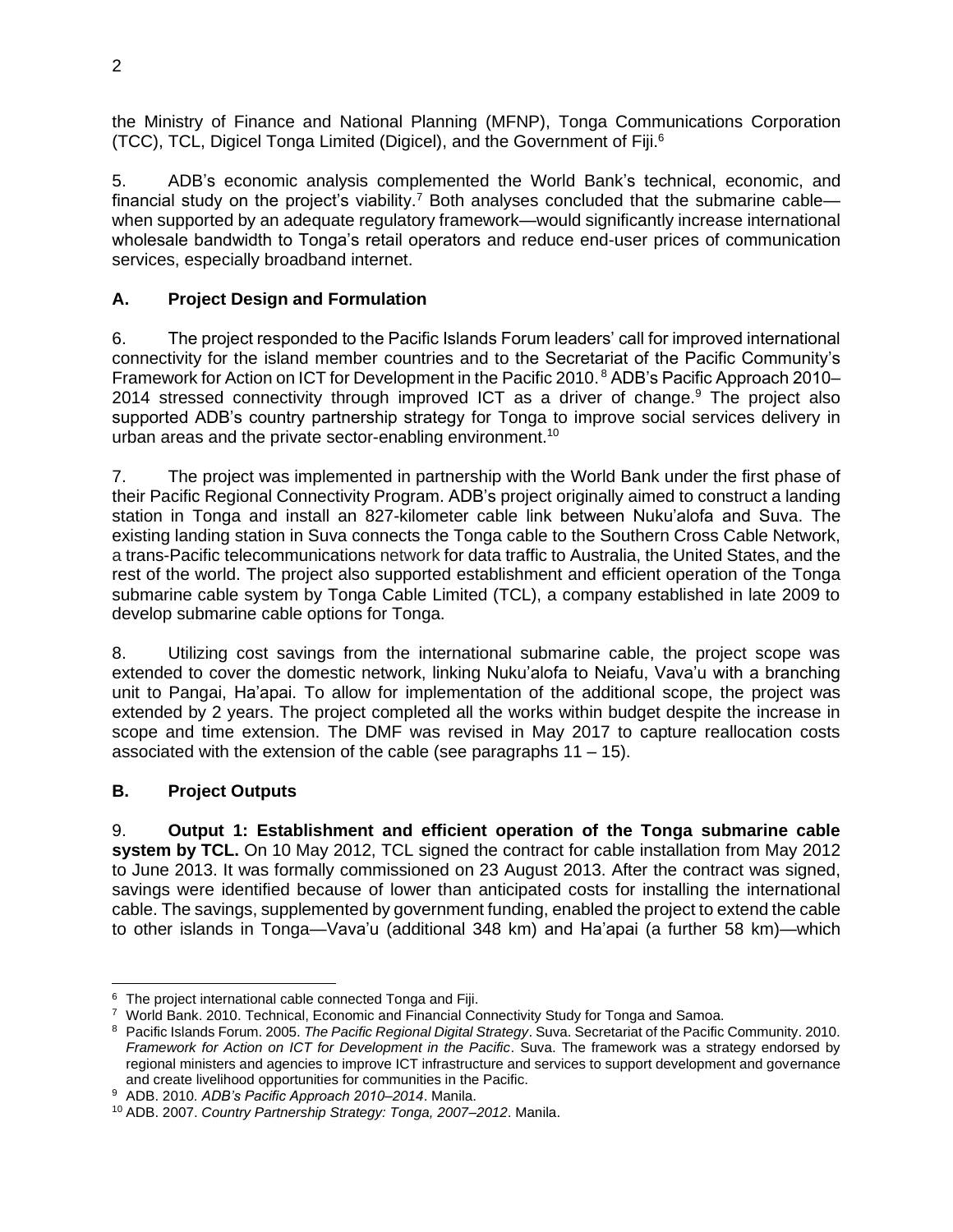increased the number of residents with improved internet access from a projected 75,000 to 94,000.<sup>11</sup> By completion, the project had installed 1,233 km of submarine cable.

10. **Output 2: Efficient and effective project management services by TCL.** TCL was tasked with overseeing the installation of the submarine cable. Because of its limited capacity and experience with submarine cable installation, TCL secured an international firm to provide technical supervision.<sup>12</sup> After the cable was installed, TCL reengaged the supervising firm in 2017 to oversee the domestic extension until its completion in 2018. Recognizing the importance of the role of the Ministry of Meteorology, Environment, Information, Disaster Management, Climate Change and Communications (MEIDECC) in the ICT sector, the World Bank and PRIF provided technical assistance (TA) that complemented the project's effort to improve MEIDECC's weak financial and operational management capacity (see paragraphs 22 and 23 ).

## <span id="page-12-0"></span>**C. Project Costs and Financing**

11. The total project cost at appraisal was estimated at \$32.8 million, including contingency, with ADB contributing \$9.7 million, the World Bank \$16.5 million (both grants), and the government \$6.6 million. Total investment costs equaled \$32.4 million and consisted of civil works (\$4.2 million), procurement of the submarine cable system (estimated at \$26.2 million), consulting services (\$1.2 million), and taxes and duties (\$0.8 million). Recurrent costs totaled \$0.4 million, consisting of salaries, office space, and equipment operation and maintenance. Detailed project costs at appraisal and actual costs are in Appendix 3.<sup>13</sup>

12. By project completion, ADB and the World Bank had disbursed 100% of their grant contributions to the submarine cable system investment cost. The government and TCL had disbursed an undisclosed amount with respect to the original allocation.

13. TCL signed a single (turnkey) contract valued at \$18.8 million to install the international cable between Tonga and Fiji—lower than the estimated contract value of \$26.2 million. By project completion, the final contract value had increased to \$21.4 million to cover the purchase of additional cable equipment needed for installation. The original works were completed on time and within budget, with a saving of \$4.58 million, of which 49.9% (\$2.28 million) was ADB's and 50.1% (\$2.29 million) the World Bank's. Refer to Appendix 4 for details on the original and revised project costs by financier.

14. During the installation of the international cable, ADB, the World Bank, and the government revisited earlier discussions on extending the cable domestically to Ha'apai and Vava'u. The cost of designing, supplying, and installing the domestic submarine cable was estimated at about \$11.0 million.<sup>14</sup> With only \$4.5 million available in savings from the original contract, the government explored financing sources for the balance of \$7.0 million. It investigated

<sup>11</sup> ADB. 2017. Grant 0256-TON: Tonga–Fiji Submarine Cable Project Minor Change in Implementation Arrangement, Memorandum, 22 May (internal).

<sup>&</sup>lt;sup>12</sup> According to Edwin Liava'a (TCL Chief Executive Officer [CEO]), early in the project, TCL had only 12 staff members (4 in management, 1 in network, 1 in finance, 1 in administration, and 5 in security).

<sup>&</sup>lt;sup>13</sup> While the project administration manual (PAM) had an original budget of \$32.8 million, the World Bank provided an additional \$1.2 million from its International Development Association horizontal Adaptable Program Loan (\$0.7 million) and PRIF (\$0.5 million), which met costs under the project's component 2 (enabling environment) and this disbursement was managed outside the project. The project completion report accounts for only the original and additional funds in the ADB-approved documents, i.e., the report and recommendation of the President and PAM, under the project's two main outputs (while the World Bank disbursed funds under three components).

<sup>14</sup> Alcatel-Lucent Submarine Networks: Tonga domestic extensions "System Description & Budgetary Pricing,". Unpublished.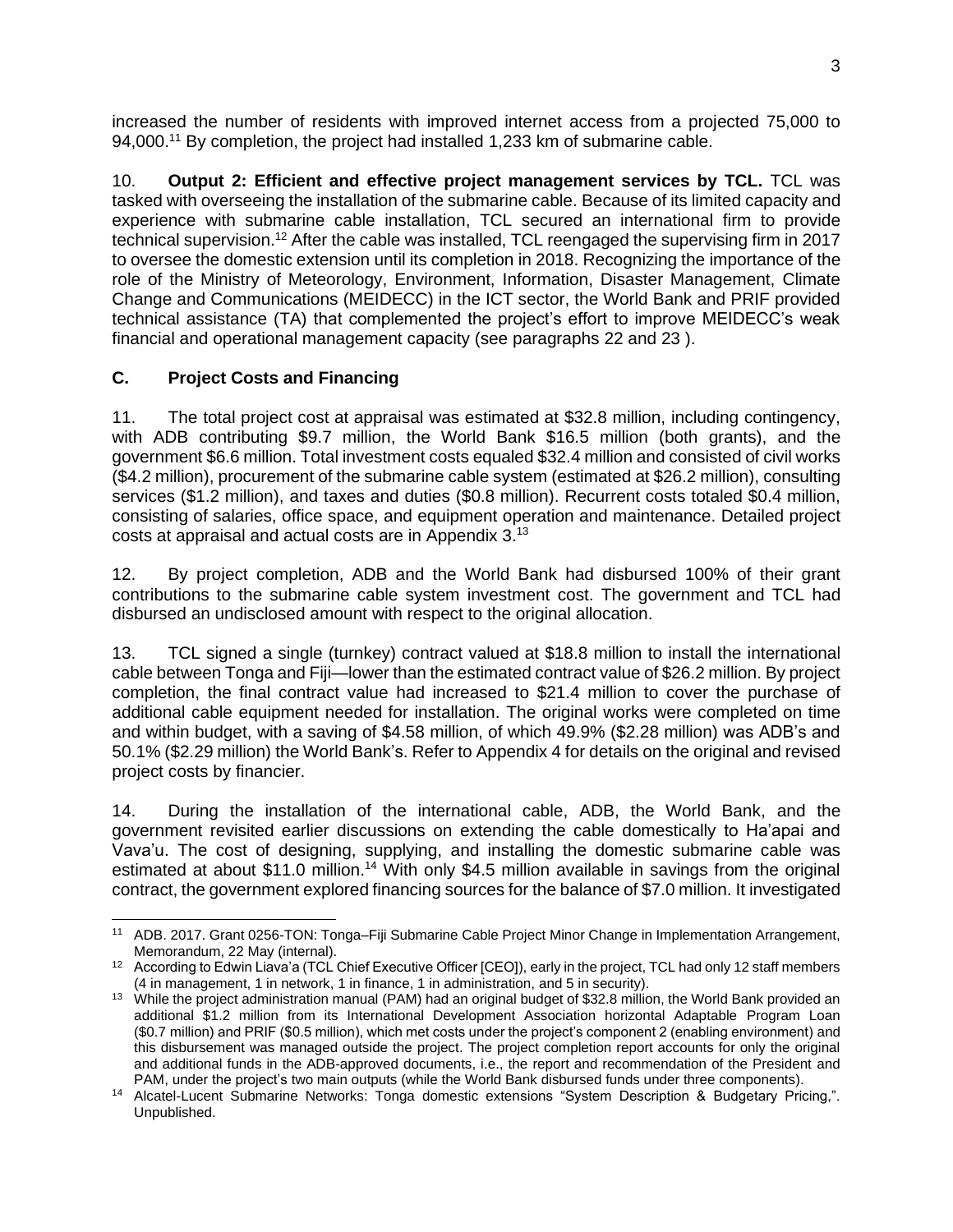concessional lending, a commercial loan, vendor financing, and selling of TCL shares to Digicel as options to bridge the financing gap. After examining the feasibility of each option, the government sold 16.7% of TCL shares to Digicel for \$4.2 million. An advantage of selling the shares was that neither TCL nor the government was expected to take on new debt for the acquisition, unlike other options. At the government's request, the World Bank helped the government engage transaction advisors to liaise on its behalf and to draft the terms and conditions with Digicel. On 3 February 2017, a share purchase agreement and shareholders agreement were signed between TCL and Digicel.

15. On 17 February 2017, TCL signed a new agreement with the same supervising contractor that oversaw the installation of the international cable, procured under a single-source selection method, to proceed with the extension. Grant proceeds were reallocated within ADB's financing to accommodate the cost of the domestic cable extension. After the cost reallocation, ADB funded 49.9% of the domestic extension, compared with 37.0% of the international cable. ADB processed a minor change in implementation arrangement and reallocated \$2.28 million from the "Equipment" base cost and introduced a new cost item, "01A Equipment—New Domestic Cable."

## <span id="page-13-0"></span>**D. Disbursements**

16. Disbursements largely aligned with original appraisal targets. The project was expected to disburse \$5.2 million (16.15%) in the first year, \$21.1 million (64.58%) in the second, and \$6.3 million (19.27%) in the third. By June 2018, ADB had disbursed 100% of its contribution and the World Bank 96% (\$15.85 million) of its original target under output 1.<sup>15</sup> The disbursement of ADB grant proceeds is detailed in Appendix 5.

#### <span id="page-13-1"></span>**E. Project Schedule**

17. The project had an original implementation period of 56 months, from October 2011 to June 2016, with a grant closing date of 31 December 2016. The project closing date was changed from 30 June 2016 to 30 June 2018 and the financial closing date was initially changed from 31 December 2016 to 31 December 2018 to accommodate the domestic cable extension under output 1. The domestic connection was completed in early 2018, however, the project revised the financial closing date to 25 June 2018.<sup>16</sup> This was done to expedite project closure as final payments were triggered before June and no other activities or transactions were anticipated after June. Overall objectives were not amended during implementation.

18. The international cable landed in Tonga on 11 June 2013 and was commissioned on 21 August 2013. TCC formally connected to the cable on 5 August and Digicel on 11 October 2013 after several weeks of testing. The original scope was completed on schedule and the grant extension primarily applied to domestic installation. The implementation of the additional scope took time because of stakeholder negotiations, the government's pursuit of additional funding, and the due diligence requirements for the domestic cable extension. The option of linking the submarine cable with Samoa was also explored and the associated due diligence contributed to the delay. As a result, the project scope was not formally changed until 2016. TCL shareholders and TCC had initial reservations about selling public shares to Digicel and its potential effect on retail internet prices. Concerns were allayed after an acceptable share pricing agreement was developed that ultimately benefitted end users (see paragraphs 33-37). A chronology of main events is in Appendix 6.

<sup>15</sup> [World Bank. 2019. Implementation Completion and Results Report: IDA](http://documents1.worldbank.org/curated/en/844361556573010769/pdf/Tonga-Pacific-Regional-Connectivity-Program-Project.pdf)‐H7310.

<sup>&</sup>lt;sup>16</sup> The financial closing date in ADB Mainframe is 25 June 2018.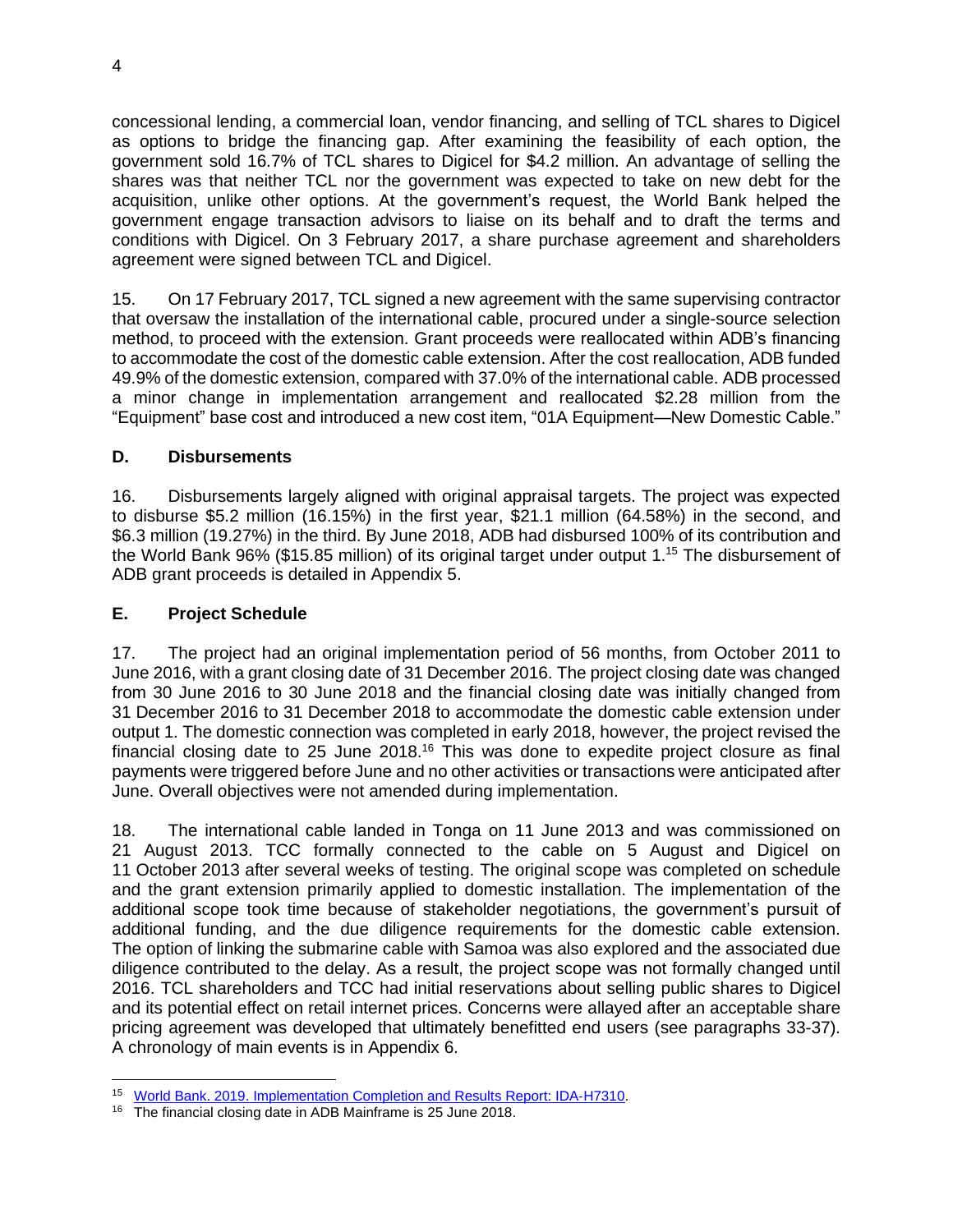#### <span id="page-14-0"></span>**F. Implementation Arrangements**

19. As the executing agency, MFNP was responsible for overall project implementation, including financial management. A cabinet subcommittee was formed to provide overall strategic guidance to the ICT sector and the project and consisted of the deputy prime minister as chair; minister for finance and national planning; the minister for public enterprise; the minister of training, employment, youth and sports; the chief secretary; and the secretary to the cabinet.

20. TCL was the implementing agency and oversaw the implementation of output 1, including the construction and operation of the submarine cable system and the landing station. Supported by TCC, TCL managed all project procurement and finance. MEIDECC was tasked with establishing the internet legal and regulatory environment, including regulations that promote open and fair access to users and transparent pricing. ADB and the World Bank supported implementation and reviewed the progress regularly. The Government of Australia, via PRIF, provided substantial TA to MEIDECC, albeit outside the project, as explained below.

21. The project design identified MEIDECC's weak regulatory capacity and public finance management and unclear governance structures as "high risk," if not mitigated. The risk remained high throughout the project and remains a concern after project closure, despite World Bank and PRIF TA provided to MEIDECC to improve telecommunications policy and the legal and regulatory environment for internet access and e-transactions. In 2013–2019, TCL staff members were increased to 24 to solve capacity constraints and respond to the increasing demand for services.<sup>17</sup> TCL signed a formal agreement with TCC to provide accounting and auditing services for the project while maintaining a separate account for ADB funds.

#### <span id="page-14-1"></span>**G. Technical Assistance**

22. ADB financed a project preparatory TA of \$165,000 to carry out sector, gender, poverty, and social analysis, and governance risk assessment in March–July 2010. <sup>18</sup> The exercise complemented the World Bank and TCL's due diligence activities.

23. Tonga had a good overall framework for ICT sector management, such as the Communications Act of 2000 (updated in 2015), which covered fundamental elements, including consumer protection, tariff management, fixed licensing terms with opportunities for renewal, and other related content.<sup>19</sup> Enforcement of the act fell under the ambit of MEIDECC. Recognizing the importance of MEIDECC's role, the World Bank, and PRIF provided TA to support the government to develop a road map and policy framework to strengthen the regulatory environment, such as possible establishment of an independent regulator for the telecommunications sector. Under the TA, MEIDECC staff members were trained in tariffs, regulation regimes, and spectrum fees areas critical for enforcing the Communications Commission Act 2015.<sup>20</sup> Despite the World Bank and PRIF support, an independent regulatory commission was not established and MEIDECC still functions as the regulator due to weak political appetite. TCL remains the sole service provider for wholesale international connectivity.

<sup>&</sup>lt;sup>17</sup> According to Edwin Liava'a (TCL CEO), staff consisted of 4 in management, 3 in network, 1 in information technology services, 1 in finance, 1 in administration, 11 in security, and 3 in facilities.

<sup>18</sup> ADB. 2010. *Technical Assistance to the Kingdom of Tonga for the Tonga–Fiji Submarine Cable Project*. Manila.

<sup>&</sup>lt;sup>19</sup> Kingdom of Tonga. 2015[. Communications Act 2015.](http://www.gov.to/wp-content/uploads/2017/03/CommunicationsAct2015_1.pdf) Nuku'alofa.

<sup>&</sup>lt;sup>20</sup> Kingdom of Tonga. 2015[. Communications Commission Act 2015.](https://ago.gov.to/cms/images/LEGISLATION/PRINCIPAL/2015/2015-0025/CommunicationsCommissionAct2015_1.pdf) Nuku'alofa.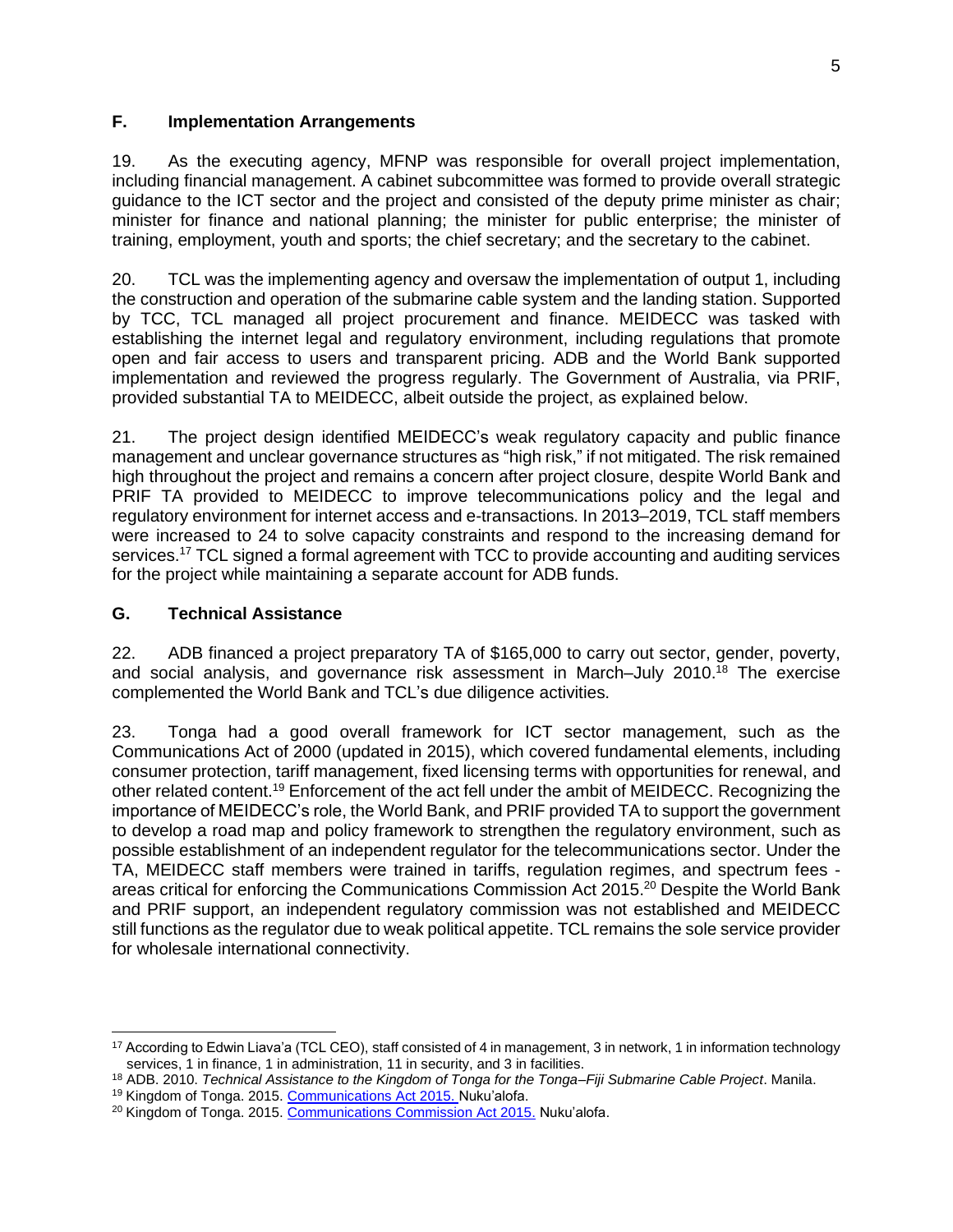#### <span id="page-15-0"></span>**H. Consultant Recruitment and Procurement**

24. ADB and the World Bank financed the submarine cable system under output 1.<sup>21</sup> TCL, as part of government's counterpart fund contribution, budgeted \$850,000 for a construction supervision consultant, \$150,000 for an environmental and social mitigation study, and \$200,000 for legal services. TCL also had a project budget of \$850,000 for construction of the landing station in Nuku'alofa.

25. TCL formally established its project management unit (PMU) after a delay of two years due to the delay in the establishment of the TCL. TCL signed a contract for PMU support with a consulting firm in May 2012. This firm mainly acted as the technical advisor on TCL's behalf during the installation of the submarine cable and the landing station, as TCL did not have the in-house capacity to do so. TCL also engaged a legal consultant to advise the government on ICT reform. Both consultants were recruited using ADB's Guidelines on the Use of Consultants (2010, as amended from time to time) and the World Bank's Guidelines: Selection and Employment of Consultants by World Bank Recipients (May 2004, revised in October 2006 and May 2010). As envisaged in the project design, TCL awarded the single-responsibility turnkey contract to design, manufacture, test, deliver, install, complete, and commission the submarine cable system, following the World Bank's standard bidding documents and procedures for limited international bidding. This procurement arrangement and coordination mechanism were captured in a memorandum of understanding between ADB and the World Bank. The consulting firms produced high-quality outputs, assisted the government efficiently, and achieved their key contractual obligations in a timely manner. The PMU consultant and TA consultant were reengaged for the domestic cable extension. Their services were procured using single-source selection. Landing stations had to be constructed in Neiafu, Vava'u and Pangai, Ha'apai. The works contract for the landing stations was financed by TCL and procured separately following national procurement procedures. The amounts of the two ADB contracts awarded are in Appendix 7.

## <span id="page-15-1"></span>**I. Safeguards**

26. The project was classified as *category B* for the environment. Two initial environmental examinations and two environmental management plans (EMPs) were prepared. The first initial environmental examination was approved in July 2011 for the international cable and the second in July 2016 for the domestic extension. Two contractor EMPs were approved before the civil works commenced. The planned components had only small, temporary, and localized adverse impacts on the environment, which were readily managed by proposed mitigation measures in the contractor EMPs. Compliance monitoring was included in the project's quarterly reports and disclosed. All the necessary environmental laws and regulations were complied with during cable installation and construction of the landing stations.

27. The project was classified as *category C* for involuntary resettlement and for indigenous peoples. The project beneficiaries and inhabitants in project sites were not deemed indigenous peoples as they are part of mainstream Polynesian society and do not meet the ADB criteria for distinctiveness. A committee was formed to monitor any impact on indigenous peoples. No issues were raised during and after installation. Although a land acquisition resettlement framework was prepared and approved, the project did not involve any land acquisition or restrictions on land use or access to designated parks or protected areas during screening and implementation. No third party or persons were adversely affected. No unanticipated land acquisition and resettlement

 $21$  Procurement of a contractor for plant design, supply, and installation of the submarine cable system.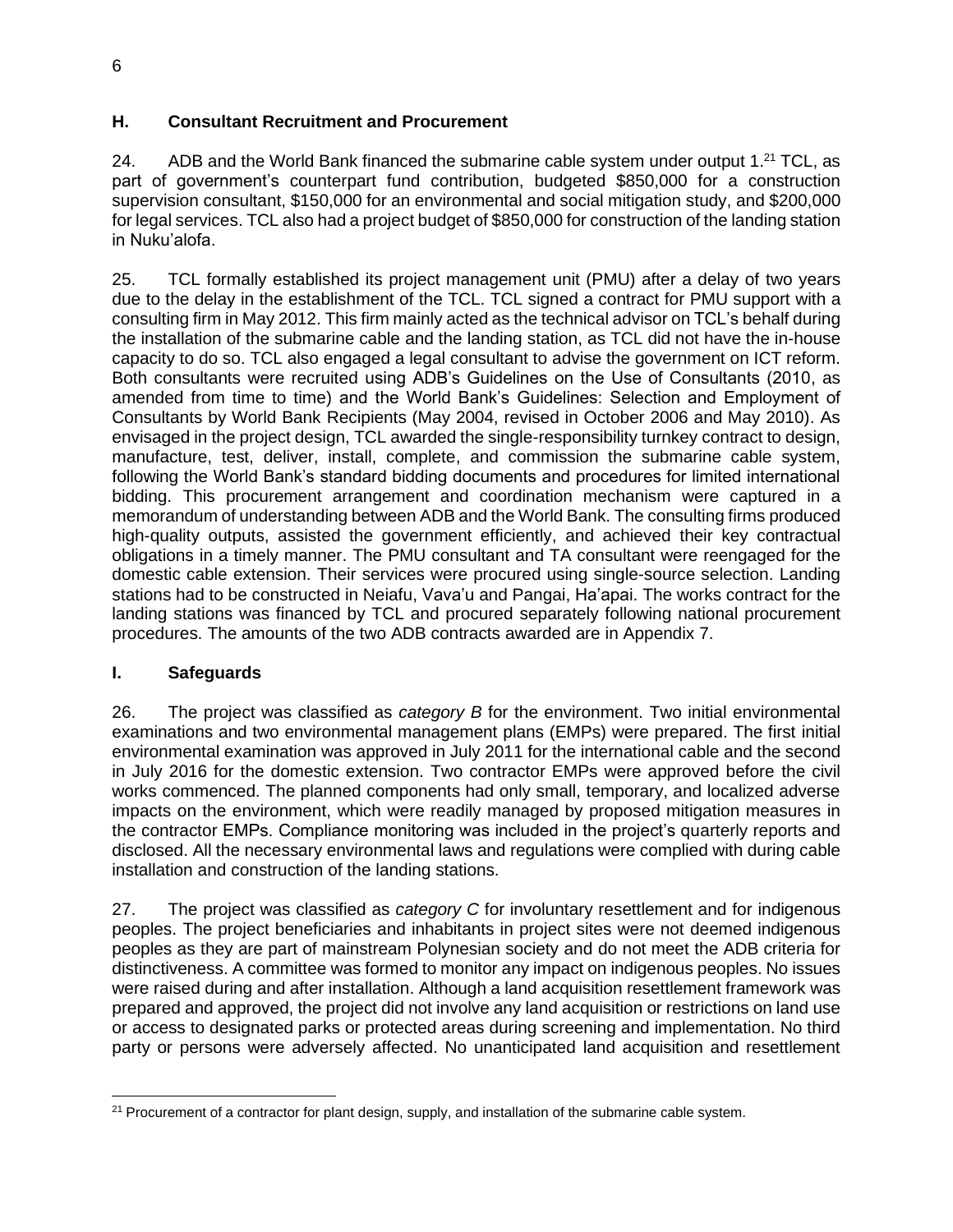impacts were found during implementation. Compliance monitoring was included in the project's quarterly reports and disclosed.

## <span id="page-16-0"></span>**J. Monitoring and Reporting**

28. Of the 39 grant covenants, 30 were complied with, 6 partially complied with, and 3 were not complied with. Despite frequent requests the recipient did not publish relevant project information on a government website, provide resources to an independent ICT regulator, and develop a detailed road map with budgetary resources for ICT-based public service delivery no later than 30 June 2013. These issues remained unresolved at project closure. The partial compliance with covenants related to TCL's inability to secure sufficient staff, e.g., delayed appointment of a PMU to independently manage the project, lagging progress in improving overall governance in the short term, slow progress in completing legal and regulatory reforms, and issues in maintaining financial accounts and publishing them within the agreed timelines.

29. TCL, through TCC, was required to produce quarterly unaudited interim financial reports for ADB review. MEIDECC handled the project accounts, which were audited by the Tonga Office of the Auditor General. The World Bank provided a financial management consultant who helped MEIDECC conduct a stakeholder's workshop on financial reporting in 2018. The project audit for the financial year ending in March 2015 was completed on 30 June 2015 and an unqualified opinion issued on 23 December 2015. The audit management letter of 4 February 2016 reported that the project vote book did not reconcile with the treasury vote book properly and recommended that the project manager ensure timely updating. The audit report for FY2016 carried an unqualified audit opinion. Subsequent financial reports on the project, particularly the audited financial statement for July 2017–September 2018, did not capture counterpart contributions from MEIDECC or other ministries.

30. These shortcomings, however, did not significantly impact the overall project objective. The detailed status of compliance with the covenants in the grant and project agreements is in Appendix 8.

## **III. EVALUATION OF PERFORMANCE**

## <span id="page-16-2"></span><span id="page-16-1"></span>**A. Relevance**

31. The project's intended outcome was firmly aligned with government strategies and ADB operational priorities. By improving internet access and affordability for thousands of residents across Tongatapu, Ha'apai, and Vava'u, the project directly contributed to achieving the Tonga government's national development outcome (a dynamic knowledge-based economy and infrastructure and technology), and supporting a strategic development framework pillar (infrastructure and technology inputs). <sup>22</sup> ADB's Pacific Approach 2010–2014 stressed connectivity through improved ICT as a driver of change, and ICT remained as one of the key focus under Pacific Approach 2016-2020. The project contributed to outcome 5 of ADB's country operations business plan: ICT—more affordable, accessible, and reliable information flows by more people.<sup>23</sup> This initiative also aimed to address the challenges of and pursue new opportunities due to "technological advancements" highlighted in the ADB's Strategy 2030.<sup>24</sup> The project design was appropriate for achieving the intended outcomes because reliable internet

<sup>22</sup> Government of Tonga. 2015. *[Tonga Strategic Development Framework 2015–2025](http://www.finance.gov.to/sites/default/files/2020-02/TSDF%202015-2025-en.pdf)*. Nuku'alofa.

<sup>23</sup> ADB. 2016. [Country Operations Business Plan: Tonga, 2017–2019.](https://www.adb.org/sites/default/files/institutional-document/211566/cobp-ton-2017-2019.pdf) Manila.

<sup>&</sup>lt;sup>24</sup> ADB. 2018[. Strategy 2030:](https://www.adb.org/documents/strategy-2030-prosperous-inclusive-resilient-sustainable-asia-pacific) Achieving a Prosperous, Inclusive, Resilient and Sustainable Asia and the Pacific. Manila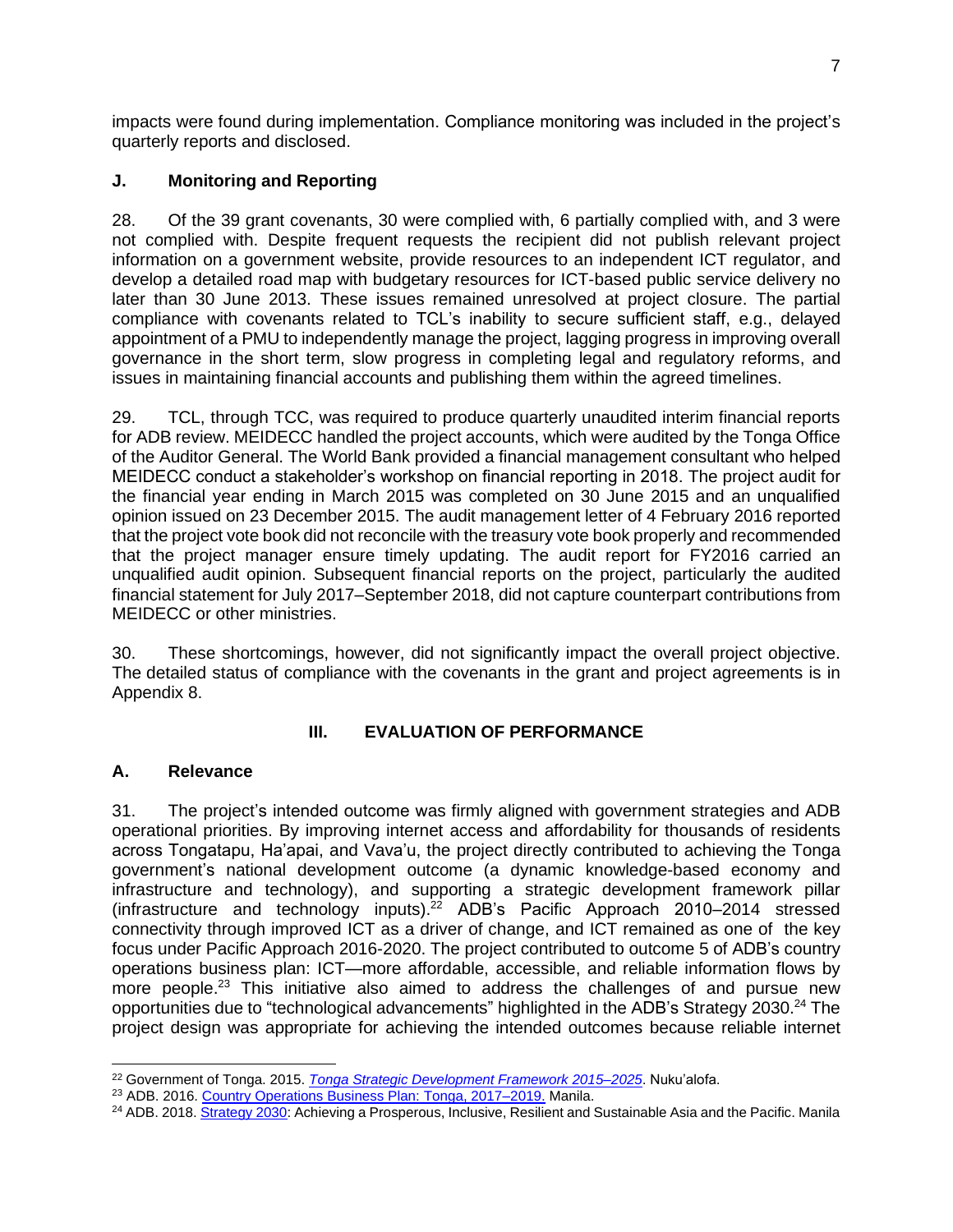connectivity advances economic and social development (see paragraphs 33-37). The project design had clear logic, focusing on infrastructure development and maximizing the benefit from the submarine cable by providing policy and regulatory support and training.

32. The change of scope was important because it gave isolated maritime communities access to ICT. Aside from this change and the reallocation of a portion of the equipment line budget to the new budget line and time extension, the overall DMF targets and risks remained largely unchanged throughout implementation. Based on these points, the project is rated *relevant*.

#### <span id="page-17-0"></span>**B. Effectiveness**

33. The outcome of the project was to ensure "the population of Tonga has access to good quality broadband internet services at a lower price." The project had an original target of installing 827 km of submarine cables but installed 1,233 km, surpassing the target by 49%. There was growth of 32% in the number of registered subscribers from 2,500 in 2011 at project appraisal to 3,300 in 2018. TCL started monitoring individual subscribers instead of household connections from 2012. In 2012, there were 18,000 individual broadband subscribers. This number substantially increased to 26,328 in 2015 (46% growth compared to 2012), 50,160 in 2018 (179% from 2012), and 52,849 in 2019 (194% from 2012). The figures compare well against a DMF target of an increase of 50% broadband internet service subscribers by 2016 against 2011 baseline.

34. About 75% were mobile subscribers.<sup>25</sup> Annual retail broadband fees decreased from T\$2.00/Mb in 2013 to T\$0.008/Mb in 2016 (250% reduction against the DMF target of 50% reduction).<sup>26</sup> In addition, at project appraisal, subscription fees were quoted on a monthly basis (e.g., T\$50/month) but at project closure, MEIDECC measured the fee using pa'anga per megabits.

35. Before the project, TCL had a wholesale internet bandwidth of 200 Mbps.<sup>27</sup> Two years after the commissioning of the international cable, wholesale bandwidth take-up was 555 Mbps. By project completion, the wholesale bandwidth had increased to 4,600 Mbps. TCL was initially charging TCC and Digicel an average wholesale price of \$478/Mbps/month in July 2015, but by December 2018, they were paying the wholesale price of \$50/Mbps/month. This had positive trickle-down effects on retail pricing. The retail price of internet access was reported to be \$1.32/Mbps/month at project closing, 40% cheaper than the earlier anticipated \$2.20/Mbps/month. An effect of the new retail internet prices is that uptake in mobile device usage is growing, with about 85% of the population now owning individual phones, thus increasing mobile broadband penetration.

36. According to Digicel, it doubled or tripled data penetration 6 months after the cable was installed and has seen a three-fold increase in usage since 2017. Digicel began identifying 10 new tower sites across Tonga to improve its internet infrastructure and range. The intent is to combine the submarine cable system with satellite connection where feasible. Digicel has rolled out new packages and initiatives because of improved internet bandwidth, e.g., access to banking systems as anticipated in the project's economic and financial analysis.<sup>28</sup> In 2019, the firm

<sup>&</sup>lt;sup>25</sup> Data provided by MEIDECC ICT Division on 23 April 2020.

<sup>26</sup> Data provided by MEIDECC ICT Division on 23 April 2020. Broadband costs in 2014 (T\$0.015/Mb), 2015 (T\$0.012/Mb), 2016 (T\$0.008/Mb), 2017 (T\$0.008/Mb), and 2018 (T\$0.003/Mb).

 $27$  Data provided by Lutoviko Falemaka (MEIDECC) on 21 February 2020.

<sup>28</sup> As indicated by Anthony Seuseu (Digicel CEO).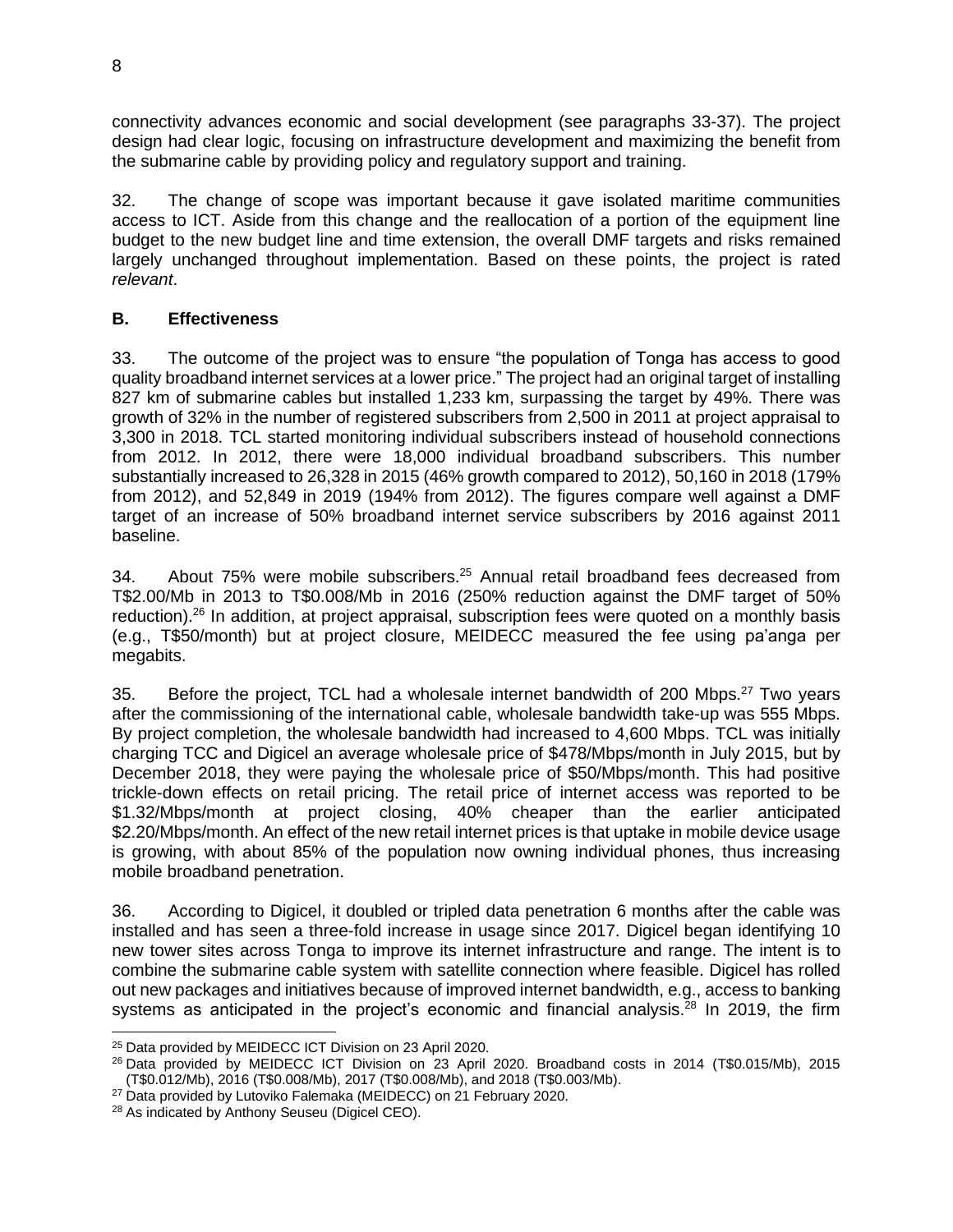proposed new competitive tariff rates to MEIDECC that are expected to benefit consumers and is waiting for a formal response. Competition in ICT remains limited to TCC and Digicel, the only operators in the retail market.<sup>29</sup> The University of the South Pacific is limited in the use of its license to providing connectivity among academic facilities, staff, and students. EziNET offers only satellite connectivity, and one company, Triesten, although licensed is not active in Tonga.

37. Overall, the new submarine cable system has improved internet access, speed, and reduced costs for the people of Tongatapu, Ha'apai, and Vava'u.<sup>30</sup> The project is, therefore, rated *highly effective* in achieving this outcome.

#### <span id="page-18-0"></span>**C. Efficiency**

38. The original length of 827 km of submarine cable and the landing stations were installed within budget and on time. The domestic extension was completed within budget and on time. TCL, with World Bank TA, implemented the project adequately without significant conflicts or disruptions.

39. The project economic internal rate of return (EIRR) at appraisal was 17.3%. A sensitivity analysis based on three scenarios was conducted.<sup>31</sup> The project's economic viability was expected to be robust and favorable for Tonga. The EIRR was updated to include the domestic extension, and the overall EIRR reevaluated at project completion was 21.4%. The domestic extension alone achieved 25% of EIRR.<sup>32</sup>

40. The revised EIRR is based on data provided by MEIDECC from 2013 to 2019 (footnotes 24 to 26). The report and recommendation of the President calculated consumer surplus based on estimates of the number of broadband subscribers. New data suggest that it almost tripled from 18,000 (2012) to 52,849 (2019), while subscription fees declined from \$2.00/Mb to \$0.002/Mb, translating to greater savings for customers. The project had savings compared with the initial estimated project costs. Actual disbursements were spread out over 8 years compared with the 2 years estimated at project proposal. As a result, the project is rated *highly efficient* in achieving its original outcome and output. Refer to Appendix 9 for the economic reevaluation of the investment.

## <span id="page-18-1"></span>**D. Sustainability**

41. The estimated cost of the submarine cable systems in the report and recommendation of the President was \$30.00 million, including project management and contingency with an estimated annual operating cost of \$1.30 million.<sup>33</sup> The weighted average cost of capital (WACC) of TCL was compared with the financial internal rate of return (FIRR) to determine the project's financial viability. It was assessed based on the financial sustainability of TCL's operations during the 25-year lifespan of the submarine cable system. TCL's WACC was computed based on the financing plan and calculated at 0.02%. The FIRR was calculated at 13.63% over 27 years, including 2 years of construction, confirming the project's financial viability.

<sup>29</sup> [TeleGeography.](http://www.telegeography.com/)

<sup>30</sup> Government of Tonga. 2017. *2016 National Census Report, Volume 1.* Nuku'alofa.

 $31$  (i) Capital expenditures increase by 10%, (ii) TCL revenue falls by 20%, and (iii) broadband internet price falls by 25%.

<sup>32</sup> World Bank Midterm Review Mission and ADB Review Mission Aide-Memoire, 9–13 February 2015.

<sup>&</sup>lt;sup>33</sup> The PAM had an indicative amount of \$26.2 million to establish the submarine cable system.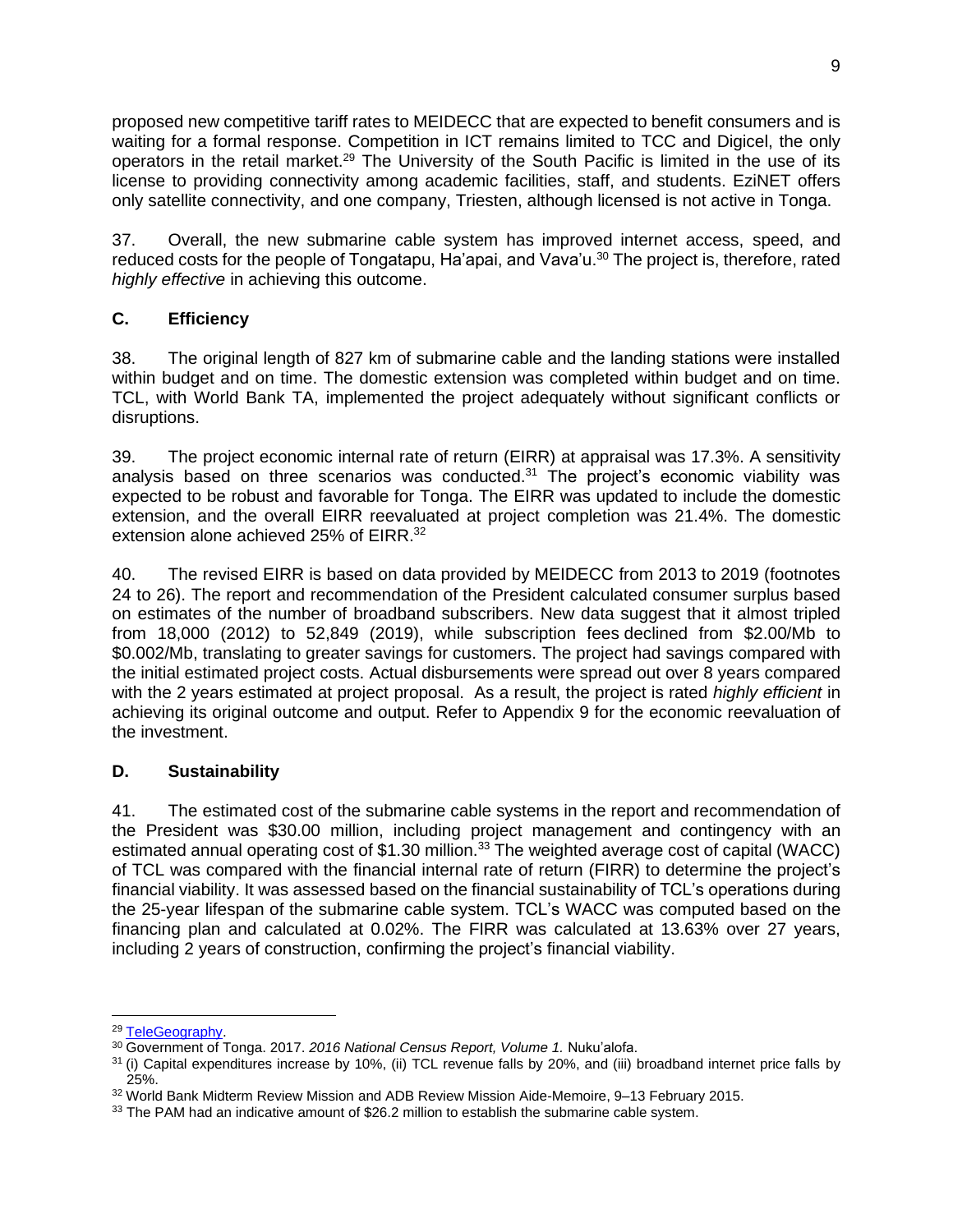42. At project closure, the WACC was calculated at 10.04% while the FIRR is expected to achieve 16.15% over 27 years, including 5 years of construction. The sensitivity analysis concluded that the project will be financially viable unless TCL's revenue falls by 32%.

43. TCL did not generate any revenue in 2012 and 2013 as the commercial operation of the submarine cable system was just commencing. During this period, TCL moved to its new base, Sopu, Nuku'alofa after the landing station was constructed. TCL began generating profits from 2014 earning \$70,157, which grew significantly in subsequent years. It earned net profits of \$682588 in 2015, \$952,629 in 2016, \$920,332 in 2017, \$856,760 in 2018 and \$648,072 in 2019.<sup>34</sup>TCL's sustainability, however, is dependent on its two primary customers—Digicel and TCC as of present. Advances in satellite technology and associated reduction in costs might pose long-term threats to TCL but might also enable it to explore strategies with its suppliers to reduce, for example, peering and internet transit costs. The submarine cable infrastructure is not anticipated to pose any long-term environmental and social safeguard issues as key concerns were resolved during implementation.

44. The expected life of the new submarine fiber optic cable is 25 years. TCL expects to commence preparatory work for cable replacement 20 years after the cable was installed, i.e., in 2033 for the international cable and in 2038 for the domestic extension. The average annual operations and maintenance cost of the submarine cable system between 2014 and 2019 was T\$795,870.<sup>35</sup>

45. The government continues to support the long-term management of the submarine cable project and the growth of the ICT sector. The enactment of the Communications Commission Act 2015 is a critical output of World Bank and PRIF efforts to complement the project's investment infrastructure. The act introduced a new regulatory and licensing regime and outlined the establishment of an independent telecommunications regulator, the Communications Commission. The law's design and enactment were an important milestone, while implementation was slower than anticipated. Though ADB and World Bank encouraged the timely establishment of the Communication Commission to reap the full potential of the ICT industry, the government so far did not commit enough resources to operationalize the commission.

46. Based on the positive FIRR values, profitability of TCL, the manageable costs of system operation and maintenance, and the government's interest in supporting ICT development over the long term, the project is rated *likely sustainable.* Refer to Appendix 8 for the financial and economic reevaluation of the investment.

## <span id="page-19-0"></span>**E. Development Impact**

47. The project was expected to provide an initial lit capacity of 10 Gigabits per second (Gbps). and reduce international connectivity costs by more than 60%. At completion, the project achieved a 20 Gbps lit capacity and 97% reduction in international connectivity costs.<sup>36</sup> The cheapest broadband was \$60 per month, equivalent to about 28% of monthly income approximated with gross domestic product per capita in 2010. The submarine cable system was expected to strengthen regional integration by improving the frequency and quality of communication with other Pacific states and accelerating increased trade in goods and services. Tonga's Strategic Development Framework 2015–2025 aims to increase the number of internet users from 34.9 per

<sup>34</sup> Semisi. Panuve (TCL CEO), e-mail, 16 June 2020.

<sup>&</sup>lt;sup>35</sup> Information provided by the TCL in 2020.

<sup>36</sup> Tonga Cable. 2020. Updates and World Bank. [2019. Implementation Completion and Results Report: IDA](http://www.tongacable.net/)‐H7310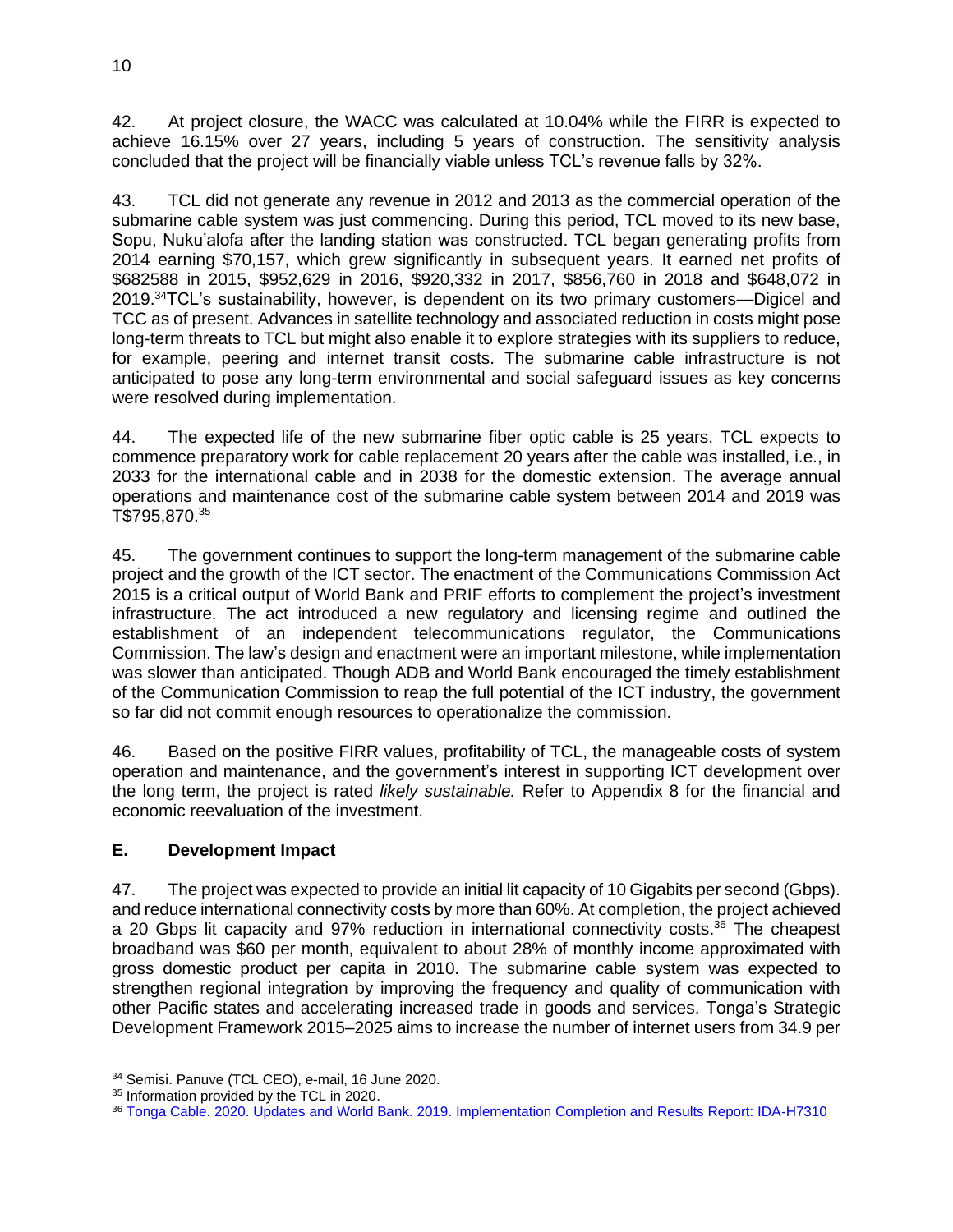100 people in 2015 to 60.0 per 100 people in 2018, and to 100 by 2025.<sup>37</sup> According to the World Bank, Tonga achieved 50.0 people with internet access per 100 people by 2018.

48. One impact indicator—"at least two ICT-based public services in education and health accessible to general public by end of 2016"*—*was not achieved within this period. However, in 2019, ADB funded an e-Health initiative to improve citizens access to affordable health services across Tonga and the World Bank provided ICT capacity development support to government through the Tonga Digital Government Support project that aims to improve digital public service delivery. These initiatives are enabled by the improved internet connection by the project. The education and health sectors are benefitting from reduced internet rates because of the project. For instance, the Radiology Department, Ministry of Health receives 50% discount rates for transmitting x-ray results to Australia or New Zealand for diagnosis. TCL provides 50% discount to TCC and Digicel to provide low-cost internet connections to schools and an 80% discount to the University of the South Pacific to ease access to regional campuses and education centers in Ha'apai and Vava'u.

49. In 2017, Tonga had the third most affordable mobile broadband access in the Pacific after Australia and New Zealand.<sup>38</sup> Internet use has increased since the cable was installed: (i) the use of social media platforms is growing and they are often used to sell goods and services; (ii) the internet has become a cheaper and more convenient means to remit funds, and the private sector, e.g., tourism operators, is turning to e-commerce to boost businesses; (iii) civil society organizations increasingly use the internet to advocate and lobby for change; and (iv) online government services are gradually being pursued.<sup>39</sup> The country's youth are gradually being drawn to new digital jobs.<sup>40</sup>

50. The domestic cable extension to Ha'apai and Vava'u significantly helped reduce digital inequalities through access to faster internet. Achievements against project targets are in Appendix 2. Based on these improvements, the project is rated *satisfactory*.

# <span id="page-20-0"></span>**F. Performance of the Recipient and the Executing Agency**

51. MFNP demonstrated good ownership over the project and coordinated effectively with TCL during implementation. MFNP supported ADB and World Bank missions throughout, informing and consulting partners as the project progressed. The executing and implementing agencies carried out their responsibilities to the best of their technical and resource abilities despite limited experience with ADB systems and processes. ADB extensively consulted both agencies, from project processing to completion, enabling high compliance with the grant covenants and safeguard requirements. The only fiduciary responsibility TCL lagged in was related to the timely provision of the audited project financial statements and the audited entity financial statements through TCC.

52. The original project scope (i.e., international cable) was completed on schedule. Implementation slowed in 2015–2017 after the international cable was completed and discussions

<sup>37</sup> World Bank, 2018, Implementation Completion and Results Report (IDA-H7310).

<sup>38</sup> United Nations Economic and Social Commission for Asia and the Pacific. 2018. Broadband Connectivity in Pacific island Countries. [Asia-Pacific Information Superhighway \(AP-IS\) Working Paper Series.](https://www.unescap.org/resources/broadband-connectivity-pacific-island-countries) Bangkok.

<sup>&</sup>lt;sup>39</sup> Use of social media grew rapidly after the installation of the submarine cable in 2013, increasing from 6.5% of the population in 2011 to 29.0% in 2014. PRIF. 2015. *Economic and Social Impact of ICT in the Pacific*. Sydney. By January 2018, 57% of the population was estimated to be using Facebook. [Hootsuite. 2018. Digital 2018 Tonga;](https://www.slideshare.net/DataReportal/digital-2018-tonga-january-2018) and ADB. 2016. *[Tonga's High-Speed Revolution](https://www.adb.org/results/tonga-s-high-speed-revolution)*. Manila.

<sup>40</sup> Tonga Youth Employment and Entrepreneurship (TYEE). 2019. *[Youth Tech Incubators Centre](https://www.tyeetonga.org/youth-tech-incubators-centre-ytic)*.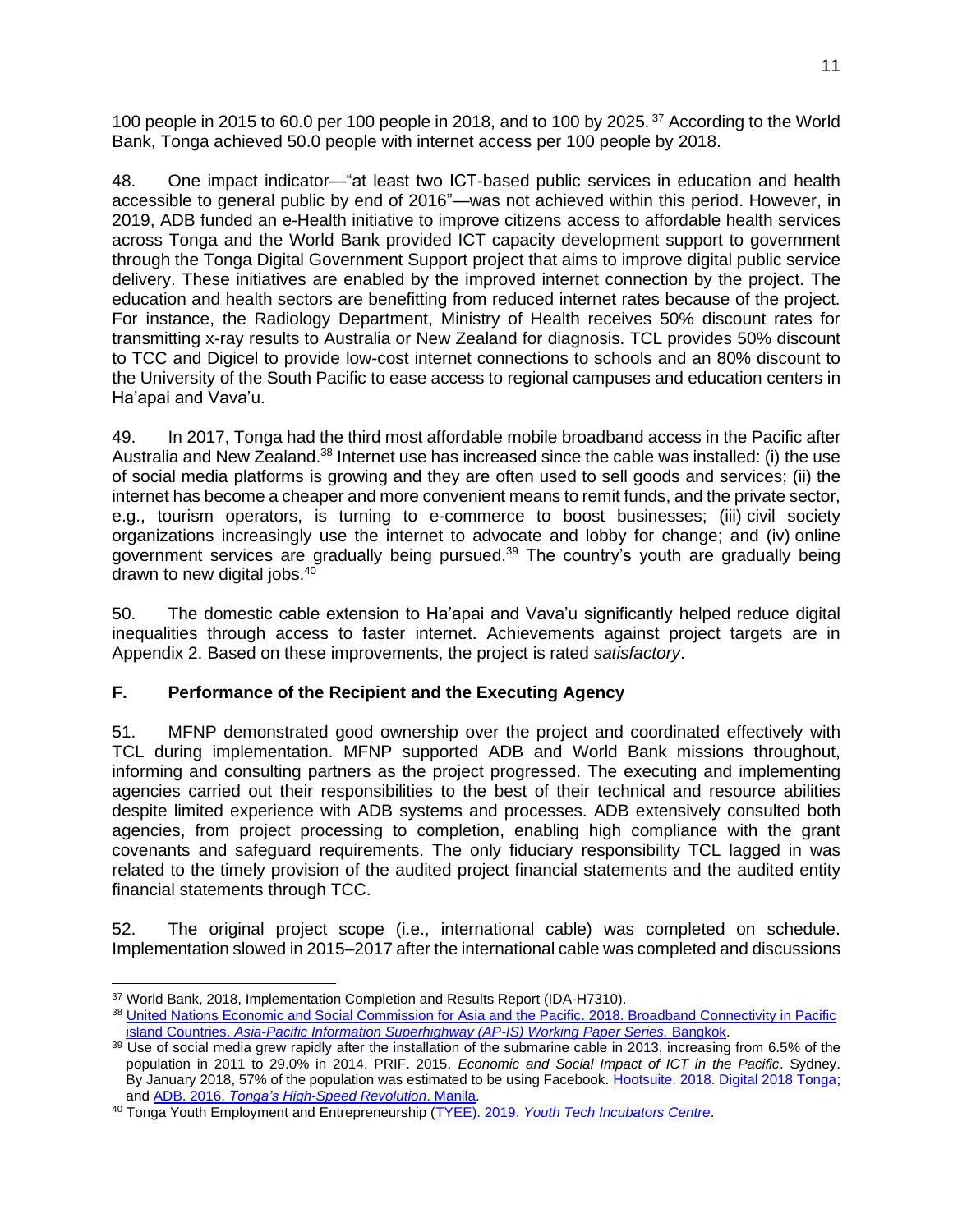commenced on the domestic cable extension. The government's sale of TCL shares to Digicel was part of broader regulatory reform to reduce the cost of and improve access to the internet by stimulating a reduction in retail pricing. The delays highlighted the relative inexperience of the recipient and the weak capacity of TCL to manage such a project. Given that the submarine cable infrastructure was completely new territory for the government, that local expertise was not available to advise government was understandable. Political risks related to the regulatory environment were assessed to be moderate and mitigable through regulatory capacity building.

53. The performance of the recipient and executing agency is rated *satisfactory*.

## <span id="page-21-0"></span>**G. Performance of Cofinanciers**

54. Collaboration between ADB and the World Bank was sound throughout implementation, i.e. they undertook joint missions; jointly discussed and resolved concerns and issues; and consistently submitted and shared reports and documents (quarterly progress reports, back-tooffice reports, aide memoires). The World Bank provided timely TA to TCL and made a concerted effort to strengthen strategic areas and capacities, such as training in tariffs, regulation regimes, and spectrum fees. The World Bank and PRIF identified several areas that could have been better tackled from the start, e.g., key policy and regulatory reforms in MEIDECC to strengthen its role in monitoring and evaluation. The performance of the cofinancier is rated *satisfactory*.

## <span id="page-21-1"></span>**H. Performance of the Asian Development Bank**

55. Key milestone events were largely met during processing, from first entry in e-operations (18 June 2010) to approval (23 August 2011). The ADB project team experienced high turnover in 2011–2018, which might have affected the consistency of project documentation and knowledge management but not overall project management. The 17 ADB missions resolved ongoing issues in a timely fashion. The project would have closed as per the original timeframe (30 June 2016) if not for the 2-year delay to accommodate the domestic cable extension. Collaboration with the World Bank, MFNP, and TCL was positive, and overlapping challenges and concerns were resolved jointly. ADB's performance is rated *satisfactory*.

## <span id="page-21-2"></span>**I. Overall Assessment**

56. Based on the review of relevance, effectiveness, efficiency, and sustainability of the project, its overall weighted average score is computed at 2.5 and the project is rated *highly successful*. The project exceeded its output-1 goal when it completed the domestic extension within budget under the expanded scope. TCL successfully managed procurement under output 2. The introduction of high-speed broadband internet has had a positive impact on health and education, business, and social life, with retail internet prices decreasing significantly since November 2012.<sup>41</sup> Solid coordination among partners was important to the successful installation of the submarine cable. The project's outcome is increasingly being felt across Tonga. The overall ratings are in the table below. A quantitative assessment of overall project performance is in Appendix 10.

<sup>41</sup> ADB Aide Memoire, 2–8 September 2014. In November 2012, the Digicel Digi 128 package was 128/64 kbps band for T\$113.85. In September 2014, Digicel offered 3 Gb for T\$49.00. TCC offered a 4 Gb package for T\$99.00 in May 2013. By September 2014, it was offering 5 Gb for T\$59.00.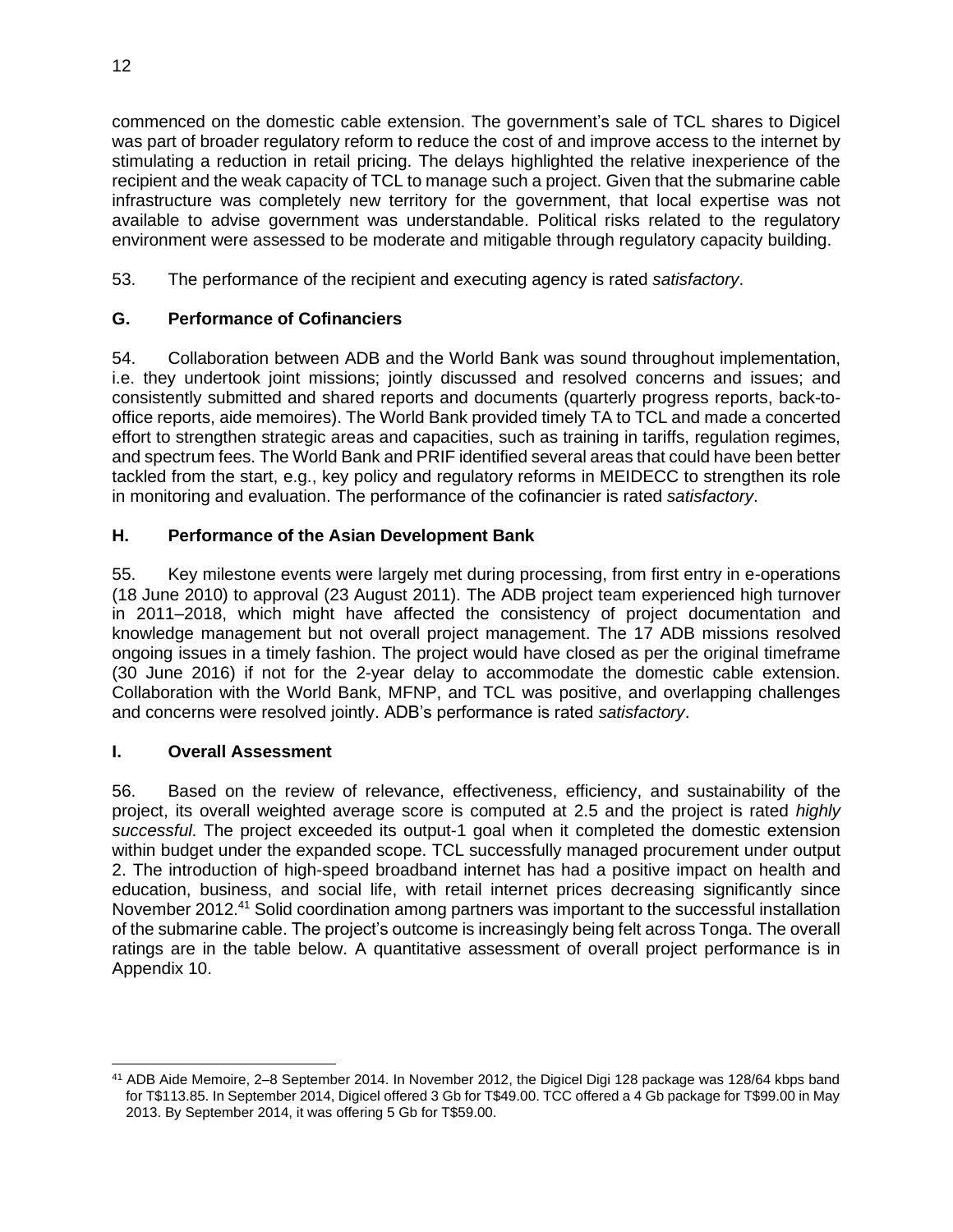| Criterion                              | <b>Assessment</b>  | Rating Value (0-3) |
|----------------------------------------|--------------------|--------------------|
| Relevance                              | Relevant           |                    |
| <b>Effectiveness</b>                   | Highly effective   |                    |
| Efficiency                             | Highly efficient   | 3                  |
| Sustainability                         | Likely sustainable | ົ                  |
| <b>Overall Assessment</b>              | Highly successful  | 2.5                |
| Development impact                     | Satisfactory       |                    |
| Recipient and executing agency         | Satisfactory       |                    |
| Performance of Asian Development Bank. | Satisfactory       |                    |
|                                        |                    |                    |

#### **Overall Ratings**

<span id="page-22-0"></span>Source: Asian Development Bank.

#### **IV. ISSUES, LESSONS, AND RECOMMENDATIONS**

#### <span id="page-22-1"></span>**A. Issues and Lessons**

57. **Further strengthen governance in the ICT sector.** While WB and PRIF provided parallel TA to strengthen Tonga's ICT policy and regulatory environment, the sector regulation and enforcement could have been further strengthened to enhance the project's development impacts. An independent commission could have ensured that the fundamental tariff and policy regulation framework was in place before cable installation. Four staff members trained under the World Bank TA are still with MEIDECC. When the project was extended, follow-up training would have been beneficial. It would have helped the ministry transition into its role set out in the Communications Act 2015 and the Communications Commission Act 2015.

58. **Improvement in knowledge management.** Given its groundbreaking nature, the project design could have included a "lessons learned" knowledge event to enable Tonga, ADB, and partners process the experience and transfer useful lessons for scaling up to the submarine cable projects ADB subsequently pursued with the Cook Islands, Kiribati, Nauru, Palau, and Samoa. The event could have been linked with ADB's knowledge management efforts and the region's ICT development plans and strategic framework. Although not in formal events, staff involved in the project used the experiencers and lessons learned when designing and implementing succeeding submarine cable projects in other countries. Changes in project staff during the project implementation might have affected continuity of engagements with the sector issues. Project hand-over may be strengthened to retain the institutional memory and continue the active engagements.

#### <span id="page-22-2"></span>**B. Recommendations**

59. Further action or follow-up. The Government of Tonga needs to allocate financial and technical resources to operationalize the Communications Commission for the benefit of the ICT sector and Tonga's citizens.

60. Timing of the project performance evaluation report. The original scope—the international submarine cable—was completed in 2013. The cable has been in use since then and the project, including domestic cable extension, was completed in 2018. The experiences from this project helped subsequent submarine cable projects in the Cook Islands, Kiribati, Nauru, Palau and Samoa. Greater value might be gained if the PPER is part of a broader assessment of similar projects in the Pacific.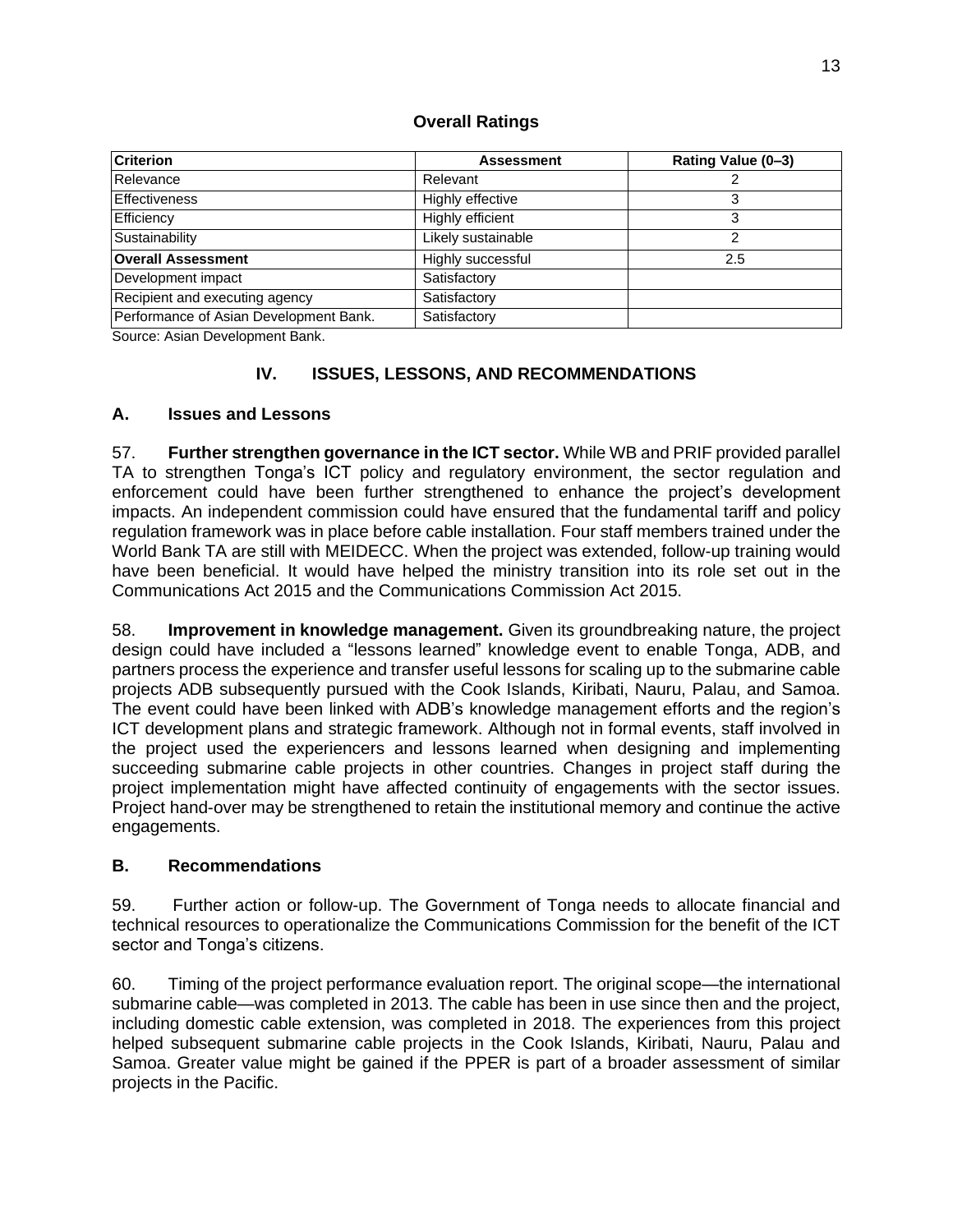<span id="page-23-0"></span>

| <b>Design</b><br><b>Summary</b>                                                                                                               | Performance<br><b>Targets/Indicators</b>                                                                                                                                                                                                                                                                                                                                                                                                     | <b>Data Sources/Reporting</b><br><b>Mechanisms</b>                                                                                                                                                                                                      | <b>Assumptions</b><br>and Risks                                                                                                                                                                                                                                                                                                                                                                                                                                                                                                                           |
|-----------------------------------------------------------------------------------------------------------------------------------------------|----------------------------------------------------------------------------------------------------------------------------------------------------------------------------------------------------------------------------------------------------------------------------------------------------------------------------------------------------------------------------------------------------------------------------------------------|---------------------------------------------------------------------------------------------------------------------------------------------------------------------------------------------------------------------------------------------------------|-----------------------------------------------------------------------------------------------------------------------------------------------------------------------------------------------------------------------------------------------------------------------------------------------------------------------------------------------------------------------------------------------------------------------------------------------------------------------------------------------------------------------------------------------------------|
| Impact<br>Widely available and<br>affordable ICT<br>services<br>improve Tonga's<br>economic<br>performance<br>and public service<br>delivery. | New business opportunities in<br>ICT sector measured by (i) at<br>least one additional ISP for 12<br>months or longer by June<br>2016, and (ii) at least a 10%<br>increase in the number of<br>Tonga-based ICT companies<br>providing telecommunications,<br>business network, and<br>computer and information<br>services (databases, data<br>processing, software design and<br>development, maintenance, and<br>repair services) by 2016. | The newly active ISP's<br>license is viewable on the<br>NRA's website and the<br>ISP is providing Internet<br>services to customers.<br><b>Business registration</b><br>records for this category.                                                      | <b>Assumption</b><br>Global and regional<br>economy has fully<br>recovered from 2008<br>global economic crisis<br>allowing increased<br>business activity.<br>The government<br>has invested in e-<br>education and e-<br>health service<br>development.                                                                                                                                                                                                                                                                                                  |
|                                                                                                                                               | At least two ICT-based public<br>services in education and health<br>are accessible by general public<br>by end of 2016.                                                                                                                                                                                                                                                                                                                     | MIC and relevant<br>government agency<br>reports                                                                                                                                                                                                        |                                                                                                                                                                                                                                                                                                                                                                                                                                                                                                                                                           |
| <b>Outcome</b><br>The population of<br>Tongatapu has access<br>to good quality<br>broadband internet<br>services at an<br>affordable price.   | By 2016, the number of<br>broadband internet service<br>subscribers has increased by at<br>least 50% and the internet retail<br>tariffs have decreased by at<br>least 50% against the 2011<br>baseline.<br>An industry standard Internet<br>speed test shows at least a<br>100% improvement against the<br>2010 baseline within 3 months<br>of TCL capacity being used by<br>ISPs.                                                           | <b>Broadband Internet</b><br>subscription numbers<br>information from ISPs and<br><b>MIC</b><br>Internet service price list<br>as published by ISPs.<br>The Global Broadband<br><b>Speed Test</b><br>www.speedtest.net figures<br>checked in June 2012. | <b>Assumptions</b><br>The domestic network<br>continues to be<br>improved and<br>expanded within<br>Tongatapu and the<br>outer islands.<br>Regulatory capacity is<br>strengthened to<br>develop and<br>effectively implement<br>telecommunications<br>sector policy and<br>regulatory framework<br>for internet access and<br>e-transaction (WB and<br>PRIF-financed TA)<br>TCL has a sound<br>governance structure<br>and operational<br>independence from<br>TCC.<br><b>Risk</b><br>Weak capacity of NRA<br>to ensure cost-based<br>regulated wholesale |

## **ORIGINAL DESIGN AND MONITORING FRAMEWORK**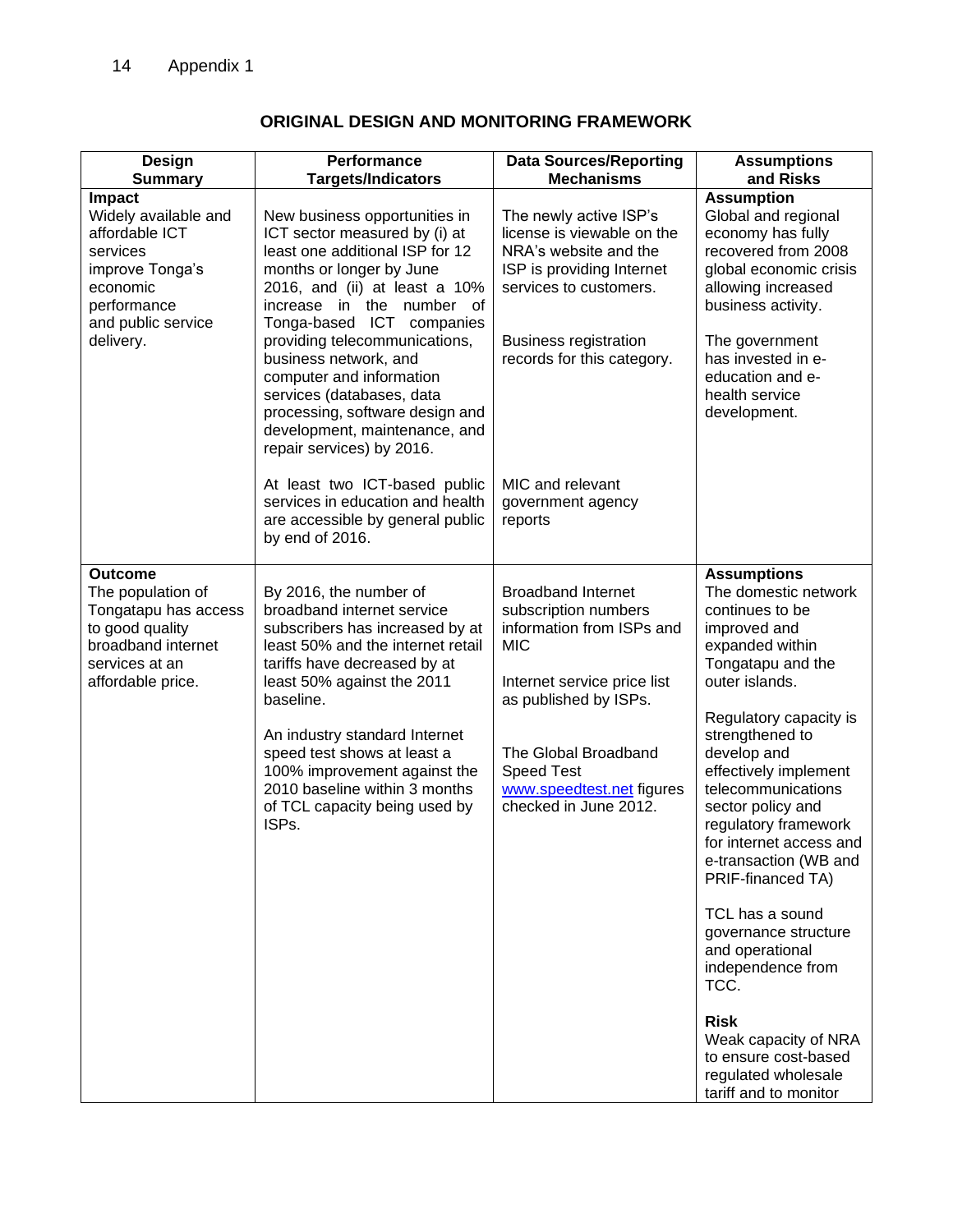| <b>Design</b><br><b>Summary</b>                                                                                                                                                                                                                                                                                                                                           | Performance<br><b>Targets/Indicators</b>                                                                                                                                                                                                                                                                                                                 | <b>Data Sources/Reporting</b><br><b>Mechanisms</b> | <b>Assumptions</b><br>and Risks                                                                                             |
|---------------------------------------------------------------------------------------------------------------------------------------------------------------------------------------------------------------------------------------------------------------------------------------------------------------------------------------------------------------------------|----------------------------------------------------------------------------------------------------------------------------------------------------------------------------------------------------------------------------------------------------------------------------------------------------------------------------------------------------------|----------------------------------------------------|-----------------------------------------------------------------------------------------------------------------------------|
|                                                                                                                                                                                                                                                                                                                                                                           |                                                                                                                                                                                                                                                                                                                                                          |                                                    | compliances of retail<br>service providers                                                                                  |
| <b>Outputs</b>                                                                                                                                                                                                                                                                                                                                                            |                                                                                                                                                                                                                                                                                                                                                          |                                                    | <b>Risks</b>                                                                                                                |
| 1. Establishment of<br>Tonga submarine<br>cable system by TCL                                                                                                                                                                                                                                                                                                             | By 2016, TCL has consistently<br>achieved the debt service<br>coverage ratio target of 1.2 as<br>agreed between the<br>government and TCL starting<br>not later than June 2014.                                                                                                                                                                          | <b>TCL financial statement</b>                     | The Tonga cable<br>traffic may be<br>interrupted by<br>changes in Fiji's<br>domestic<br>communication<br>arrangement unless |
|                                                                                                                                                                                                                                                                                                                                                                           | TCL achieves 99.999% system<br>availability.                                                                                                                                                                                                                                                                                                             | <b>TCL operational reporting</b><br>logs.          | it is connected to<br>FINTEL's backhaul<br>in parallel to Fiji's<br>domestic connection.                                    |
|                                                                                                                                                                                                                                                                                                                                                                           | 12 months after the cable<br>system is ready for service,<br>TCL's fault handling time<br>measured by mean time to<br>recovery is equal to the industry<br>standard of 1 hour.                                                                                                                                                                           | TCL operational reporting<br>logs.                 |                                                                                                                             |
| 2. Efficient and<br>effective project<br>management services<br>by TCL's PMU                                                                                                                                                                                                                                                                                              | Achieved 100% of the projected<br>disbursement and contract<br>awards within the agreed<br>timeframe in the workplan.                                                                                                                                                                                                                                    | <b>TCL project progress</b><br>reports.            | TCL lacks financial<br>and operational<br>management capacity.                                                              |
| <b>Activities with Milestones</b>                                                                                                                                                                                                                                                                                                                                         |                                                                                                                                                                                                                                                                                                                                                          |                                                    | <b>Inputs</b>                                                                                                               |
| 1.1 Carry out marine survey and complete marine operations for laying cables (Q4<br>2011-Q1 2013)<br>1.2 Train TCL staff on landing facility operation and maintenance and update skills<br>and knowledge periodically (Q1 2012-Q2 2013)<br>1.3 Establish monitoring and supervision guideline for regular maintenance and<br>other contractor services (Q4 2011-Q2 2013) |                                                                                                                                                                                                                                                                                                                                                          |                                                    | ADB: \$9.7 million<br>TCL: \$6.6 million<br>World Bank: \$9.5<br>million (for Output 1)                                     |
| 2011-Q4 2016)                                                                                                                                                                                                                                                                                                                                                             | 1.4 Continue regular monitoring and supervision (Q2 2013-Q4 2016)<br>2.1 Tender, award contracts and manage contracts (Q2 2011-Q1 2013)<br>2.2 Provide timely progress reports (Q4 2011-Q4 2016)<br>2.3 Carry out regular accounting and annual audits (Q1 2012-Q4 2016)<br>2.4 Follow up safeguard issues and risk management plan in timely manner (Q4 |                                                    |                                                                                                                             |

ADB = Asian Development Bank, FINTEL = Fiji International Telecommunications Limited, ICT = information and communication technology, ISP = internet service provider, MIC = Ministry of Information and Communications, NRA  $=$  national regulatory authority, PCR = project completion report, PRIF = Pacific Region Infrastructure Facility, Q = quarter, TA = technical assistance, TCC = Tonga Communications Corporation, TCL = Tonga Cable Limited. Source: Asian Development Bank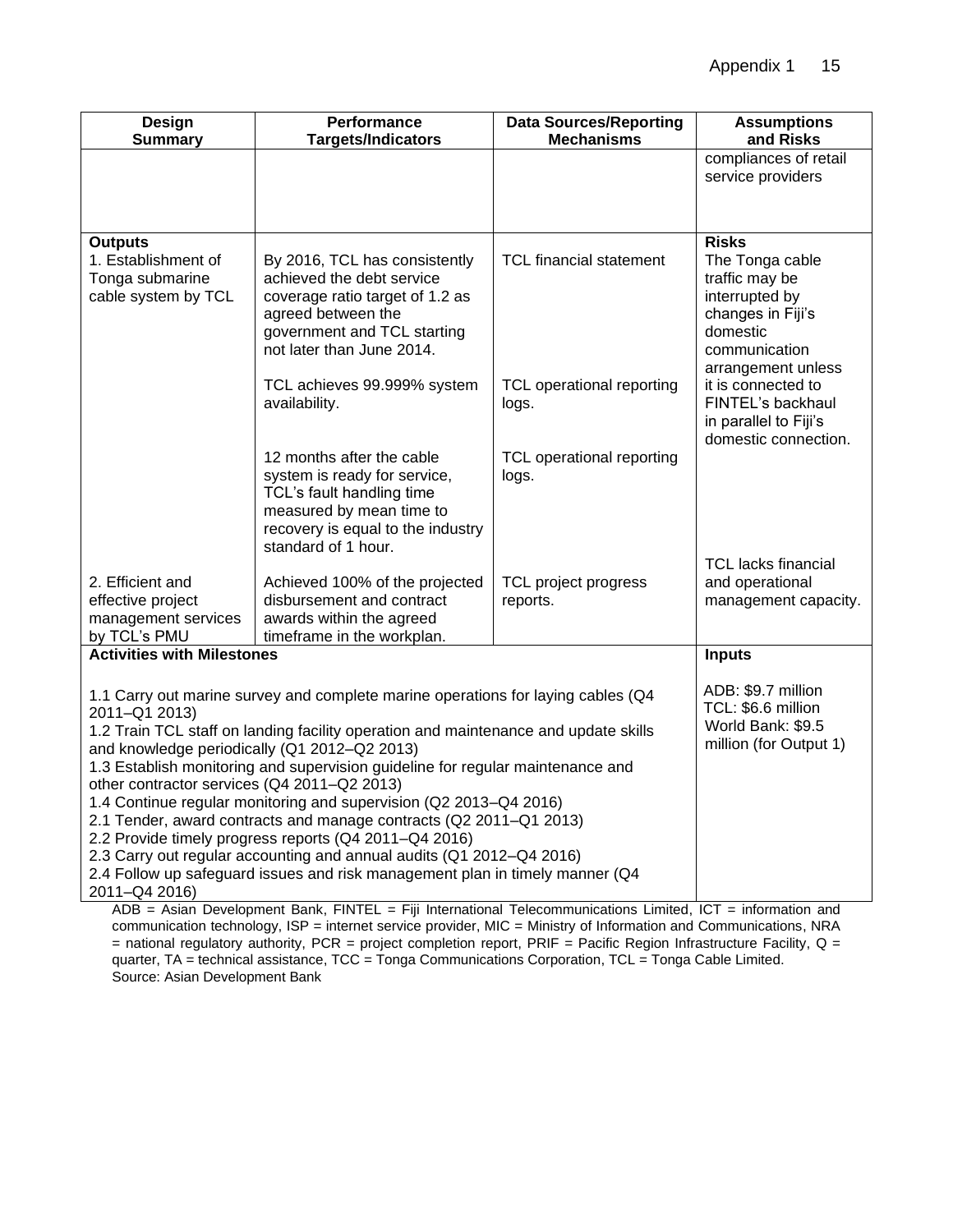|  | <b>REVISED DESIGN AND MONITORING FRAMEWORK</b> |  |
|--|------------------------------------------------|--|
|--|------------------------------------------------|--|

<span id="page-25-0"></span>

| <b>Design Summary</b>                                                                                                                   | <b>Performance Targets</b><br>and Indicators with<br><b>Baselines</b>                                                                                                                                                                                                                                                                                                                                                                                        | <b>Data Sources and</b><br><b>Reporting</b><br><b>Mechanisms</b>                                                                                                                                                                                                    | <b>Assumptions</b><br>and Risks                                                                                                                                                                                                                                                                                                                                                                 | Targets achieved/<br>partially achieved/<br>not achieved                                                                                                                                                                                                                                                       |
|-----------------------------------------------------------------------------------------------------------------------------------------|--------------------------------------------------------------------------------------------------------------------------------------------------------------------------------------------------------------------------------------------------------------------------------------------------------------------------------------------------------------------------------------------------------------------------------------------------------------|---------------------------------------------------------------------------------------------------------------------------------------------------------------------------------------------------------------------------------------------------------------------|-------------------------------------------------------------------------------------------------------------------------------------------------------------------------------------------------------------------------------------------------------------------------------------------------------------------------------------------------------------------------------------------------|----------------------------------------------------------------------------------------------------------------------------------------------------------------------------------------------------------------------------------------------------------------------------------------------------------------|
| Impact<br>Widely available and<br>affordable ICT<br>services improve<br>Tonga's economic<br>performance and<br>public service delivery. | New business<br>opportunities in ICT<br>sector measured by (i) at<br>least one additional ISP<br>for 12 months or longer<br>by June 2016, and (ii) at<br>least a 10% increase in<br>the number of Tonga-<br>based ICT companies<br>providing<br>telecommunications,<br>business network, and<br>computer and<br>information services<br>(databases, data<br>processing, software<br>design and development,<br>maintenance, and repair<br>services) by 2016. | The newly active ISP<br>license is viewable on<br>the regulator's<br>website, and the ISP<br>is providing internet<br>services to<br>customers.<br><b>Business registration</b><br>records for this<br>category MIC and<br>relevant<br>government agency<br>reports | <b>Assumptions</b><br>Global and regional<br>economy has fully<br>recovered from the<br>2008 global<br>economic crisis,<br>allowing increased<br>business activity.<br>The government has<br>invested in e-<br>education and e-<br>health service<br>development.                                                                                                                               | Not achieved -TCC<br>and Digicel remain<br>the two key retail<br>operators. USP and<br>EziNET offer<br>restricted services<br>and Triesten is<br>inactive.                                                                                                                                                     |
|                                                                                                                                         | At least two ICT-based<br>public services in<br>education and health are<br>accessible by general<br>public by end of 2016.                                                                                                                                                                                                                                                                                                                                  |                                                                                                                                                                                                                                                                     |                                                                                                                                                                                                                                                                                                                                                                                                 | Partially achieved via<br>ADB funded e-Health<br>initiative approved in<br>2019 and the World<br>Bank supported<br>'Tonga Digital<br>Government Support'<br>project.                                                                                                                                           |
| Outcome<br>The population of<br>Tonga has access to<br>good quality<br>broadband internet<br>services at a lower<br>price.              | By 2016, the number of<br>broadband internet<br>service subscribers has<br>increased by at least 50%<br>and the internet retail<br>tariffs have decreased by<br>at least 50% against the<br>2011 baseline.                                                                                                                                                                                                                                                   | Broadband<br>Internet<br>subscription<br>numbers<br>information from<br>ISPs and MIC<br>Internet service<br>price list as<br>published by<br>ISPs.                                                                                                                  | <b>Assumptions</b><br>The domestic<br>network continues<br>to be improved and<br>expanded within<br>Tongatapu and<br>other islands.<br>Regulatory capacity<br>is strengthened to<br>develop and<br>implement the<br>telecommunications<br>sector policy and<br>regulatory framework<br>effectively for internet<br>access and e-<br>transaction (the<br>World Bank and<br>PRIF financed<br>TA). | 32% growth in<br>registered<br>connections<br>between 2011 and<br>2018 (from 2,500 to<br>3,300); Or 46%<br>growth in registered<br>individual<br>subscribers<br>between 2012 and<br>2016 (from 18,000<br>to 26,328).<br>250% reduction in<br>retail tariff from<br>2013 to 2016<br>(T\$2/Mb to<br>T\$0.008/Mb) |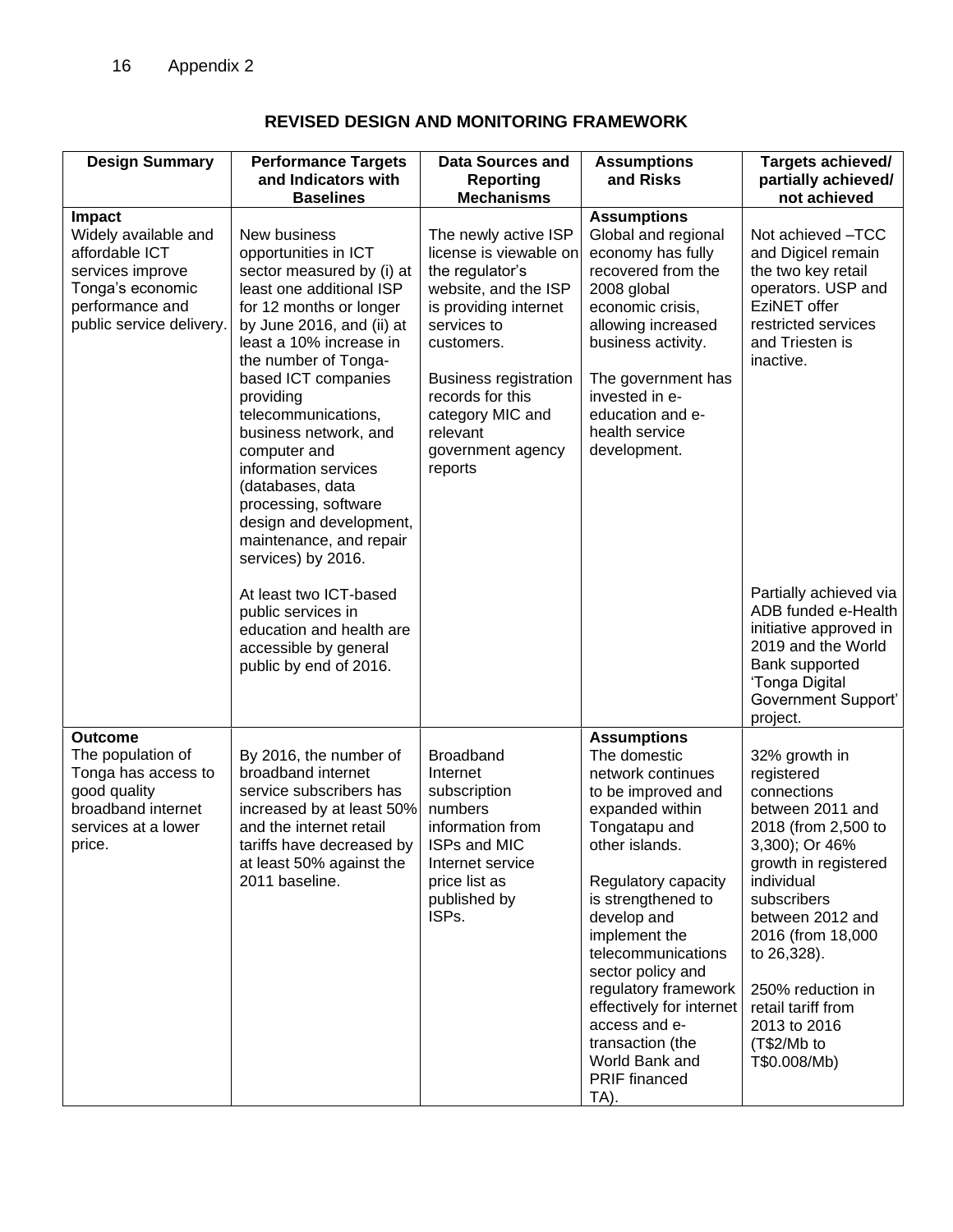| <b>Design Summary</b>                                                                                       | <b>Performance Targets</b><br>and Indicators with<br><b>Baselines</b>                                                                                                                                                                                                                                                                                                                                                           | <b>Data Sources and</b><br><b>Reporting</b><br><b>Mechanisms</b>                                                                                             | <b>Assumptions</b><br>and Risks                                                                                                                                                                                                                                                                                     | Targets achieved/<br>partially achieved/<br>not achieved                                                                                                                                                                                                                                                                                                                           |
|-------------------------------------------------------------------------------------------------------------|---------------------------------------------------------------------------------------------------------------------------------------------------------------------------------------------------------------------------------------------------------------------------------------------------------------------------------------------------------------------------------------------------------------------------------|--------------------------------------------------------------------------------------------------------------------------------------------------------------|---------------------------------------------------------------------------------------------------------------------------------------------------------------------------------------------------------------------------------------------------------------------------------------------------------------------|------------------------------------------------------------------------------------------------------------------------------------------------------------------------------------------------------------------------------------------------------------------------------------------------------------------------------------------------------------------------------------|
|                                                                                                             | An industry standard<br>internet speed test<br>shows at least a 100%<br>improvement against the<br>2011 baseline within 6<br>months of TCL capacity<br>being used by ISPs.                                                                                                                                                                                                                                                      | The Global<br>Broadband<br><b>Speed Test</b><br>(www.speedtest.net)<br>figures checked in Q2<br>2014                                                         | TCL has a sound<br>governance structure<br>and operational<br>independence from<br>TCC.                                                                                                                                                                                                                             | No data were<br>available on<br>www.speedtest.net<br>at time of PCR<br>compilation.                                                                                                                                                                                                                                                                                                |
|                                                                                                             |                                                                                                                                                                                                                                                                                                                                                                                                                                 |                                                                                                                                                              | <b>Risk</b><br>Weak capacity of the<br>regulator to ensure<br>cost-based regulated<br>wholesale tariff and<br>to monitor<br>compliance of retail<br>service providers                                                                                                                                               |                                                                                                                                                                                                                                                                                                                                                                                    |
| <b>Outputs</b><br>Establishment and<br>efficient operation of<br>the Tonga submarine<br>cable system by TCL | By 2016, TCL has<br>consistently achieved the<br>debt service coverage<br>ratio target of 1.2 as<br>agreed between the<br>government and TCL<br>starting not later than<br>June 2014.<br>TCL achieves 99.999%<br>system availability.<br>12 months after the cable<br>system is ready for<br>service, TCL's fault<br>handling time<br>(measured by mean time<br>to recovery) is equal to<br>the industry standard of 1<br>hour. | <b>TCL</b> financial<br>statement<br><b>TCL</b> operational<br>reporting logs<br><b>TCL operational</b><br>reporting logs<br>TCL project progress<br>reports | <b>Risks</b><br>The Tonga cable<br>traffic may be<br>interrupted by<br>changes in Fiji's<br>domestic<br>communication<br>arrangement unless<br>it is connected to<br>FINTEL's backhaul<br>in parallel to Fiji's<br>domestic connection.<br><b>TCL lacks financial</b><br>and operational<br>management<br>capacity. | Achieved - 2016<br><b>TCL APFS stated</b><br>that the company<br>has paid its debt<br>service as and when<br>they fall due.<br>Achieved - System<br>availability target of<br>99.999% is always<br>met.<br>Achieved - TCL<br>handling time for any<br>minor faults is below<br>1 hour, unless a<br>major fault occurs<br>e.g., terminal<br>equipment failure,<br>cable is damaged. |
| <b>Efficient and effective</b><br>project management<br>services by TCL                                     | Establishment and<br>operation of a 435-<br>kilometer domestic<br>repeaterless submarine<br>cable linking Vava'u and<br>Ha'apai to Nuku'alofa<br>Achieved 100% of the<br>projected disbursement<br>and contract awards<br>within the agreed time<br>frame in the work plan.                                                                                                                                                     |                                                                                                                                                              |                                                                                                                                                                                                                                                                                                                     | Achieved - The<br>domestic connection<br>was completed in<br>early 2018.<br>Achieved - ADB<br>could not disburse<br>100% of its funds<br>due to lower than<br>expected costs for<br>international<br>submarine cable<br>installation. However,<br>it was fully disbursed                                                                                                           |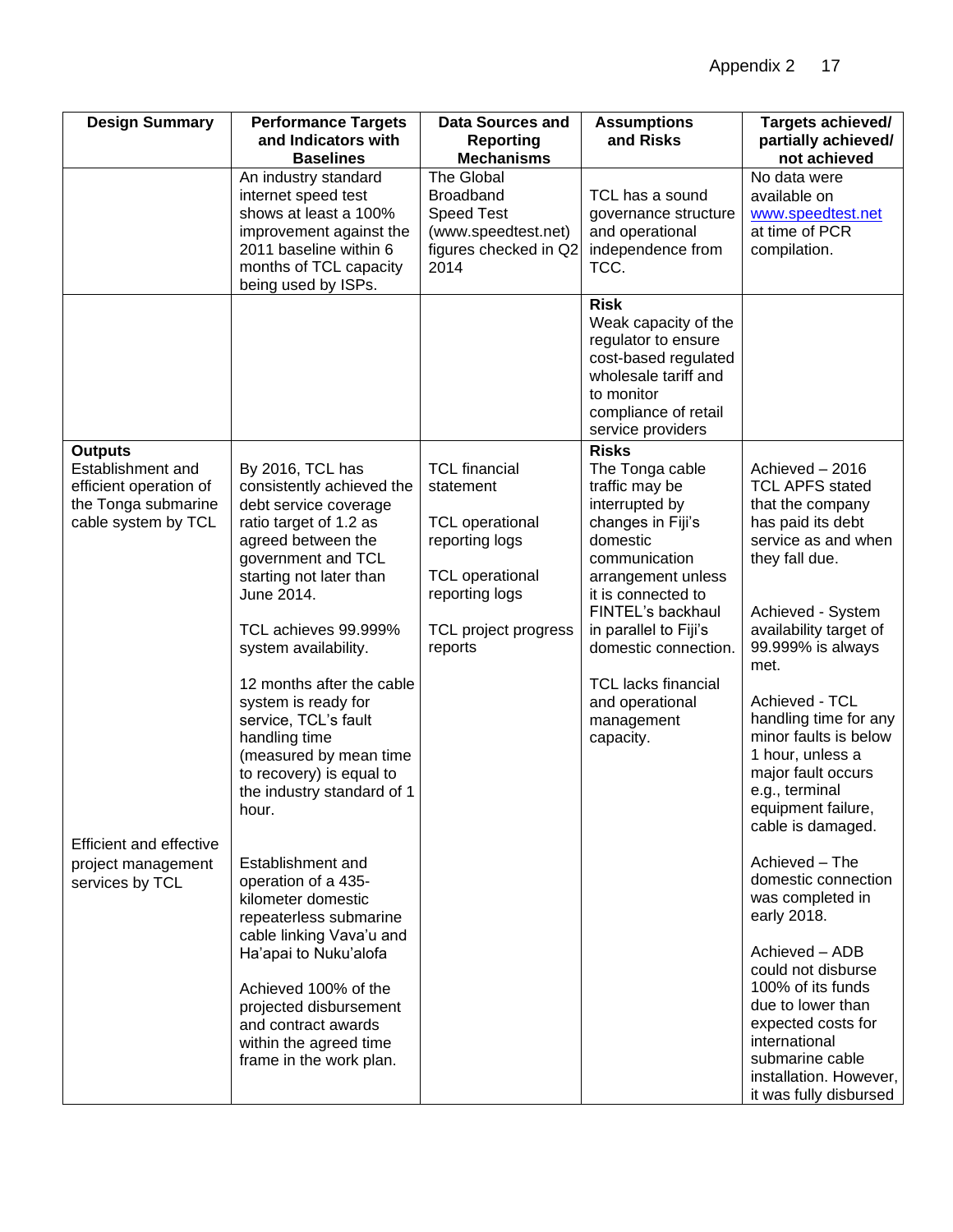| <b>Design Summary</b>                                                                                                                                                                                                                                                                                                                                                              | <b>Performance Targets</b><br>and Indicators with<br><b>Baselines</b> | <b>Data Sources and</b><br>Reporting<br><b>Mechanisms</b>                                                                                                                 | <b>Assumptions</b><br>and Risks | Targets achieved/<br>partially achieved/<br>not achieved                                                                                                                                                                                                                                                                                                                                  |
|------------------------------------------------------------------------------------------------------------------------------------------------------------------------------------------------------------------------------------------------------------------------------------------------------------------------------------------------------------------------------------|-----------------------------------------------------------------------|---------------------------------------------------------------------------------------------------------------------------------------------------------------------------|---------------------------------|-------------------------------------------------------------------------------------------------------------------------------------------------------------------------------------------------------------------------------------------------------------------------------------------------------------------------------------------------------------------------------------------|
|                                                                                                                                                                                                                                                                                                                                                                                    |                                                                       |                                                                                                                                                                           |                                 | once the domestic<br>cable was installed.                                                                                                                                                                                                                                                                                                                                                 |
| <b>Activities with Milestones</b>                                                                                                                                                                                                                                                                                                                                                  |                                                                       | <b>Inputs-Original</b>                                                                                                                                                    |                                 |                                                                                                                                                                                                                                                                                                                                                                                           |
| 1.1 Carry out marine survey and complete marine<br>operations for laying cables (Q4 2011-Q1 2013)<br>1.2 Train TCL staff on landing facility operation<br>and maintenance and update skills and<br>knowledge periodically (Q1 2012-Q2 2013)<br>1.3 Establish monitoring and supervision<br>guideline for regular maintenance and other<br>contractor<br>services (Q4 2011-Q2 2013) |                                                                       | ADB: \$9.7 million<br>TCL: \$6.6 million<br>World Bank: \$16.5 million<br><b>Revised Inputs</b><br>ADB: \$9.7 million<br>TCL: \$9.6 million<br>World Bank: \$16.5 million |                                 | Achieved - 1.1<br>Consultant<br>conducted marine<br>survey and marine<br>operations between<br>2012 and 2013;<br>Achieved - 1.2TA<br>offered through the<br>project supported<br>TCL via staff<br>capacity building and<br>monitoring<br>implementation;<br>Achieved 1.3 - TCL<br>recruited additional<br>technical staff to<br>manage and<br>maintain submarine<br>cable infrastructure. |
| 1.4 Continue regular monitoring and supervision<br>(Q2 2013-Q4 2016)<br>1.5 For domestic cable connection, establish<br>monitoring and supervision guideline for<br>regular maintenance and other contractor<br>services (Q2 2017-Q2 2018)                                                                                                                                         |                                                                       |                                                                                                                                                                           |                                 | Achieved 1.4 -<br>Regular monitoring<br>and supervision<br>during international<br>cable installation<br>Achieved - 1.5:                                                                                                                                                                                                                                                                  |
| 2.1 Tender, award contracts and manage<br>contracts<br>(Q2 2011-Q1 2013)                                                                                                                                                                                                                                                                                                           |                                                                       |                                                                                                                                                                           |                                 | Contractor provided<br>training for relevant<br>TCL personnel in                                                                                                                                                                                                                                                                                                                          |
| 2016)                                                                                                                                                                                                                                                                                                                                                                              | 2.2 Provide timely progress reports (Q4 2011-Q4                       |                                                                                                                                                                           |                                 | operation, testing<br>and maintenance of<br>the system in 2017.                                                                                                                                                                                                                                                                                                                           |
| 2.3 Carry out regular accounting and annual<br>audits<br>(Q1 2012-Q4 2016)<br>2.4 Follow up safeguard issues and risk                                                                                                                                                                                                                                                              |                                                                       |                                                                                                                                                                           |                                 | Achieved $-2.1$ :<br>Tender was<br>successfully awarded<br>for international<br>cable installation                                                                                                                                                                                                                                                                                        |
| management plan in timely manner (Q4 2011-Q4<br>2016)<br>2.5 Completion of cable laying and<br>Commissioning of Domestic Cable extension                                                                                                                                                                                                                                           |                                                                       |                                                                                                                                                                           |                                 | Partially Achieved -<br>2.2: Quarterly<br>progress report<br>provided during                                                                                                                                                                                                                                                                                                              |
| (Q2 2018)                                                                                                                                                                                                                                                                                                                                                                          |                                                                       |                                                                                                                                                                           |                                 | international cable<br>installation                                                                                                                                                                                                                                                                                                                                                       |
|                                                                                                                                                                                                                                                                                                                                                                                    |                                                                       |                                                                                                                                                                           |                                 | Partially achieved -<br>2.3: Audits were<br>conducted but                                                                                                                                                                                                                                                                                                                                 |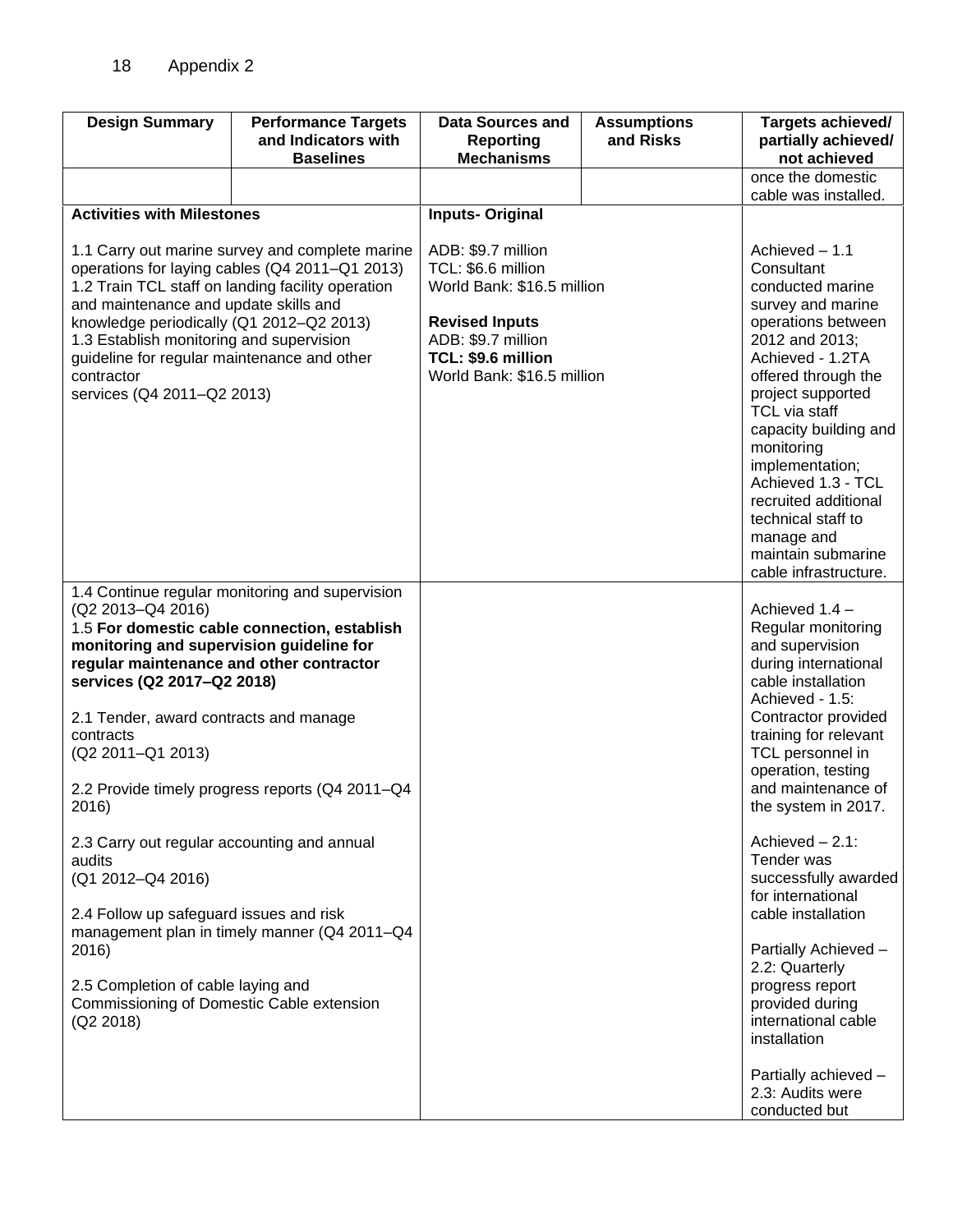| <b>Design Summary</b> | <b>Performance Targets</b><br>and Indicators with<br><b>Baselines</b> | <b>Data Sources and</b><br><b>Reporting</b><br><b>Mechanisms</b> | <b>Assumptions</b><br>and Risks | Targets achieved/<br>partially achieved/<br>not achieved                                                                                                                                                                                                     |
|-----------------------|-----------------------------------------------------------------------|------------------------------------------------------------------|---------------------------------|--------------------------------------------------------------------------------------------------------------------------------------------------------------------------------------------------------------------------------------------------------------|
|                       |                                                                       |                                                                  |                                 | submissions often<br>lagged                                                                                                                                                                                                                                  |
|                       |                                                                       |                                                                  |                                 | Achieved - 2.4:<br>Safeguard issues<br>and risks were<br>managed<br>accordingly. No<br>major safeguards<br>issues experienced<br>during<br>implementation.<br>Achieved $-2.5$ :<br>Achieved - Domestic<br>cable extension was<br>completed in early<br>2018. |

ADB = Asian Development Bank, APFS = Audited Project Financial Statements, FINTEL = Fiji International Telecommunications Limited, ICT = information and communication technology, ISP = internet service provider, MIC = Ministry of Information and Communications, PCR = project completion report, PRIF = Pacific Region Infrastructure Facility, Q = quarter, TA = technical assistance, TCC = Tonga Communications Corporation, TCL = Tonga Cable Limited, USP = University of the South Pacific, WB = World Bank. Source: Asian Development Bank.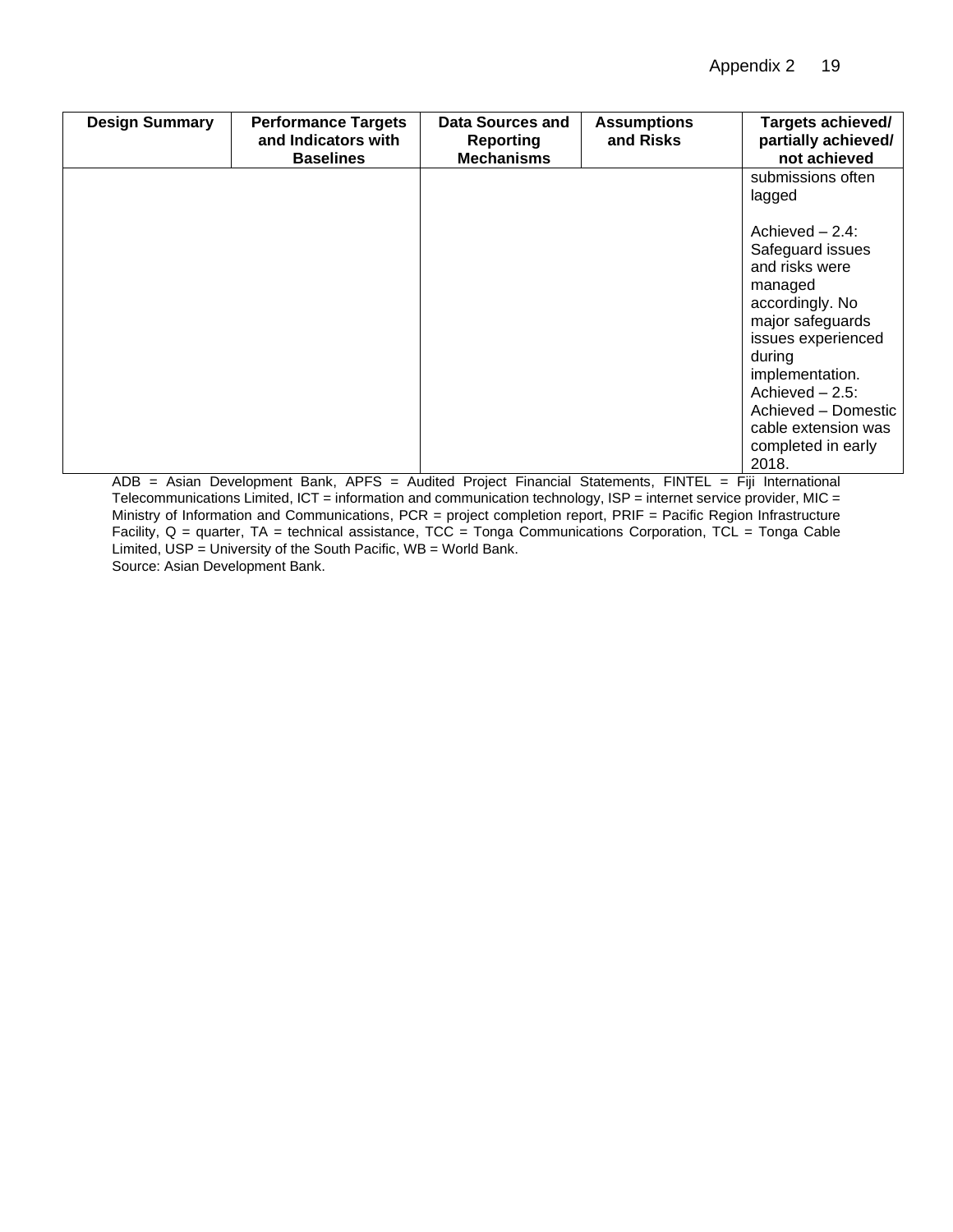<span id="page-29-0"></span>

|             |                                |                 | <b>Appraisal Estimate<sup>a</sup></b> |               |                 | <b>Actual</b> <sup>b</sup> |               |
|-------------|--------------------------------|-----------------|---------------------------------------|---------------|-----------------|----------------------------|---------------|
| <b>Item</b> |                                | Foreign         | Local                                 | Total<br>Cost | Foreign         | Local                      | Total<br>Cost |
| А.          | <b>Investment Costs</b>        | <b>Exchange</b> | <b>Currency</b>                       |               | <b>Exchange</b> | <b>Currency</b>            |               |
|             |                                |                 |                                       |               |                 |                            |               |
| 1.          | Civil Works                    | 4,200           |                                       | 4,200         | 4197            |                            | 4197          |
| 2.          | Submarine cable system         | 26,200          |                                       | 26,200        | 24, 395         |                            | 24,395        |
| 3.          | <b>Consulting Services</b>     |                 |                                       |               | NA              |                            |               |
|             | a. Construction Supervision    | 850             |                                       | 850           | <b>NA</b>       |                            | NA            |
|             | consultant                     |                 |                                       |               |                 |                            |               |
|             | b. Environment and social      | 150             |                                       | 150           | NA              |                            | <b>NA</b>     |
|             | mitigation                     |                 |                                       |               |                 |                            |               |
|             | c. Legal services and          | 200             |                                       | 200           | NA              |                            | NA            |
|             | permissions                    |                 |                                       |               |                 |                            |               |
| 5.          | Taxes and duties               | 800             |                                       | 800           | NA              |                            | NA.           |
|             | Subtotal (A)                   | 32,400          |                                       | 32,400        | 28,592          |                            | 28,592        |
| В.          | <b>Recurrent Costs</b>         |                 |                                       |               | <b>NA</b>       |                            |               |
| 1.          | <b>Salaries</b>                |                 | 250                                   | 250           | <b>NA</b>       |                            | NA            |
| 2.          | <b>Office Space</b>            |                 | 90                                    | 90            | NA              |                            | NA.           |
| 3.          | <b>Equipment Operation and</b> |                 | 60                                    | 60            | NA              |                            | <b>NA</b>     |
|             | Maintenance                    |                 |                                       |               |                 |                            |               |
|             | Subtotal (B)                   |                 | 400                                   | 400           | NA              |                            | <b>NA</b>     |
|             | Total (A+B)                    | 32,400          | 400.00                                | 32,800        | 28,592          |                            | 28,592        |

#### **PROJECT COST AT APPRAISAL AND ACTUAL** (\$'000)

<sup>a</sup> Asian Development Bank estimates.<br>
<sup>b</sup> Tonga–Fiji Connectivity Project (TFO

<sup>b</sup> Tonga–Fiji Connectivity Project (TFCP) Audited Financial Statement July 2017–September 2018. Also note footnote a. C. Project Data, Basic Data page. \$4.197m is the government's contribution up to 30 April 2014, according to Ministry of Meteorology, Environment, Information, Disaster Management, Climate Change and Communications progress report number 5. However, after this period, the government's contribution was not captured in financial reports.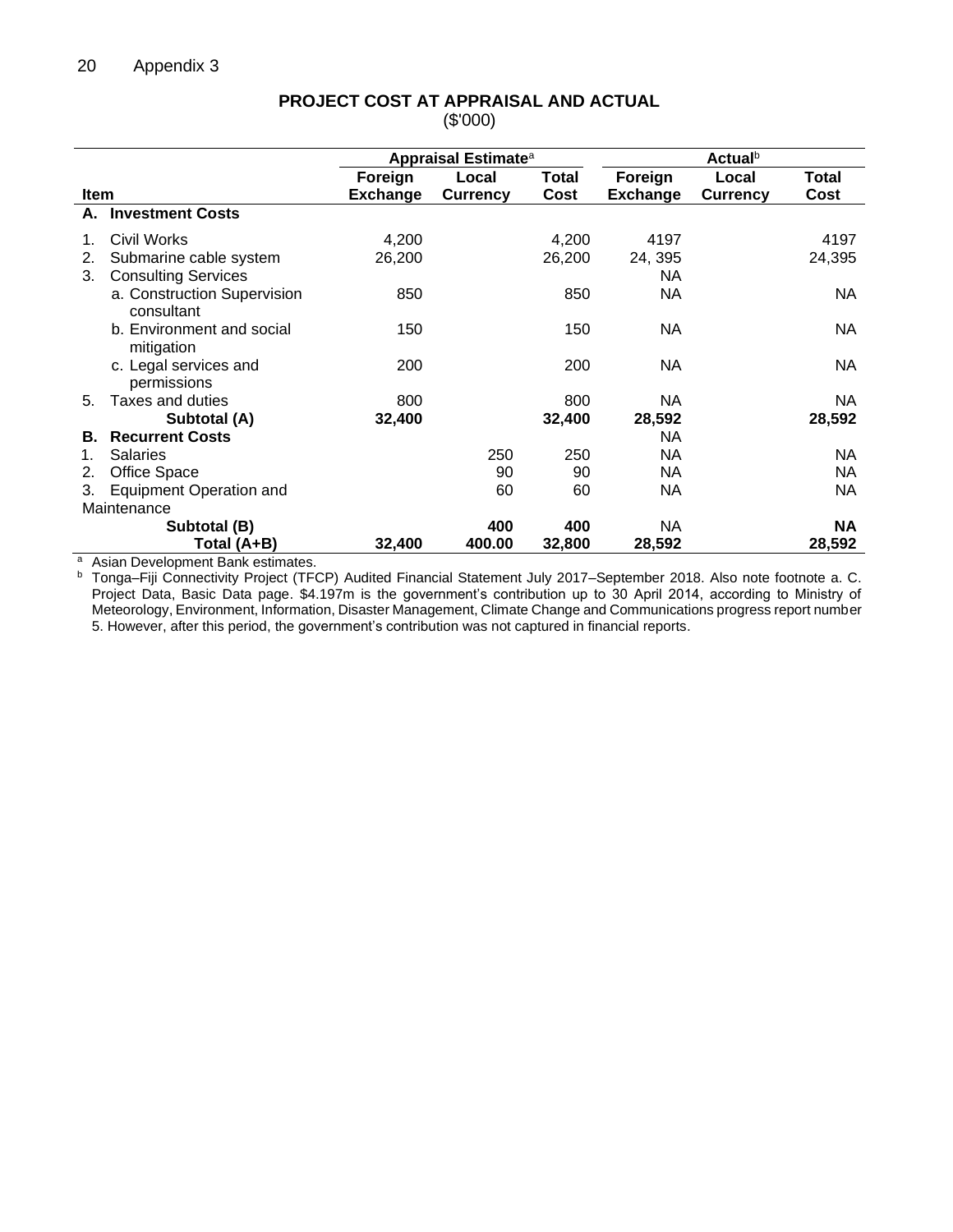#### **PROJECT COST BY FINANCIER**

<span id="page-30-0"></span>

|           |                                                             |                        |          | <b>World Bank</b> |          |               |          |               |
|-----------|-------------------------------------------------------------|------------------------|----------|-------------------|----------|---------------|----------|---------------|
|           |                                                             | <b>ADB (ADF Grant)</b> |          | (IDA Grant)       |          | <b>TCL</b>    |          |               |
|           |                                                             |                        | $%$ of   |                   | % of     |               | % of     |               |
|           |                                                             |                        | cost     |                   | cost     |               | cost     |               |
| Item<br>A | <b>Investment Costs</b>                                     | <b>Amount</b>          | category | <b>Amount</b>     | category | <b>Amount</b> | category | <b>Amount</b> |
| 1.        | <b>Civil Works</b>                                          |                        |          |                   |          | 4,200,000     | 100.0%   | 4,200,000     |
| 2.        | Submarine cable<br>system                                   | 9,700,000              | 37.0%    | 16,500,000        | 63.0%    |               |          | 26,200,000    |
| 3.        | Consultants<br>a. Construction<br>Supervision<br>consultant |                        |          |                   |          | 850,000       | 100.0%   | 850,000       |
|           | b. Environment<br>and social<br>mitigation                  |                        |          |                   |          | 150,000       | 100.0%   | 150,000       |
|           | c. Legal expenses<br>and permissions                        |                        |          |                   |          | 200,000       | 100.0%   | 200,000       |
| 4.        | <b>Taxes and duties</b>                                     |                        |          |                   |          | 800,000       | 100.0%   | 800,000       |
|           | Subtotal (A)                                                | 9,700,000              | 29.9%    | 16,500,000        | 50.9%    | 6,200,000     | 19.1%    | 32,400,000    |
| В         | <b>Recurrent Costs</b>                                      |                        |          |                   |          |               |          |               |
| 1.        | <b>Salaries</b>                                             |                        |          |                   |          | 250,000       | 100.0%   | 250,000       |
| 2.        | Office Space                                                |                        |          |                   |          | 90,000        | 100.0%   | 90,000        |
| 3.        | Equipment                                                   |                        |          |                   |          | 60,000        | 100.0%   | 60,000        |
|           | Operation and<br>maintenance                                |                        |          |                   |          |               |          |               |
|           | Subtotal (B)                                                |                        |          |                   |          | 400,000       | 100.0%   | 400,000       |
|           | <b>Total Project Cost</b>                                   | 9,700,000              | 29.60%   | 16,500,000        | 50.3%    | 6,600,000     | 20.1%    | 32,800,000    |
|           | $(A+B)$<br>% Total Project<br>Cost                          |                        | 29.6%    |                   | 50.3%    |               | 20.1%    | 100%          |

#### **Table A4.1: Project Cost at Appraisal by Financier**

ADB = Asian Development Bank; ADF = Asian Development Fund; IDA = International Development Association; TCL = Tonga Cable Limited

Note: Numbers may not sum precisely because of rounding.

Source: G0256-TON: Tonga–Fiji Submarine Cable Project, Project Administration Manual (PAM)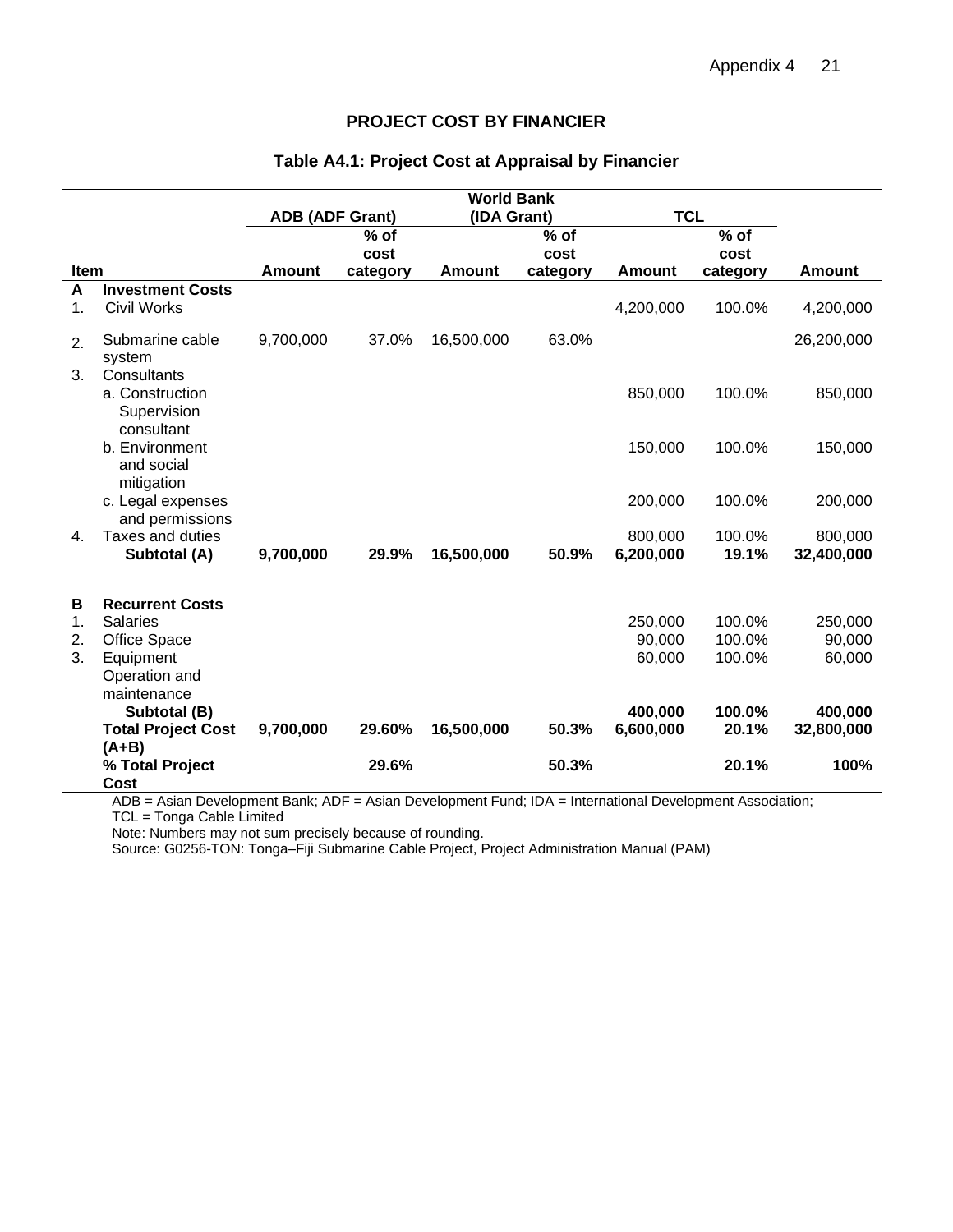|                      |                                                                                         |                        |                | <b>World Bank</b> |                |                                                  |                              |                                       |
|----------------------|-----------------------------------------------------------------------------------------|------------------------|----------------|-------------------|----------------|--------------------------------------------------|------------------------------|---------------------------------------|
|                      |                                                                                         | <b>ADB (ADF Grant)</b> |                | (IDA Grant)       |                | <b>TCL</b>                                       |                              |                                       |
|                      |                                                                                         | <b>Amount</b>          | $%$ of<br>cost | <b>Amount</b>     | $%$ of<br>cost | Amount                                           | $%$ of<br>cost               |                                       |
| Item                 |                                                                                         |                        | category       |                   | category       |                                                  | category                     | <b>Amount</b>                         |
| Α.                   | <b>Investment Costs</b>                                                                 |                        |                |                   |                |                                                  |                              |                                       |
| 1.                   | <b>Civil Works</b>                                                                      |                        |                |                   |                | 4,197,000                                        | 100.0%                       | 4,197,000 <sup>a</sup>                |
| 2.                   | Submarine cable<br>system                                                               |                        |                |                   |                |                                                  |                              |                                       |
|                      | a. Original<br>international<br>cable                                                   | 7,412,338              | 37.0%          | 12,569,044        | 63.0%          |                                                  |                              | 19,981,382                            |
|                      | b. Additional<br>domestic<br>extension                                                  | 2,287,678              | 52.0%          | 2,126,660         | 48.0%          |                                                  |                              | 4,414,338                             |
| 3.                   | Consultants<br>a. Construction<br>Supervision<br>consultant                             |                        |                |                   |                | $(\ldots)$                                       | $(\ldots)$                   | $\left( \ldots \right)$               |
|                      | b. Environment and<br>social mitigation                                                 |                        |                |                   |                | $(\ldots)$                                       | $(\ldots)$                   | $(\ldots)$                            |
|                      | c. Legal expenses<br>and permissions                                                    |                        |                |                   |                | $(\ldots)$                                       | $(\ldots)$                   | $(\ldots)$                            |
| 4.                   | Taxes and duties<br>Subtotal (A)                                                        | 9,700,016              | 34%            | 14,695,704        | 51%            | $\left( \ldots \right)$<br>4,197,000             | $\left(\ldots\right)$<br>15% | 28,592,720                            |
| В.<br>1.<br>2.<br>3. | <b>Recurrent Costs</b><br><b>Salaries</b><br>Office Space<br>Equipment<br>Operation and |                        |                |                   |                | $\begin{pmatrix} \ldots \\ \ldots \end{pmatrix}$ | $(\ldots)$                   |                                       |
|                      | maintenance<br>Subtotal (B)<br><b>Total Project Cost</b><br>$(A+B)$                     | 9,700,016              | 34%            | 14,695,704        | 51%            | $\left( \ldots \right)$<br>4,197,000             | $(\ldots)$<br>15%            | $\left( \ldots \right)$<br>28,592,720 |
|                      | % Total Project<br><b>Cost</b>                                                          |                        | 34%            |                   | 51%            |                                                  | 15%                          | 100%                                  |

## **Table A4.2: Project Cost at Completion by Financier**

ADB = Asian Development Bank; ADF = Asian Development Fund; IDA – International Development Association; TCL = Tonga Cable Limited.

Note: Numbers may not sum precisely because of rounding.

<sup>a</sup> Recipient's disbursement captured until 30 April 2014.

Source{s}: Tonga–Fiji Connectivity Project (TFCP) Audited Financial Statement July 2017–September 2018.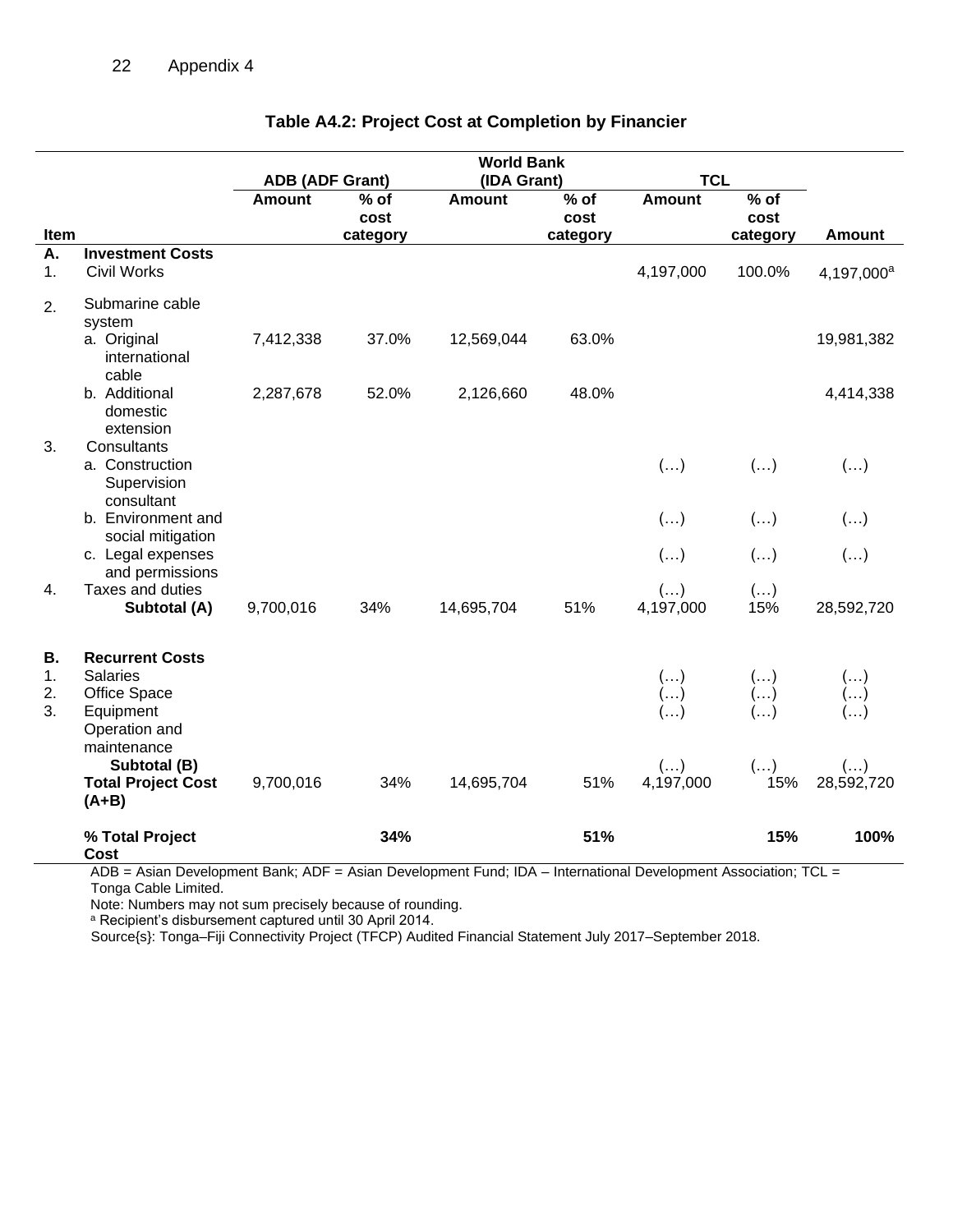<span id="page-32-0"></span>

|              |                        | <b>Annual Disbursement</b> | <b>Cumulative Disbursement</b> |            |  |
|--------------|------------------------|----------------------------|--------------------------------|------------|--|
| Year         | Amount<br>$$$ million) | % of Total                 | Amount<br>$$$ million)         | % of Total |  |
| 2012         | 0.72                   | 7%                         | 0.72                           | 7%         |  |
| 2013         | 6.51                   | 67%                        | 7.23                           | 75%        |  |
| 2014         | 0.17                   | 2%                         | 7.40                           | 76%        |  |
| 2015         | 0.02                   | $0\%$                      | 7.41                           | 76%        |  |
| 2017         | 2.02                   | 21%                        | 9.43                           | 97%        |  |
| 2018         | 0.27                   | 3%                         | 9.70                           | 100%       |  |
| <b>Total</b> | 9.70                   | 100%                       | 9.70                           | 100%       |  |

## **DISBURSEMENT OF ADB GRANT PROCEEDS**

ADB = Asian Development Bank.

<span id="page-32-1"></span>Source: Asian Development Bank.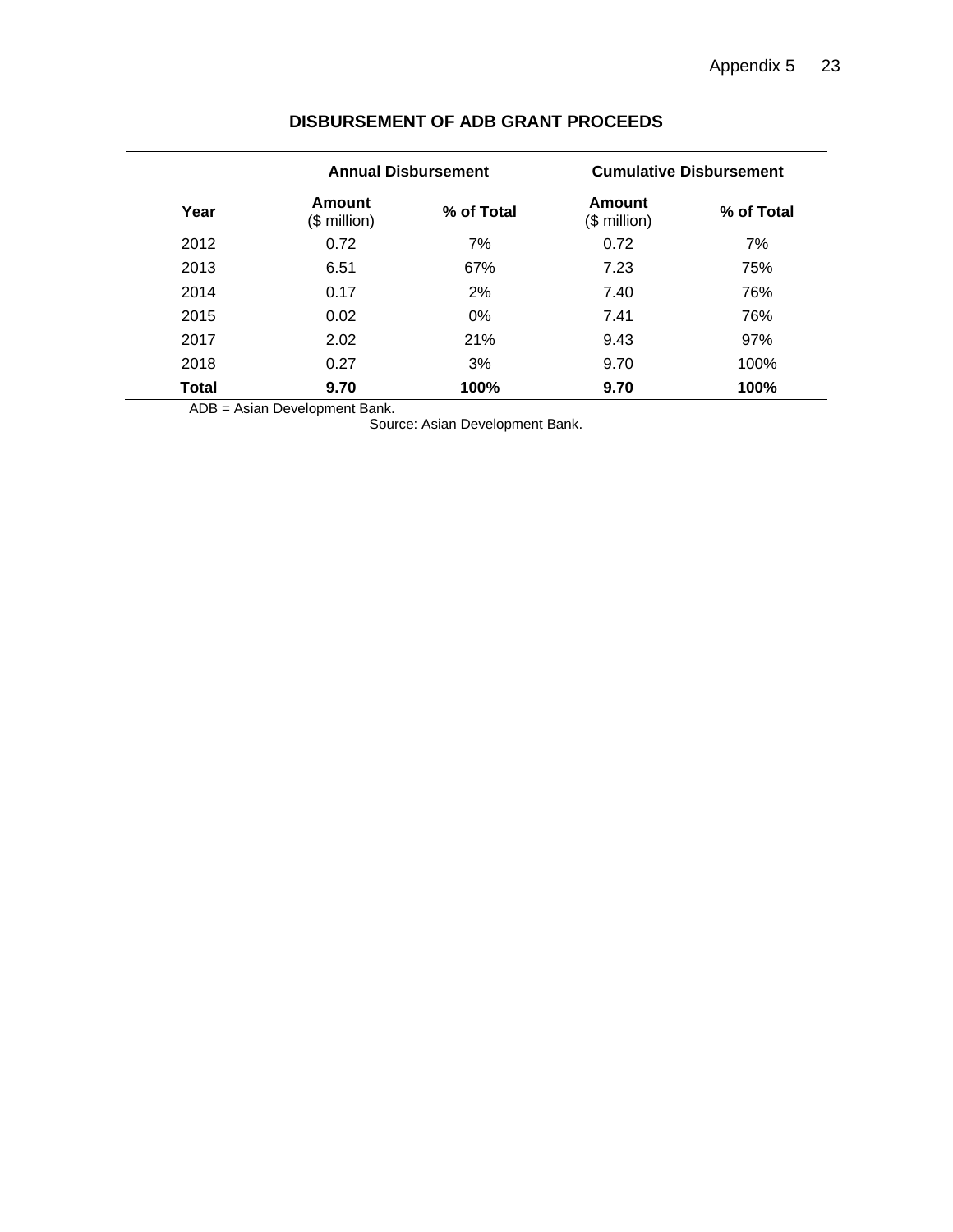## **CHRONOLOGY OF MAIN EVENTS**

| <b>Date</b> | <b>Event</b>                                                                                                                                                                  |
|-------------|-------------------------------------------------------------------------------------------------------------------------------------------------------------------------------|
| 25 Jan 2010 | <b>Consultation mission</b>                                                                                                                                                   |
| 15 Mar 2011 | Management Review Meeting approved and Advance Procurement Plan                                                                                                               |
| 27 May 2011 | General procurement notice of potential submarine cable suppliers <sup>a</sup>                                                                                                |
| 23 Aug 2011 | ADB Board of Directors approved Grant 0256 for \$9.7 million                                                                                                                  |
| 9 Sep 2011  | Grant Agreement signed between ADB and Tonga                                                                                                                                  |
| 16 Sep 2011 | Limited International Competitive Bidding launched <sup>b</sup>                                                                                                               |
| 23 Nov 2011 | Closing date for bids <sup>c</sup>                                                                                                                                            |
| 21 Dec 2011 | Grant 0256 became effective                                                                                                                                                   |
| 30 Mar 2012 | ADB No Objection Memo for international cable approved                                                                                                                        |
| 5 Jul 2012  | The Government of Tonga and submarine cable contractor signed contract<br>agreement to install 827 km submarine cable from Fiji to Tonga                                      |
| 12 Oct 2012 | The Government of Tonga advised WB and ADB of its preference to utilize<br>savings for submarine cable extension to Ha'apai and Vava'u                                        |
| Dec 2012    | Legal consultants and regulatory consultants engaged                                                                                                                          |
| 11 Jun 2013 | Cable landed in Tonga (Nuku'alofa)                                                                                                                                            |
| 21 Aug 2013 | Cable commissioned                                                                                                                                                            |
| 26 Jun 2014 | The Government of Tonga formally approved the extension of the submarine                                                                                                      |
|             | cable                                                                                                                                                                         |
| 15 Oct 2014 | The Government of Tonga (TCL) submitted the EIA and confirmed land                                                                                                            |
|             | agreements submitted to ADB and WB                                                                                                                                            |
| 15 Oct 2014 | ADB No Objection response to the Government of Tonga for reallocation of<br>savings for extension of domestic cable to Ha'apai and Vava'u                                     |
| 15 Oct 2014 | Submission of revised Procurement Plan to ADB and World Bank                                                                                                                  |
| 15 Oct 2014 | ADB responded to government's request for assistance with (i) valuation and                                                                                                   |
|             | pricing of TCL shares and (ii) partnership with other agencies/ firms interested in                                                                                           |
|             | purchasing TCL shares                                                                                                                                                         |
| 30 Jun 2016 | Submission of memo for minor change of scope for approval                                                                                                                     |
| 17 Feb 2017 | TCL signed contract with submarine cable contractor for extension of the                                                                                                      |
|             | submarine cable to Ha'apai and Vava'u groups                                                                                                                                  |
| 02 Jan 2018 | Cable landed in Ha'apai                                                                                                                                                       |
| 08 Jan 2018 | Cable landed in Vava'u                                                                                                                                                        |
| 27 Mar 2018 | Cable commissioned in Ha'apai                                                                                                                                                 |
| 28 Mar 2018 | Cable commissioned in Vava'u                                                                                                                                                  |
|             | $ADB = Asian Development Bank$ , $EIA = Environmental Impact Assessment$ , $km = kilometer$ , $MRM = management$                                                              |
|             | review meeting, TA = technical assistance, TCL = Tonga Cable Limited.<br>ADD (Control Operations Comisso Office), 2014. Dresseed Tenne Fill Cubrostine Cable Dreiget. List of |

<sup>a</sup> ADB (Central Operations Services Office). 2011. Proposed Tonga-Fiji Submarine Cable Project – List of Suppliers to be invited for Limited International Bidding). Memorandum. 9 August (internal).

<sup>b</sup> Fifteen pre-identified companies specializing in submarine cables installation.

<sup>c</sup> Four bids received.

Source: Asian Development Bank.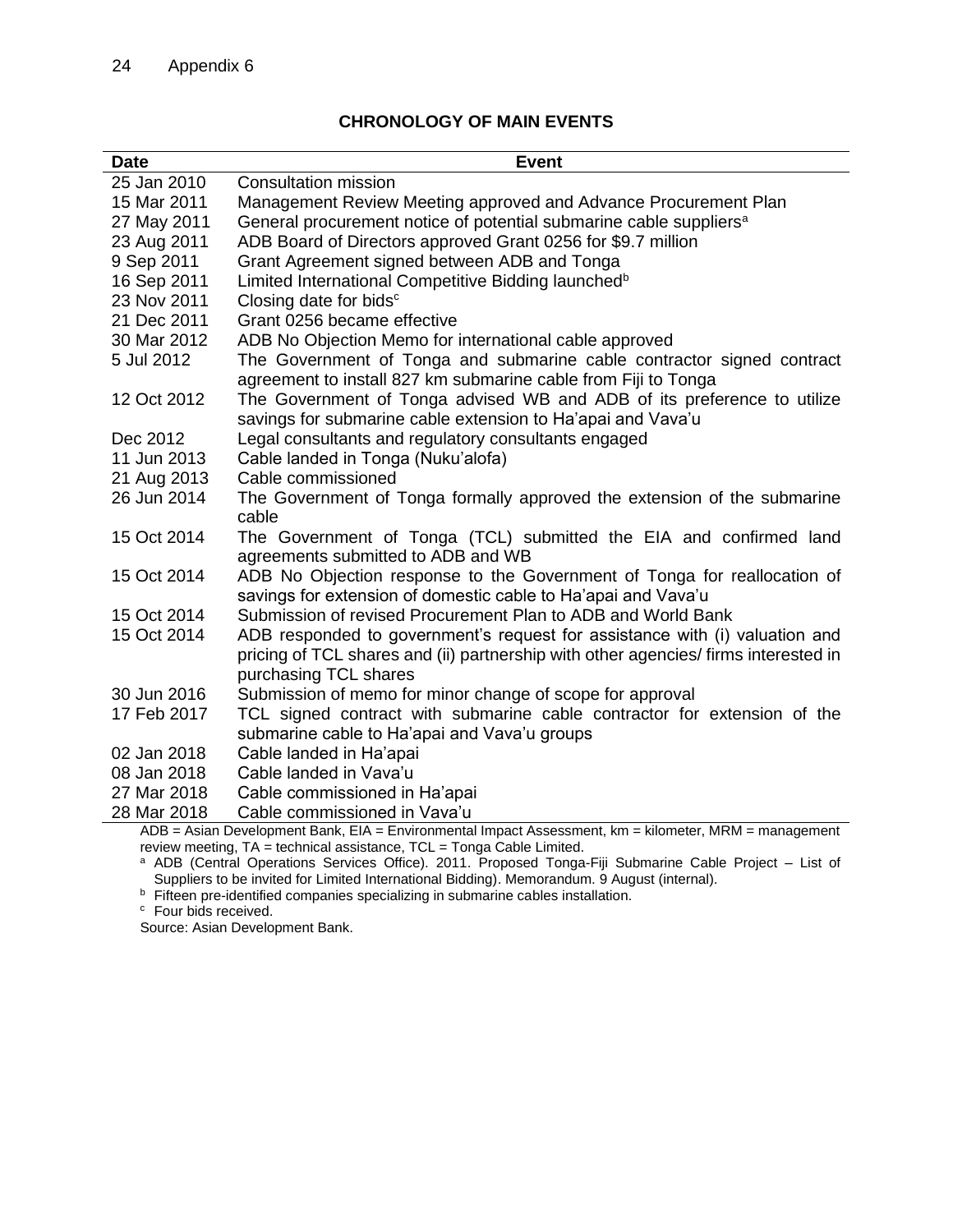<span id="page-34-0"></span>

|       |                        | <b>Annual Contract Awards</b> | <b>Cumulative Contract Awards</b> |            |  |
|-------|------------------------|-------------------------------|-----------------------------------|------------|--|
| Year  | Amount<br>(\$ million) | % of Total                    | Amount<br>$($$ million)           | % of Total |  |
| 2012  | 7.42                   | 76                            | 7.42                              | 76         |  |
| 2017  | 2.28                   | 24                            | 9.70                              | 100        |  |
| Total | 9.70                   | 100                           | 9.70                              | 100        |  |

## **CONTRACT AWARDS OF ADB GRANT PROCEEDS**

ADB = Asian Development Bank. Source: Asian Development Bank.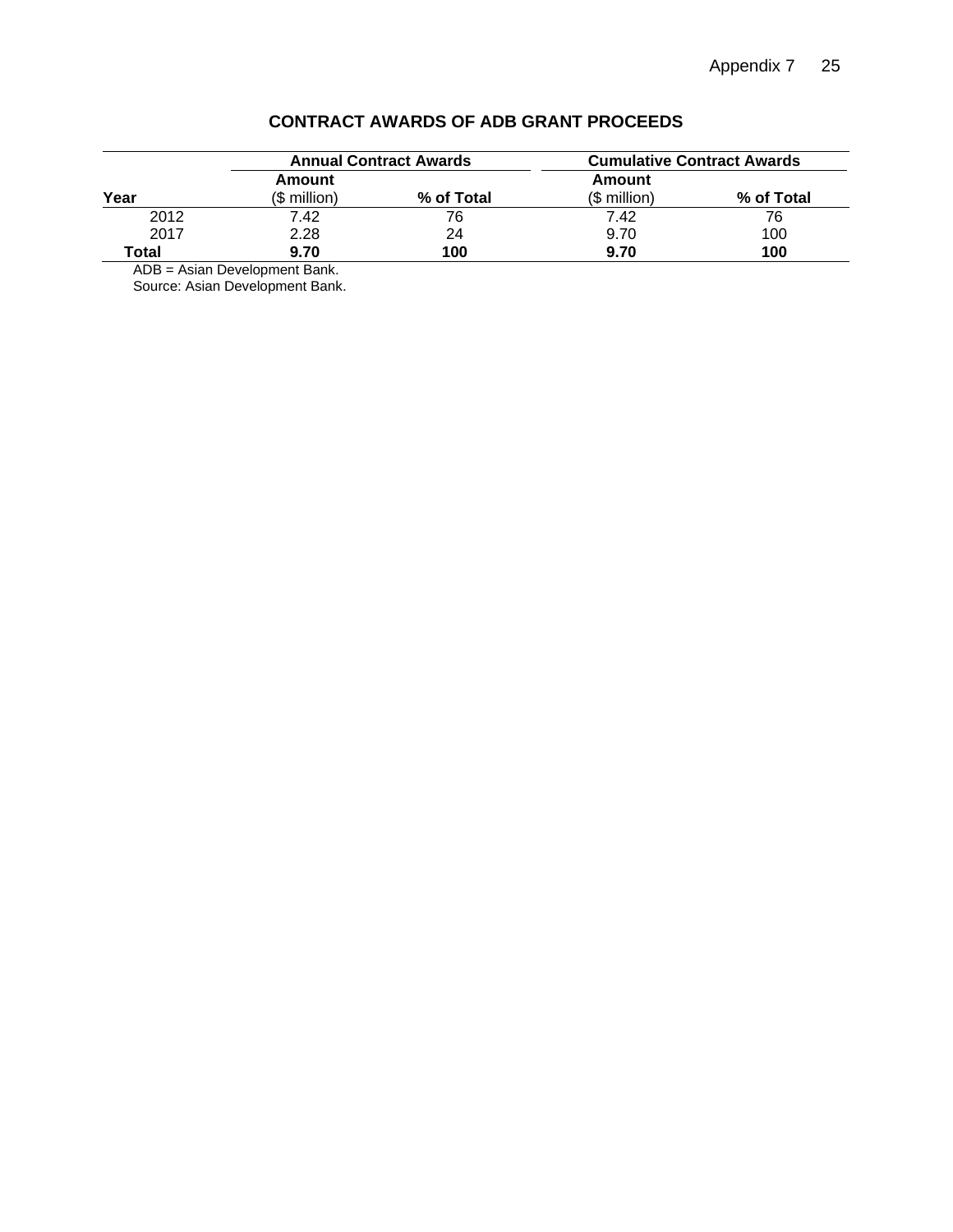# **STATUS OF COMPLIANCE WITH GRANT COVENANTS**

<span id="page-35-0"></span>

| <b>Product</b>     | Article/<br><b>Schedule</b> | Section/<br>Para No. | <b>Description</b>                                                                                                                                                                                                                                                                                                                                                                                                                                                                                                                                                                                                                                                                                                                                  | <b>Remarks/Issues</b>                                                                                                                                                                                                                                                                                                   |
|--------------------|-----------------------------|----------------------|-----------------------------------------------------------------------------------------------------------------------------------------------------------------------------------------------------------------------------------------------------------------------------------------------------------------------------------------------------------------------------------------------------------------------------------------------------------------------------------------------------------------------------------------------------------------------------------------------------------------------------------------------------------------------------------------------------------------------------------------------------|-------------------------------------------------------------------------------------------------------------------------------------------------------------------------------------------------------------------------------------------------------------------------------------------------------------------------|
| Grant<br>Agreement | Article IV:                 | Section<br>4.01      | In the carrying out of the Project and operation of the Project facilities, the<br>Recipient shall perform, or cause to be performed, all obligations set forth<br>in Schedule 4 to this Grant Agreement.                                                                                                                                                                                                                                                                                                                                                                                                                                                                                                                                           | Complied.                                                                                                                                                                                                                                                                                                               |
|                    |                             | 4.02                 | The Recipient shall enable ADB's representatives to inspect the Project,<br>the Goods and Works, and any relevant records and documents.                                                                                                                                                                                                                                                                                                                                                                                                                                                                                                                                                                                                            | Complied. The Recipient was<br>cooperative,<br>providing<br>support as<br>when<br>and<br>requested<br>during<br>implementation.                                                                                                                                                                                         |
|                    |                             | 4.03                 | The Recipient shall take all actions which shall be necessary on its part to<br>enable TCL to perform its obligations under the Project Agreement and<br>shall not take or permit any action which would interfere with the<br>performance of such obligations.                                                                                                                                                                                                                                                                                                                                                                                                                                                                                     | Complied.<br>Recipient<br>The<br>accepted external support<br>via TA to assist TCL perform<br>its obligations under the<br>Project Agreement.                                                                                                                                                                           |
|                    |                             | 4.04                 | (a) The Recipient shall exercise its rights under the Share Purchase<br>Agreement in such a manner as to protect the interests of the Recipient<br>and ADB and to accomplish the purposes of the Grant.                                                                                                                                                                                                                                                                                                                                                                                                                                                                                                                                             | Complied. Recipient was<br>successful in accomplishing<br>the purpose of the Grant and                                                                                                                                                                                                                                  |
|                    |                             |                      | (b) No rights or obligations under the Share Purchase Agreement shall be<br>assigned, amended, or waived without the prior concurrence of ADB.                                                                                                                                                                                                                                                                                                                                                                                                                                                                                                                                                                                                      | Purchase<br>Share<br>the<br>Agreement was adhered to.                                                                                                                                                                                                                                                                   |
|                    | Schedule 4                  | Paragraph            | <b>Implementation Arrangement</b><br>The Recipient and TCL shall ensure that the Project is implemented in<br>accordance with the detailed arrangements set forth in the PAM. Any<br>subsequent change to the PAM shall become effective only after approval<br>of such change by the Recipient, TCL and ADB. In the event of any<br>discrepancy between the PAM and this Grant Agreement, the provisions<br>of this Grant Agreement shall prevail.                                                                                                                                                                                                                                                                                                 | Complied. Changes to PAM<br>were done in collaboration<br>between recipient,<br>World<br>Bank and ADB.                                                                                                                                                                                                                  |
|                    |                             | 2                    | The Recipient and TCL shall ensure that TCL employs sufficient staff to<br>manage Project implementation for the duration of the Project, with<br>adequate and relevant expertise in the field of project management,<br>financial management, engineering, procurement, and environmental<br>and social safeguards implementation. The Recipient and TCL shall<br>equip staff assigned to the Project with the necessary office space,<br>facilities, equipment, support staff and management information systems<br>for the entire duration of the Project. Until implementation of the corporate<br>governance reforms set out in paragraph 13 of this Schedule 4, the<br>Recipient and TCL shall undertake best efforts to ensure that the same | Partly complied with. TCL did<br>not secure<br>proper<br>the<br>expertise in time to manage<br>project implementation. TCC<br>assisted<br>with<br>financial<br>where<br>management<br>necessary. Consulting firm<br>to<br>engaged<br>assist<br><b>TCL</b><br>implement the project was<br>well supported. Trained staff |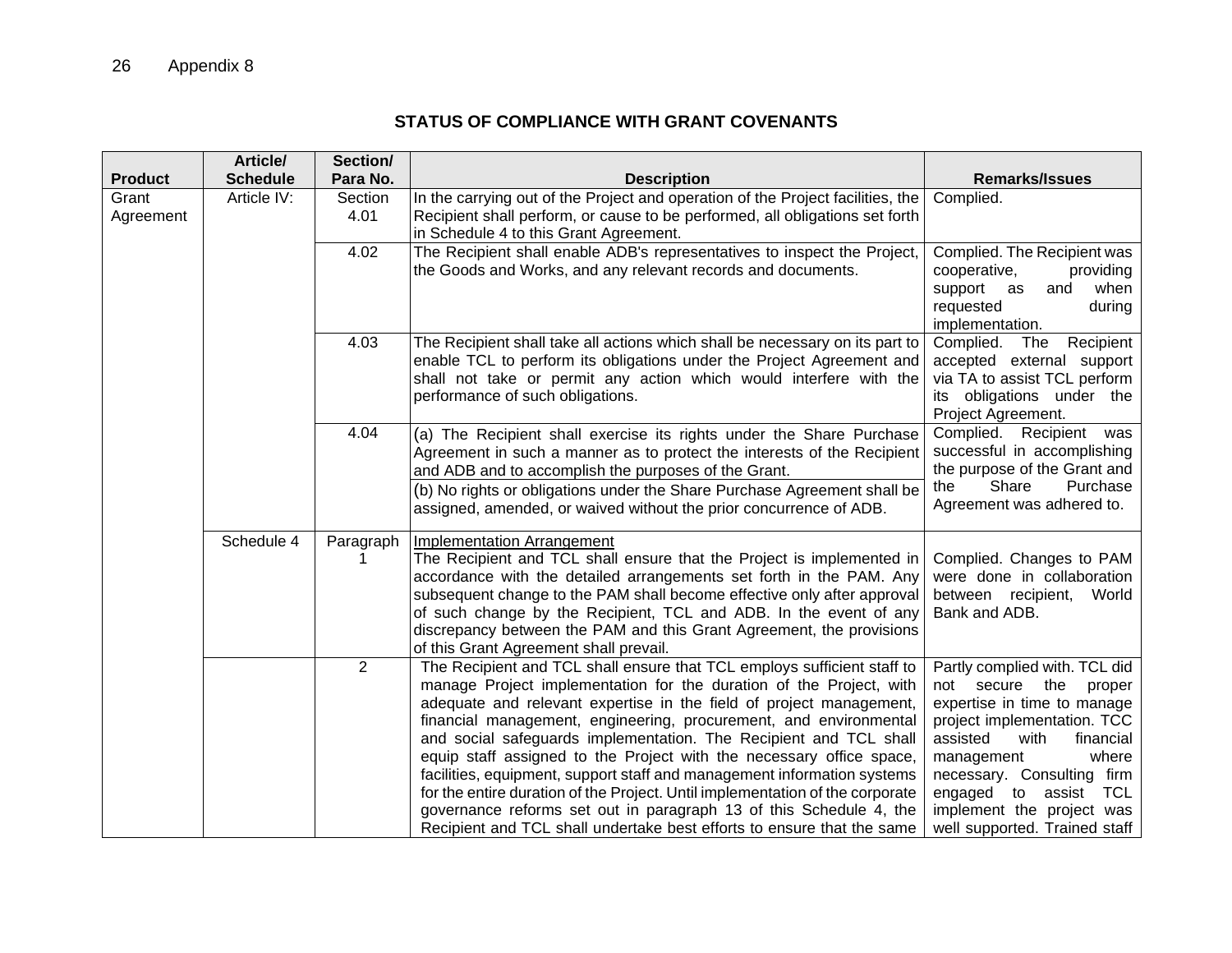| <b>Product</b> | Article/<br><b>Schedule</b> | Section/<br>Para No. | <b>Description</b>                                                                                                                                | <b>Remarks/Issues</b>                                       |
|----------------|-----------------------------|----------------------|---------------------------------------------------------------------------------------------------------------------------------------------------|-------------------------------------------------------------|
|                |                             |                      | persons will continue to be assigned to the Project for the entire duration                                                                       | remained with the project                                   |
|                |                             |                      | of the Project.                                                                                                                                   | throughout.                                                 |
|                |                             | $\mathbf{3}$         | Environment:                                                                                                                                      |                                                             |
|                |                             |                      | The Recipient and TCL shall ensure that the preparation, design,                                                                                  | Complied. All environmental                                 |
|                |                             |                      | construction, implementation, operation and decommissioning of the                                                                                | safeguards<br>requirements                                  |
|                |                             |                      | Project comply with (a) all applicable laws and regulations of the Recipient<br>relating to environment, health and safety; (b) the Environmental | were met.                                                   |
|                |                             |                      | Safeguards; and (c) all measures and requirements set forth in the IEE,                                                                           |                                                             |
|                |                             |                      | the EMP, and any corrective or preventative actions set forth in a                                                                                |                                                             |
|                |                             |                      | Safeguards Monitoring Report.                                                                                                                     |                                                             |
|                |                             | $\overline{4}$       | Resettlement:                                                                                                                                     |                                                             |
|                |                             |                      | The Recipient and TCL shall ensure that the Project does not result in                                                                            |                                                             |
|                |                             |                      | any involuntary resettlement within the meaning of the Safeguard Policy                                                                           | Complied. The project did not                               |
|                |                             |                      | Statement. In the unforeseen event that the Project does lead to<br>involuntary resettlement, the Recipient and TCL shall take all steps          | involuntary<br>cause<br>any<br>resettlement.                |
|                |                             |                      | required to ensure that the Project complies with (a) all                                                                                         |                                                             |
|                |                             |                      | applicable laws and regulations of the Recipient relating to land                                                                                 |                                                             |
|                |                             |                      | acquisition and involuntary resettlement; (b) the resettlement framework                                                                          |                                                             |
|                |                             |                      | for the Project, including any update thereto, prepared and submitted by                                                                          |                                                             |
|                |                             |                      | TCL and cleared by ADB; and (c) the Safeguard Policy Statement.                                                                                   |                                                             |
|                |                             | 5                    | Indigenous Peoples:                                                                                                                               |                                                             |
|                |                             |                      | The Recipient and TCL shall ensure that the Project does not impact<br>indigenous peoples within the meaning of the Safeguard Policy Statement.   | Complied. A committee is                                    |
|                |                             |                      | In the unforeseen event that the Project does impact indigenous peoples,                                                                          | formed in Fiji to monitor any                               |
|                |                             |                      | the Recipient and TCL shall take all steps required to ensure that the                                                                            | impact on indigenous or                                     |
|                |                             |                      | Project complies with applicable laws and regulations of the Recipient and                                                                        | environment.                                                |
|                |                             |                      | with the Safeguard Policy Statement.                                                                                                              |                                                             |
|                |                             | 6                    | Safeguards Monitoring and Reporting:                                                                                                              |                                                             |
|                |                             |                      | The Recipient shall do the following or cause TCL to do the following:                                                                            |                                                             |
|                |                             |                      | Submit quarterly Safeguards Monitoring Reports to ADB and<br>(a)                                                                                  | Complied. The Recipient and                                 |
|                |                             |                      | disclose relevant information from such reports to affected persons                                                                               | TCL have complied with laws                                 |
|                |                             |                      | promptly upon submission.                                                                                                                         | and regulations due to the                                  |
|                |                             |                      |                                                                                                                                                   | Environment, so far there has                               |
|                |                             |                      | If any unanticipated environmental and/or social risks and<br>(b)                                                                                 | involuntary<br>been<br>no                                   |
|                |                             |                      | impacts arise during construction, implementation or operation of the                                                                             | resettlement on either side of<br>the cable and a committee |
|                |                             |                      | Project that were not considered in the IEE or the EMP, promptly inform                                                                           | has been formed in Fiji to                                  |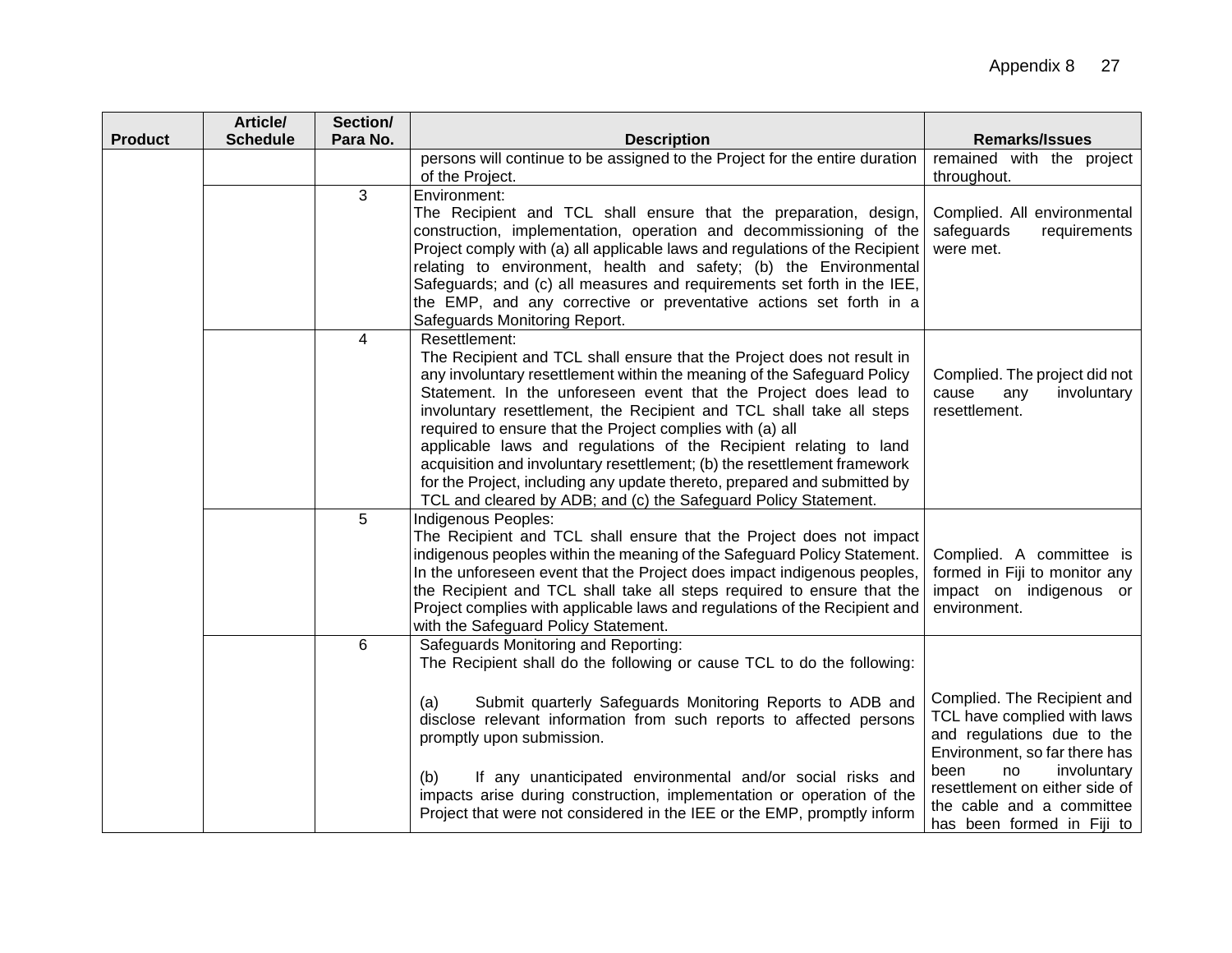| <b>Product</b>     | Article/<br><b>Schedule</b> | Section/<br>Para No. | <b>Description</b>                                                                                                                                                                                                                                                                                                                                                                                                                                                                                                                                                                        | <b>Remarks/Issues</b>                                                                                                                                                          |
|--------------------|-----------------------------|----------------------|-------------------------------------------------------------------------------------------------------------------------------------------------------------------------------------------------------------------------------------------------------------------------------------------------------------------------------------------------------------------------------------------------------------------------------------------------------------------------------------------------------------------------------------------------------------------------------------------|--------------------------------------------------------------------------------------------------------------------------------------------------------------------------------|
|                    |                             |                      | ADB of the occurrence of such risks or impacts, with detailed description<br>of the event and proposed corrective action plan; and<br>Report any actual or potential breach of compliance with the<br>(c)<br>measures and requirements set forth in the EMP promptly after becoming<br>aware of the breach.                                                                                                                                                                                                                                                                               | monitor<br>any impact<br>on<br>Indigenous peoples.                                                                                                                             |
| Grant<br>Agreement | Schedule 4                  | $\overline{7}$       | <b>Counterpart Support:</b><br>The Recipient shall ensure that TCL makes available all counterpart<br>funds required for timely and effective implementation of the Project,<br>including any funds required to make land available for the Project, to<br>mitigate unforeseen environmental and social impacts, and to meet<br>additional costs arising from design changes, price escalation in<br>construction and cable installation costs and/or unforeseen<br>circumstances. The Recipient shall ensure that TCL makes the resources<br>thus required available as and when needed. | Complied. TCC<br>allocated<br>\$6.6<br>million<br>for<br>the<br>construction of the landing<br>stations, consulting services<br>and taxes and duties. These<br>costs were met. |
|                    |                             | 8                    | <b>Operation and Maintenance:</b><br>TCL shall ensure that the Project facilities are maintained in accordance<br>with applicable standards and best international practices, and allocate<br>and make available, on a timely basis, the funds budgeted for repair and<br>maintenance of the Project facilities.                                                                                                                                                                                                                                                                          | Complied. TCL continues to<br>generate sufficient profits for<br>repair and maintenance.                                                                                       |
|                    |                             | 9                    | Governance and Corruption<br>The Recipient and TCL shall (i) comply with ADB"s Anticorruption Policy<br>(1998, as amended to date) and acknowledges that ADB reserves the<br>right to investigate directly, or through its agents, any alleged corrupt,<br>fraudulent, collusive or coercive practice relating to the Project; and (ii)<br>cooperate with any such investigation and extend all necessary<br>assistance for satisfactory completion of such investigation.                                                                                                                | Complied. No issue related<br>to corruption, fraud, collusion<br>or coercion were raised<br>during implementation.                                                             |
|                    |                             | 10                   | The Recipient and TCL shall ensure that anticorruption provisions<br>acceptable to ADB are included in all bidding documents and contracts,<br>including provisions specifying the right of ADB to audit and examine the<br>records and accounts of the Recipient and TCL and all contractors,<br>suppliers, consultants, and other service providers as they relate to the<br>Project.                                                                                                                                                                                                   | Complied.                                                                                                                                                                      |
|                    |                             | 11                   | The Recipient and TCL shall announce the Project and business<br>opportunities associated with the Project as set out in the Procurement<br>Plan on the Recipient's official website. The website shall publish the<br>audited Project accounts, Project progress reports and at disclose the<br>following information in relation to Goods and Works procured for the<br>project: (i) the list of participating bidders, (ii) the name of the winning                                                                                                                                    | Not complied with. TCL nor<br>the Ministry of Finance and<br>National Planning websites<br>did not publish the relevant<br>information.                                        |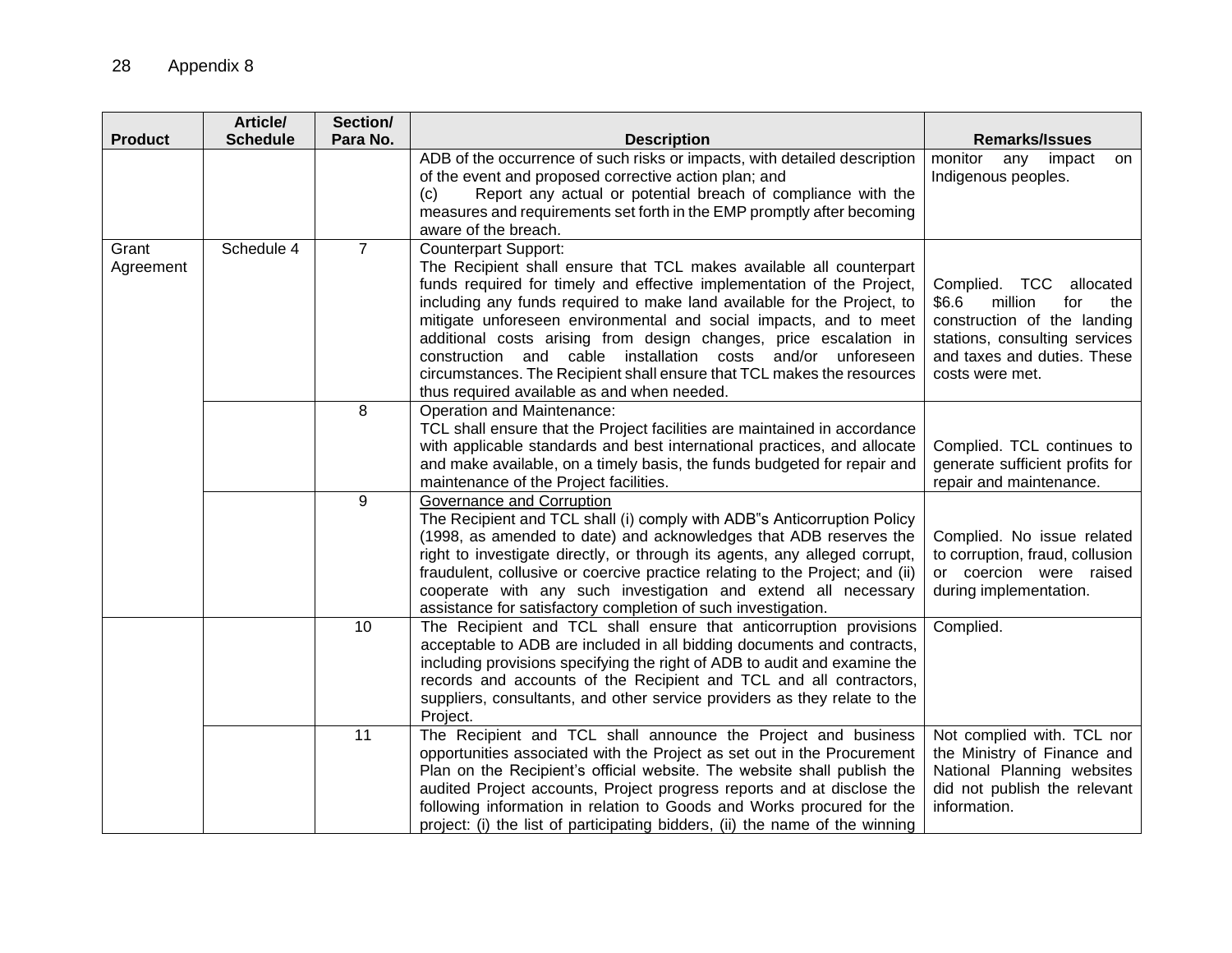| <b>Product</b> | Article/<br><b>Schedule</b> | Section/<br>Para No. | <b>Description</b>                                                                                                                                      | <b>Remarks/Issues</b>                                      |
|----------------|-----------------------------|----------------------|---------------------------------------------------------------------------------------------------------------------------------------------------------|------------------------------------------------------------|
|                |                             |                      | bidder, (iii) the amount of the contracts awarded, and (iv) the Works,                                                                                  |                                                            |
|                |                             |                      | goods and services procured.                                                                                                                            |                                                            |
|                |                             | 12                   | <b>Organizational Matters:</b>                                                                                                                          |                                                            |
|                |                             |                      | The Recipient shall ensure that TCL has the operational autonomy                                                                                        | Complied. No issues as such                                |
|                |                             |                      | required to secure, protect and advance its commercial, financial and                                                                                   | encountered<br>during                                      |
|                |                             |                      | administrative interests. The Recipient shall also ensure that throughout                                                                               | implementation.                                            |
|                |                             |                      | Project implementation (i) no material organizational changes (either                                                                                   |                                                            |
|                |                             |                      | financial, operational, or structural) to, nor material asset transfers to or<br>from TCL, including change in ownership of the Project facilities, are |                                                            |
|                |                             |                      | formally approved or implemented without prior approval of ADB; and (ii)                                                                                |                                                            |
|                |                             |                      | any such changes are carried out in a transparent manner and in                                                                                         |                                                            |
|                |                             |                      | accordance with applicable laws and regulations.                                                                                                        |                                                            |
|                |                             | 13                   | No later than the date at which the submarine cable system becomes                                                                                      | Partly complied with. There                                |
|                |                             |                      | operational, the Recipient and TCL (i) shall have completed the steps                                                                                   | was a change in Board                                      |
|                |                             |                      | required to convert TCL into a public enterprise that meets the                                                                                         | members in May 2014, but                                   |
|                |                             |                      | requirements under the Recipient's Public Enterprises Act 2002, as                                                                                      | the rationale and process in                               |
|                |                             |                      | amended; and (ii) shall ensure that the board and senior management of                                                                                  | the selection of incoming                                  |
|                |                             |                      | TCL solely comprise members that have been engaged under a<br>competitive and transparent recruitment process. The Recipient and                        | members<br>were<br>not<br>articulated. Communication       |
|                |                             |                      | TCL shall inform ADB of any proposed subsequent changes in the                                                                                          | Commission<br>2015<br>Act                                  |
|                |                             |                      | ownership or governance framework applicable to TCL and shall provide                                                                                   | passed by Parliament but no                                |
|                |                             |                      | ADB with an opportunity to comment on such proposals. The Recipient                                                                                     | resources<br>allocated<br>to                               |
|                |                             |                      | and TCL shall take ADB's views into consideration before finalizing and                                                                                 | operationalize<br>the                                      |
|                |                             |                      | implementing any such proposals.                                                                                                                        | Commission.                                                |
|                |                             | 14                   | From commencement of commercial operations onwards, TCL shall not                                                                                       | Complied.<br>TCL<br>incurred                               |
|                |                             |                      | incur any Debt unless a reasonable forecast of the revenues and                                                                                         | some debt in FY 2013                                       |
|                |                             |                      | expenditures shows that the estimated free cash flows for each fiscal                                                                                   | (T\$3.3m) but was able to                                  |
|                |                             |                      | year during the term of the Debt to be incurred shall be at least 1.2 times<br>the estimated debt service requirements in such year on all borrowings   | achieve its debt service<br>coverage ratio of 1.2 times as |
|                |                             |                      | including the Debt to be incurred and no event has occurred since the                                                                                   | agreed between TCL and                                     |
|                |                             |                      | date of the forecast which has, or may reasonably be expected in the                                                                                    | government.                                                |
|                |                             |                      | future to have, a material adverse effect on the financial condition of                                                                                 |                                                            |
|                |                             |                      | future operating results. For the purposes of this provision, the term                                                                                  |                                                            |
|                |                             |                      | "Debt" means any indebtedness maturing by its terms more than one                                                                                       |                                                            |
|                |                             |                      | year after the date on which it is originally incurred.                                                                                                 |                                                            |
| Grant          | Schedule 4                  | 15                   | Within one month after determination of the precise submarine cable                                                                                     | Complied.                                                  |
| Agreement      |                             |                      | route on the basis of a marine survey, the Recipient shall have (i)<br>declared the area within the Recipient's territorial waters through which        |                                                            |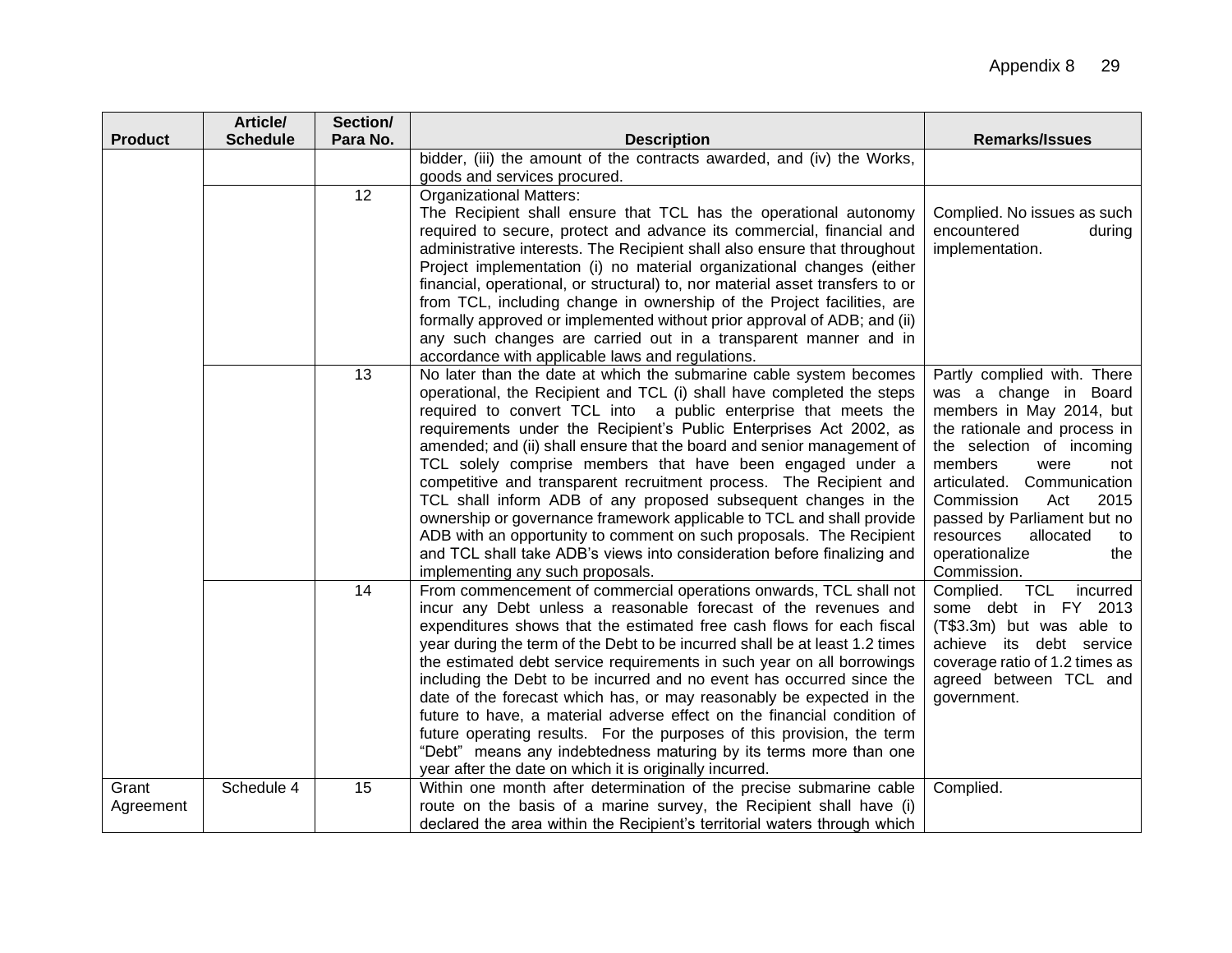|                | Article/        | Section/ |                                                                                                                                                                                                                                                                                                                                                                                                                                                                                                                                                                                                                                                                                                                                                                                                                                                                                                                                                                                                                                                                                                                                                                                               |                                                                                                                                                                                                                                                                                                                                                                                                                                                                                                   |
|----------------|-----------------|----------|-----------------------------------------------------------------------------------------------------------------------------------------------------------------------------------------------------------------------------------------------------------------------------------------------------------------------------------------------------------------------------------------------------------------------------------------------------------------------------------------------------------------------------------------------------------------------------------------------------------------------------------------------------------------------------------------------------------------------------------------------------------------------------------------------------------------------------------------------------------------------------------------------------------------------------------------------------------------------------------------------------------------------------------------------------------------------------------------------------------------------------------------------------------------------------------------------|---------------------------------------------------------------------------------------------------------------------------------------------------------------------------------------------------------------------------------------------------------------------------------------------------------------------------------------------------------------------------------------------------------------------------------------------------------------------------------------------------|
| <b>Product</b> | <b>Schedule</b> | Para No. | <b>Description</b><br>the submarine cable will pass, a 'special management area' under the                                                                                                                                                                                                                                                                                                                                                                                                                                                                                                                                                                                                                                                                                                                                                                                                                                                                                                                                                                                                                                                                                                    | <b>Remarks/Issues</b>                                                                                                                                                                                                                                                                                                                                                                                                                                                                             |
|                |                 |          | Recipient's Fisheries Management Act, where trawl fishing is prohibited;                                                                                                                                                                                                                                                                                                                                                                                                                                                                                                                                                                                                                                                                                                                                                                                                                                                                                                                                                                                                                                                                                                                      |                                                                                                                                                                                                                                                                                                                                                                                                                                                                                                   |
|                |                 |          | and (ii) the Recipient shall have adopted any other legislation or                                                                                                                                                                                                                                                                                                                                                                                                                                                                                                                                                                                                                                                                                                                                                                                                                                                                                                                                                                                                                                                                                                                            |                                                                                                                                                                                                                                                                                                                                                                                                                                                                                                   |
|                |                 |          | regulations required to ensure adequate protection of the submarine                                                                                                                                                                                                                                                                                                                                                                                                                                                                                                                                                                                                                                                                                                                                                                                                                                                                                                                                                                                                                                                                                                                           |                                                                                                                                                                                                                                                                                                                                                                                                                                                                                                   |
|                |                 |          | cable system in the Recipient's territorial waters.                                                                                                                                                                                                                                                                                                                                                                                                                                                                                                                                                                                                                                                                                                                                                                                                                                                                                                                                                                                                                                                                                                                                           |                                                                                                                                                                                                                                                                                                                                                                                                                                                                                                   |
|                |                 | 16       | No later than 30 September 2012, the Recipient shall have completed<br>the legal and regulatory reforms necessary to incorporate into national<br>specific<br>the<br>Recipient's<br>commitments<br>law<br>(i)<br>regarding<br>telecommunications to the World Trade Organization, including as set out<br>in the Reference Paper to the GATS Agreement on Basic<br>Telecommunications; and (ii) international best practices in the field of<br>telecommunications regulation, with a view to creating an enabling<br>telecommunications and information and communication technology<br>environment providing, among other things, for (a) open interconnection<br>access on non-discriminatory terms and with transparent and reasonable<br>cost-oriented rates; (b) appropriate measures to prevent anti-competitive<br>behavior; (c) transparency in license administration and regulatory<br>decision making; (d) independent appeals mechanisms and dispute<br>resolution processes; (e) efficient administration of scarce resources<br>(such as frequencies and numbers) in an objective, timely, transparent<br>and non-discriminatory manner; and (f) adequate provisions regarding | complied<br>with<br>Not<br>Legislation was developed in<br>2015 but no resources have<br>allocated<br>to<br>been<br>an<br>independent regulator<br>to<br>operationalize it. Instead<br>MEIDOCC undertakes the<br>role of regulator.                                                                                                                                                                                                                                                               |
|                |                 | 17       | consumer protection.<br>No later than 30 June 2013, the Recipient shall have (a) completed the<br>legal and regulatory reforms necessary to create an enabling<br>environment for secure electronic transactions, ensuring on-line security<br>(protection against cyber-crimes), protection of personal data, protection<br>of intellectual property rights in an on-line environment, and country code<br>top level domain (".to") administration and regulation in Tonga; and (b)<br>adopted a road map and policy framework to address any remaining<br>medium and longer term regulatory needs, such as the possible<br>establishment of an independent regulatory institution for the<br>telecommunications sector.                                                                                                                                                                                                                                                                                                                                                                                                                                                                     | Partly<br>complied<br>with.<br>MEIDECC still acts as the<br>sector regulator, instead of<br>Communications<br>the<br>Commission. Relevant laws<br>e.g. the cybercrime act was<br>passed and resulted in<br>Tonga joining the Budapest<br>Convention on Cybercrime in<br>2017.<br>Other<br>legislative<br>processes (acts) to which the<br>Project provided technical<br>assistance are on: (a) e-<br>transactions, (b) intellectual<br>property, (c) privacy, and (d)<br>data protection, and (e) |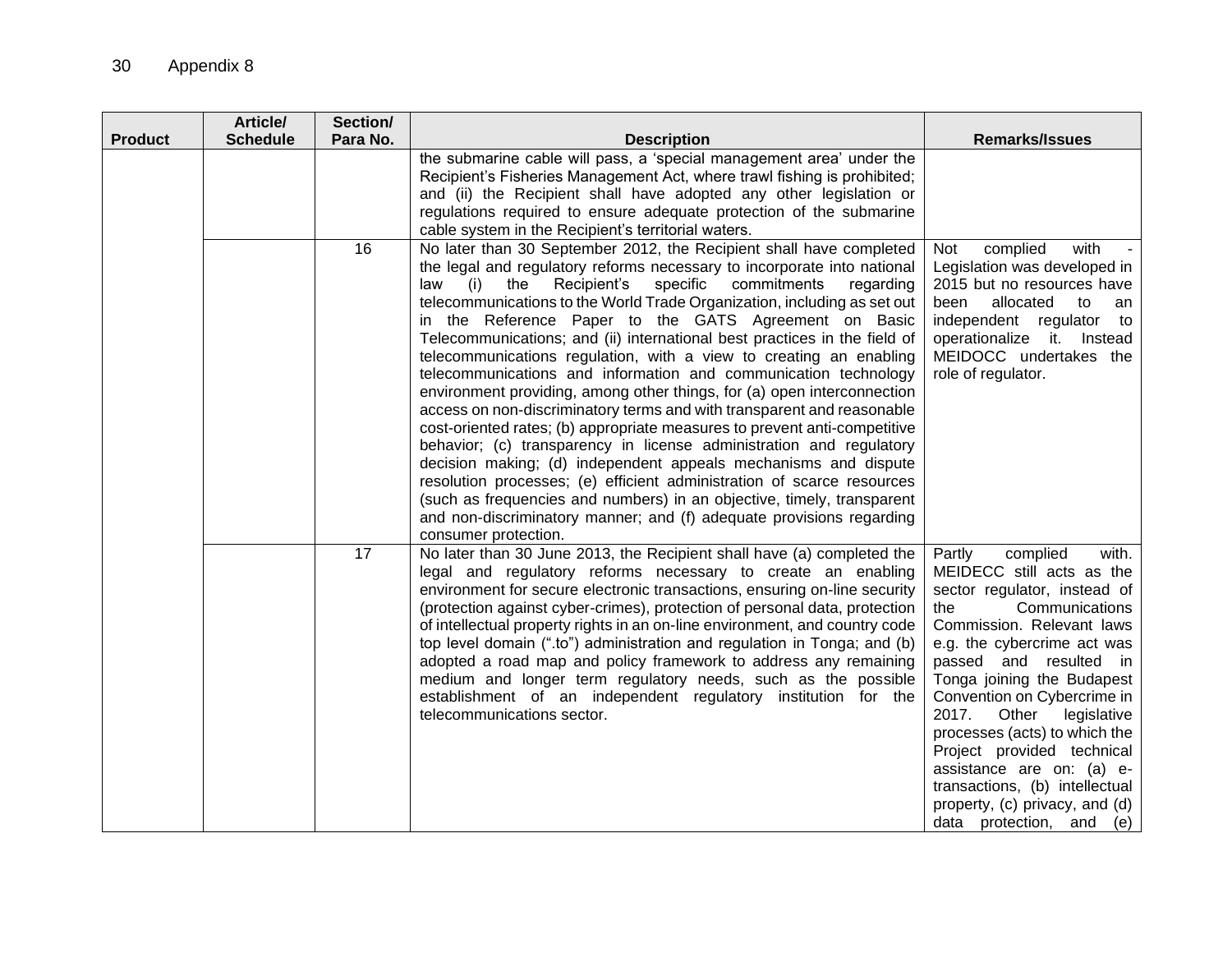|                | Article/        | Section/ |                                                                                                                                            |                                                      |
|----------------|-----------------|----------|--------------------------------------------------------------------------------------------------------------------------------------------|------------------------------------------------------|
| <b>Product</b> | <b>Schedule</b> | Para No. | <b>Description</b>                                                                                                                         | <b>Remarks/Issues</b>                                |
|                |                 |          |                                                                                                                                            | domain name registration;                            |
|                |                 |          |                                                                                                                                            | however, these are not yet                           |
|                |                 |          |                                                                                                                                            | enacted.                                             |
|                |                 | 18       | No later than 30 June 2013, the Recipient shall have adopted a detailed                                                                    | Partially complied.                                  |
|                |                 |          | road map with corresponding budget allocation to deploy ICT-based                                                                          |                                                      |
|                |                 |          | public service delivery in education, health, public administration and                                                                    |                                                      |
|                |                 |          | disaster risk reduction within the existing national development strategy.                                                                 |                                                      |
|                |                 | 19       | The Recipient shall keep ADB informed of policy discussions with other                                                                     | Complied.<br>Key<br>policy                           |
|                |                 |          | multilateral and bilateral agencies relating to the development and                                                                        | discussions were mostly held                         |
|                |                 |          | regulation of broadband connectivity and broadband access service and                                                                      | with the World Bank.                                 |
|                |                 |          | shall provide ADB with an opportunity to comment on any resulting policy                                                                   |                                                      |
|                |                 |          | proposals. The Recipient shall take ADB"s views into consideration before                                                                  |                                                      |
|                |                 | 20       | finalizing and implementing any such proposals.<br><b>Prohibited List of Investments:</b>                                                  |                                                      |
|                |                 |          | The Recipient and TCL shall ensure that no proceeds of the Grant are                                                                       | Complied. The project did not                        |
|                |                 |          | used to finance any activity included in the list of prohibited investment                                                                 | fund prohibited investment                           |
|                |                 |          | activities provided in Appendix 5 of the Safeguard Policy Statement.                                                                       | activities.                                          |
| Project        | Article II      | Section  | a) TCL shall carry out the Project with due diligence and efficiency, and                                                                  | Complied. TCL performed its                          |
| Agreement      | (Particular     | 2.01     | in conformity with sound applicable technical, financial, business, and                                                                    | duties under the project to                          |
|                | Covenants)      |          | development practices.                                                                                                                     | the best of its abilities with                       |
|                |                 |          | (b) In the carrying out of the Project and operation of the Project facilities,                                                            | resource available.                                  |
|                |                 |          | TCL shall perform all obligations set forth in the Grant Agreement to the                                                                  |                                                      |
|                |                 |          | extent that they are applicable to TCL.                                                                                                    |                                                      |
|                |                 | 2.02     | TCL shall make available, promptly as needed, the funds, facilities,                                                                       | Complied. TCL provided its                           |
|                |                 |          | services, land and other resources as required, in addition to the                                                                         | available<br>resources<br>and                        |
|                |                 |          | proceeds of the Grant, for the carrying out of the Project.                                                                                | support to the project.                              |
|                |                 | 2.03     | (a) In the carrying out of the Project, TCL shall employ competent and                                                                     | Complied. Consultants were                           |
|                |                 |          | qualified consultants and contractors in accordance with the Procurement                                                                   | recruited<br>under<br>the                            |
|                |                 |          | Guidelines.                                                                                                                                | appropriate<br>procurement                           |
|                |                 |          | (b) Except as ADB may otherwise agree, all items of expenditures financed                                                                  | guidelines and were effective                        |
|                |                 |          | out of the proceeds of the Grant shall be procured in accordance with the                                                                  | in carrying out their duties. All                    |
|                |                 |          | provisions of Schedule 3 to the Grant Agreement. ADB may refuse to                                                                         | procurement were conducted<br>in accordance with the |
|                |                 |          | finance a contract where any such item has not been procured under<br>procedures substantially in accordance with those agreed between the | appropriate provisions and                           |
|                |                 |          | Recipient and ADB or where the terms and conditions of the contract are                                                                    | guidelines.                                          |
|                |                 |          | not satisfactory to ADB.                                                                                                                   |                                                      |
|                |                 | 2.04     | TCL shall carry out the Project in accordance with plans, design                                                                           | Complied. TCL collaborated                           |
|                |                 |          | standards, specifications, work schedules and construction methods                                                                         | closely with<br>consultants,                         |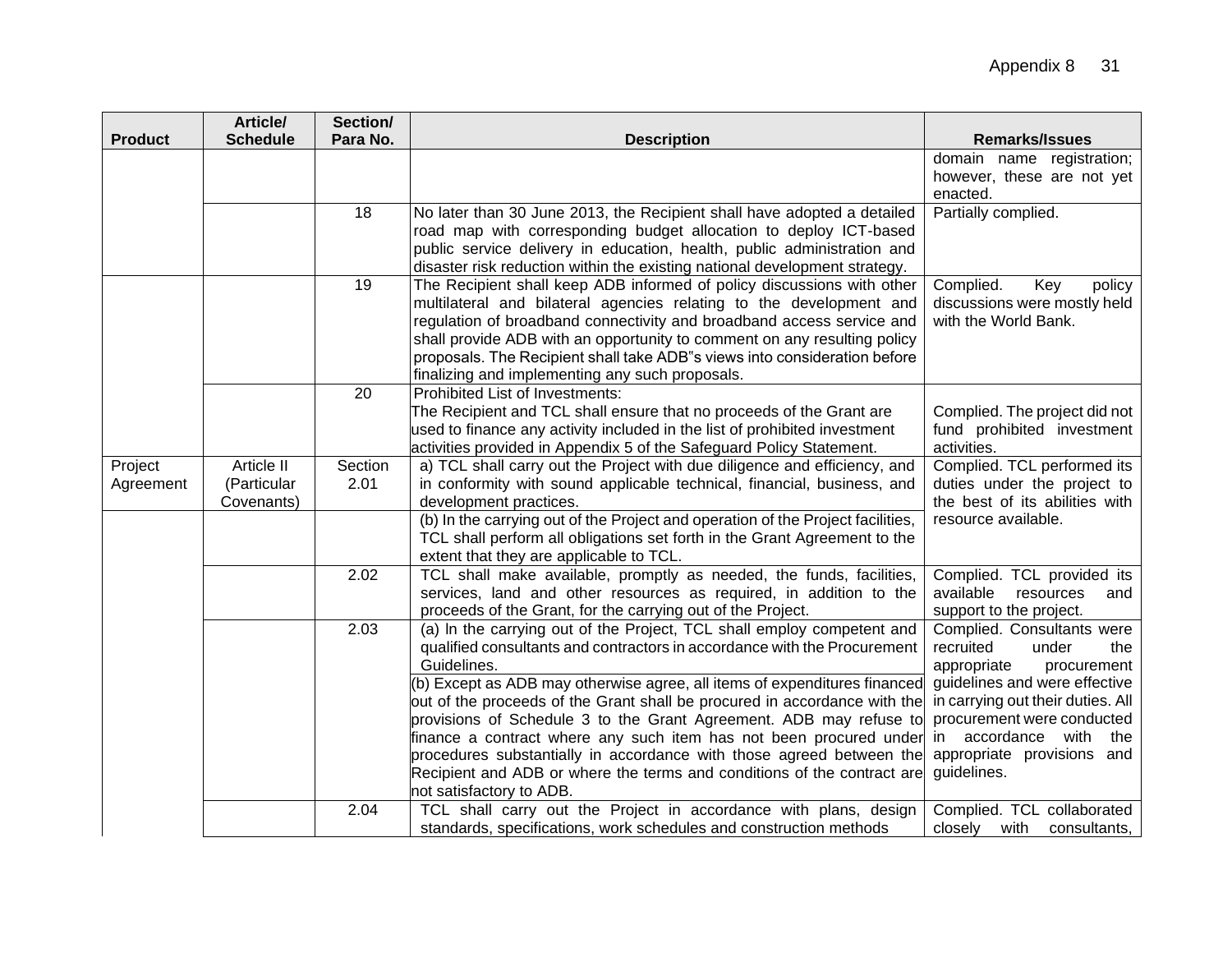| <b>Product</b>       | Article/<br><b>Schedule</b>             | Section/<br>Para No. | <b>Description</b>                                                                                                                                                                                                                                                                                                                                                                                                                                                                                                                                                                                                                | <b>Remarks/Issues</b>                                                                                                                                                                                                                                                                                                                                                                                           |
|----------------------|-----------------------------------------|----------------------|-----------------------------------------------------------------------------------------------------------------------------------------------------------------------------------------------------------------------------------------------------------------------------------------------------------------------------------------------------------------------------------------------------------------------------------------------------------------------------------------------------------------------------------------------------------------------------------------------------------------------------------|-----------------------------------------------------------------------------------------------------------------------------------------------------------------------------------------------------------------------------------------------------------------------------------------------------------------------------------------------------------------------------------------------------------------|
|                      |                                         |                      | acceptable to ADB. TCL shall furnish, or cause to be furnished, to ADB,<br>promptly after their preparation, such plans, design standards,<br>specifications and work schedules, and any material modifications<br>subsequently made therein, in such detail as ADB shall reasonably<br>request.                                                                                                                                                                                                                                                                                                                                  | World Bank and ADB to<br>ensure standards were met.                                                                                                                                                                                                                                                                                                                                                             |
|                      |                                         | 2.05                 | (a) TCL shall take out and maintain with responsible insurers, or make<br>other arrangements satisfactory to ADB for, insurance against such risks<br>and in such amounts as shall be consistent with sound practice.<br>(b) Without limiting the generality of the foregoing, TCL undertakes to<br>insure, or cause to be insured, the Goods to be imported for the Project<br>against hazards incident to the acquisition, transportation and delivery<br>thereof to the place of use or installation, and for such insurance any<br>indemnity shall be payable in a currency freely usable to replace or repair<br>such Goods. | Complied.<br>Details<br>are<br>captured in the Agreement<br>between<br>TCL and<br>the<br>Contractor<br>selected<br>to<br>design, manufacture, test,<br>deliver, install, complete and<br>commission the submarine<br>cable infrastructure.                                                                                                                                                                      |
|                      |                                         | 2.06                 | TCL shall maintain, or cause to be maintained, records and accounts<br>adequate to identify the items of expenditure financed out of the proceeds<br>of the Grant, to disclose the use thereof in the Project, to record the<br>progress of the Project (including, the cost thereof) and to reflect, in<br>accordance with consistently maintained sound, accounting principles, its<br>operations and financial condition.                                                                                                                                                                                                      | Partly complied with. TCL<br>maintained its accounts with<br>the support of TCC and<br>MEIDECC. TCC produced<br>quarterly unaudited interim<br>financial reports. MEIDECC<br>maintained the bookkeeping<br>for the project and its audit<br>was conducted by the Tonga<br>Office of the Auditor General.<br>But counterpart financing<br>after June 2014 were not<br>financial<br>included<br>in.<br>reporting. |
| Project<br>Agreement | Article II<br>(Particular<br>Covenants) | 2.07                 | (a) ADB and TCL shall cooperate fully to ensure that the purposes of the<br>Grant will be accomplished.<br>(b) TCL 'shall promptly inform ADB of any condition which interferes with,<br>or threatens' to interfere with, the progress of the Project, the,<br>performance of its obligations under this Project Agreement or the Share<br>Purchase Agreement, or the accomplishment of the purposes of the<br>Grant.<br>(c) ADB and TCL shall from time to time, at the request of either party,<br>exchange views through their representatives with regard to any matters<br>relating to the Project, TCL and the Grant.       | Complied. TCL was prompt<br>to engage with ADB and<br>project<br>partners<br>during<br>implementation.                                                                                                                                                                                                                                                                                                          |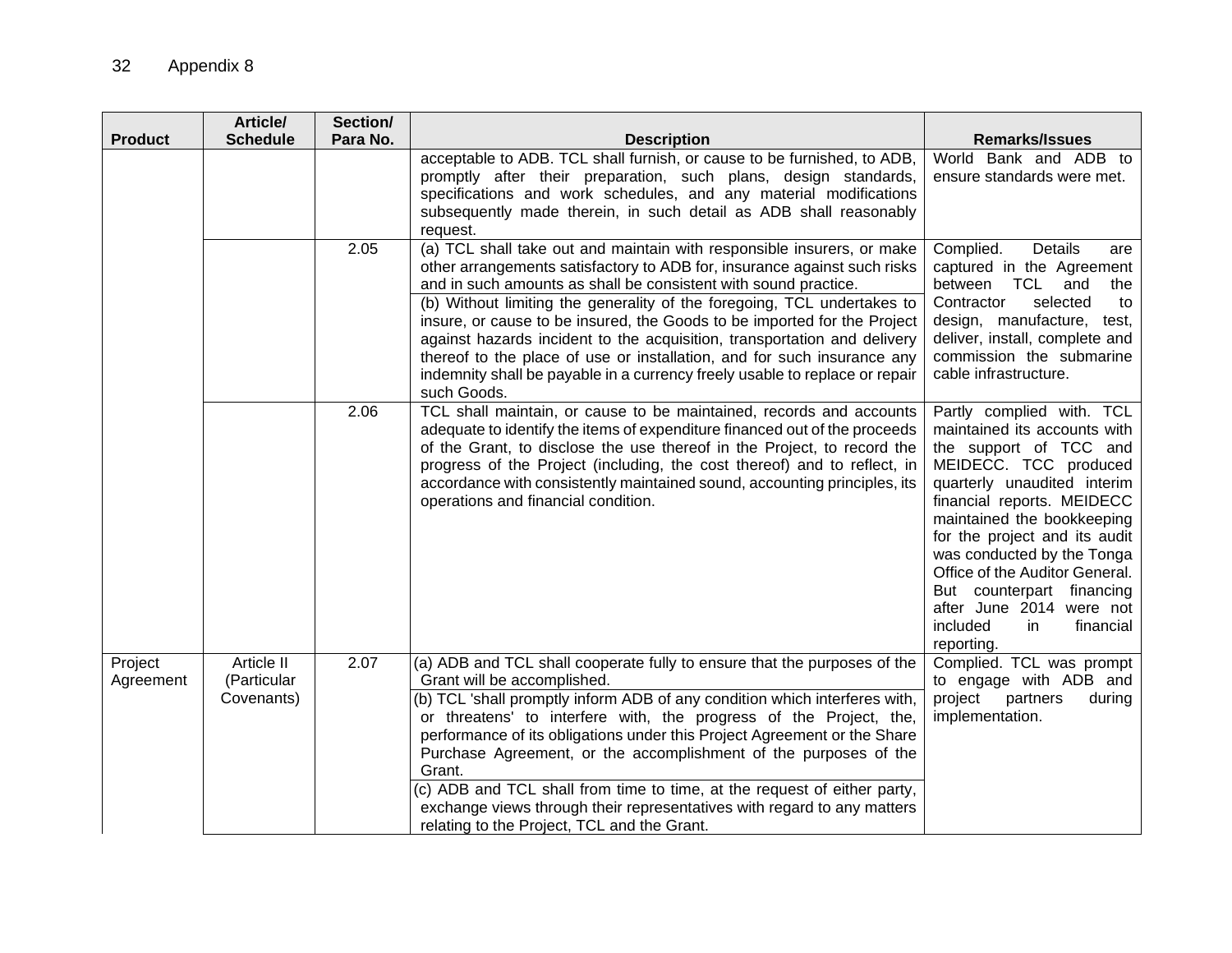|                | Article/        | Section/ |                                                                                                                                                                                                                                                                                                                                                                                                                                                                                                                                                                                                                                                                                                                                                                                                                                                                                                                                                                                                                                                                                                   |                                                                                                                                                                                                                                                                                                                                                                                                                                                       |
|----------------|-----------------|----------|---------------------------------------------------------------------------------------------------------------------------------------------------------------------------------------------------------------------------------------------------------------------------------------------------------------------------------------------------------------------------------------------------------------------------------------------------------------------------------------------------------------------------------------------------------------------------------------------------------------------------------------------------------------------------------------------------------------------------------------------------------------------------------------------------------------------------------------------------------------------------------------------------------------------------------------------------------------------------------------------------------------------------------------------------------------------------------------------------|-------------------------------------------------------------------------------------------------------------------------------------------------------------------------------------------------------------------------------------------------------------------------------------------------------------------------------------------------------------------------------------------------------------------------------------------------------|
| <b>Product</b> | <b>Schedule</b> | Para No. | <b>Description</b>                                                                                                                                                                                                                                                                                                                                                                                                                                                                                                                                                                                                                                                                                                                                                                                                                                                                                                                                                                                                                                                                                | <b>Remarks/Issues</b>                                                                                                                                                                                                                                                                                                                                                                                                                                 |
|                |                 | 2.08     | (a) TCL shall furnish to ADB all such reports and information as ADB shall<br>reasonably request concerning (I) the Grant and the expenditure of the<br>proceeds thereof; (ii) the items of expenditure financed out of such<br>proceeds; (iii) the Project; (iv) the administration, operations and financial<br>condition of TCL; and (v) any other matters relating to the purposes of<br>the Grant.<br>(b) Without limiting the generality of the foregoing, TCL shall furnish to<br>ADB quarterly reports on the execution of the Project and on the<br>operation and management of the project facilities. Such reports shall be<br>submitted in such form and in such detail and within such a period as<br>ADB shall reasonably request, and shall indicate, among other things,<br>progress made and problems encountered during the period under<br>review, steps taken or proposed to be taken to remedy these problems,<br>and proposed program of activities and expected progress during the<br>following period.                                                                   | Partly complied with. TCL<br>maintained its accounts with<br>the support of TCC and<br>MEIDECC. TCC produced<br>quarterly unaudited interim<br>financial reports. MEIDECC<br>maintained the bookkeeping<br>for the project and its audit<br>was conducted by the Tonga<br>Office of the Auditor General.<br>But counterpart financing<br>after June 2014 were not<br>included<br>in<br>financial<br>reporting. Quarterly reports<br>submitted<br>were |
|                |                 |          | (c) Promptly after physical completion of the Project, but in any event not<br>later than 3 months thereafter or such later date as ADB may agree for<br>this purpose, TCL shall prepare and furnish to ADB a report, in such form<br>and in such detail as ADB shall reasonably request, on the execution and<br>initial operation of the Project, including its cost, the performance by TCL<br>of its obligations under this Project Agreement and the accomplishment<br>of the purposes of the Grant.                                                                                                                                                                                                                                                                                                                                                                                                                                                                                                                                                                                         | inconsistently<br>during<br>implementation and a final<br>report was not submitted by<br>TCL.                                                                                                                                                                                                                                                                                                                                                         |
|                |                 | 2.09     | (a) TCL shall (i) maintain separate accounts for the Project and for its<br>overall operations; (ii) have such accounts and related financial<br>statements (balance sheet, statement of income and expenses, and<br>related statements) audited annually, in accordance with appropriate<br>auditing standards consistently applied, by independent auditors whose<br>qualifications, experience and terms of reference are acceptable to ADB;<br>and (iii) furnish to ADB, promptly after their preparation but in any event<br>not later than 6 months after the close of the fiscal year to which they<br>relate, certified copies of such audited accounts and financial statements<br>and the report of the auditors relating thereto (including the auditors'<br>opinion on the use of the Grant proceeds and compliance with the<br>covenants of the Grant Agreement), all in the English language. TCL shall<br>furnish to ADB such further information concerning such accounts and<br>financial statements and the audit thereof as ADB shall from time to time<br>reasonably request. | Partly complied with. Audits<br>were unqualified, but reports<br>were normally submitted past<br>the deadline. Discussions<br><b>TCL</b><br>with<br><b>TOAG</b><br>and<br>occurred<br>review<br>during<br>missions, when necessary.                                                                                                                                                                                                                   |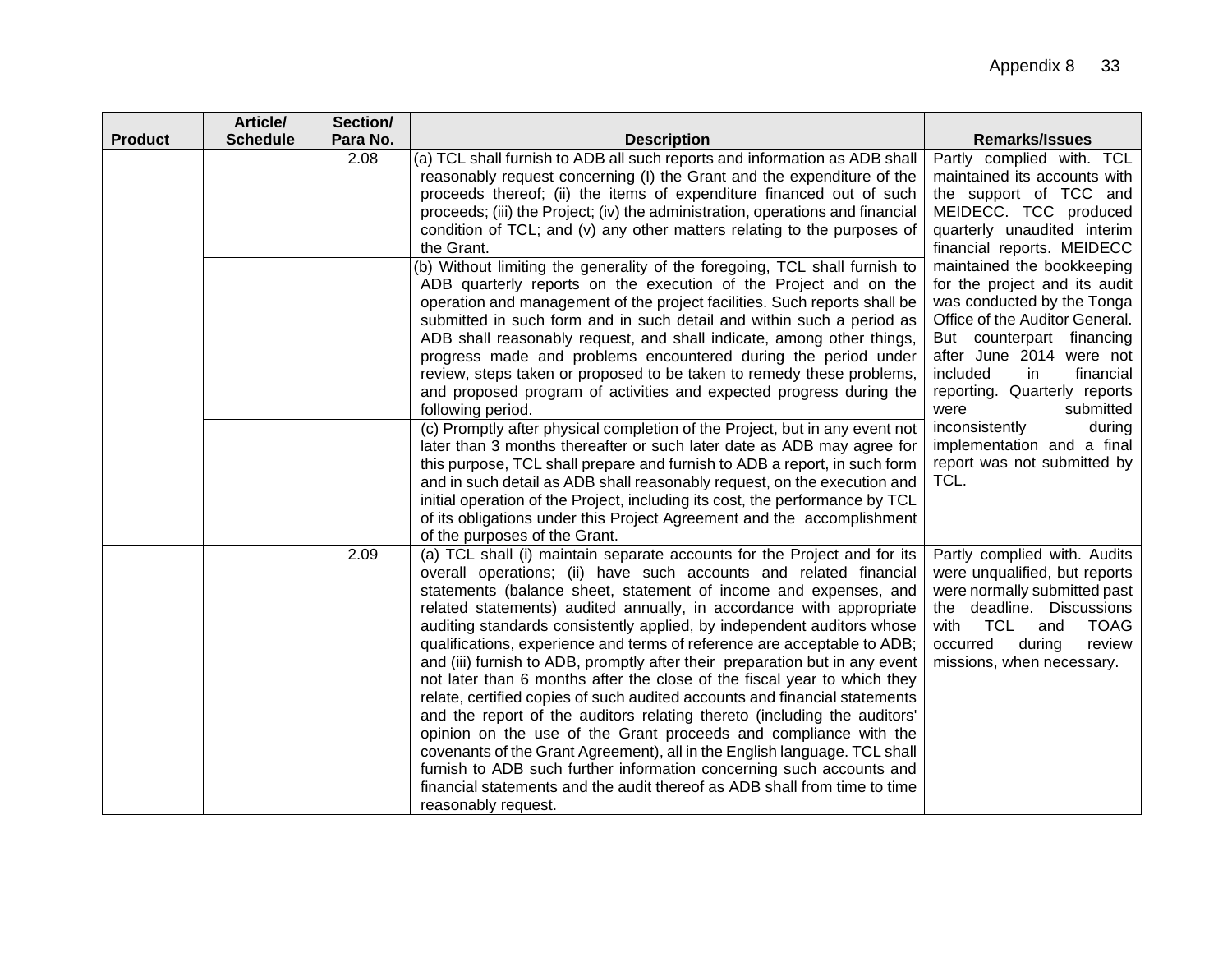| <b>Product</b>       | Article/<br><b>Schedule</b>             | Section/<br>Para No. | <b>Description</b>                                                                                                                                                                                                                                                                                                                                                                                                                                                                                      | <b>Remarks/Issues</b>                                                                                                                    |
|----------------------|-----------------------------------------|----------------------|---------------------------------------------------------------------------------------------------------------------------------------------------------------------------------------------------------------------------------------------------------------------------------------------------------------------------------------------------------------------------------------------------------------------------------------------------------------------------------------------------------|------------------------------------------------------------------------------------------------------------------------------------------|
|                      |                                         |                      | (b) TCL shall enable ADB, upon ADB's request, to discuss TCL's financial<br>statements and its financial affairs from time to time with the auditors<br>appointed by TCL pursuant to Section 2.09 (a) hereinabove, and shall<br>authorize and require any representative of such auditors to participate<br>in any such discussions requested by ADB, provided that any such<br>discussion shall be conducted only in the presence of an authorized<br>officer of TCL unless TCL shall otherwise agree. |                                                                                                                                          |
|                      |                                         | 2.10                 | TCL shall enable ADB's representatives to inspect the Project, the Goods<br>and Works, all other plants, sites, properties and equipment of TCL, and<br>any relevant records and documents to the extent they relate to the<br>Project.                                                                                                                                                                                                                                                                 | Complied.<br>Site<br>visits<br>occurred during<br>selected<br>review missions.                                                           |
|                      |                                         | 2.11                 | (a) TCL shall, promptly as required, take all action within its powers to<br>maintain its corporate existence, to carry on its operations, and to<br>acquire, maintain and renew all rights, properties, powers, privileges and<br>franchises which are necessary in the carrying out of the Project or in the<br>conduct of its operations.                                                                                                                                                            | <b>TCL</b><br>Complied.<br>demonstrated<br>good<br>leadership to support the<br>project and its goals. TCL<br>management grew staff from |
|                      |                                         |                      | (b) TCL shall at all times conduct its operations in accordance with sound<br>applicable technical, financial, business, development and operational<br>practices, and under the supervision of competent and experienced<br>management and personnel.                                                                                                                                                                                                                                                  | 12 to 24 with key technical<br>personnel recruited during<br>implementation. TCL has<br>effectively<br>operated<br>and                   |
| Project<br>Agreement | Article II<br>(Particular<br>Covenants) |                      | (c) TCL shall at all times operate and maintain its plants; equipment and<br>other property, and from time to time, promptly as needed, make all<br>necessary repairs and renewals thereof, all in accordance with sound<br>applicable technical, financial, business, development, operational and<br>maintenance practices.                                                                                                                                                                           | maintained its plant and<br>equipment. The damage<br>caused by a ship's anchor in<br>January 2019 was rectified in<br>a timely manner.   |
|                      |                                         | 2.12                 | Except as ADB may otherwise agree, TCL shall not sell, lease or<br>otherwise dispose of any of its assets which shall be required for the<br>efficient carrying on of its operations or the disposal of which may<br>prejudice its ability to perform satisfactorily any of its obligations under<br>this Project Agreement.                                                                                                                                                                            | Complied. TCL has not<br>pursued these options during<br>and<br>after<br>project<br>implementation.                                      |
|                      |                                         | 2.13                 | Except as ADB may otherwise agree, TCL shall apply the proceeds of<br>the Grant to the financing of expenditures on the Project in accordance<br>with the provisions of the Grant Agreement and this Project Agreement,<br>and shall ensure that all items of expenditures financed out of such<br>proceeds are used exclusively in the carrying out of the Project.                                                                                                                                    | Complied. TCL has utilized<br>grant resources as<br>per<br>project agreements.                                                           |
|                      |                                         | 2.14                 | Except as ADB may otherwise agree, TCL shall duly perform all its<br>obligations under the Share Purchase Agreement, and shall not take, or<br>concur in, any action which would have the effect of assigning, amending,                                                                                                                                                                                                                                                                                | Complied.                                                                                                                                |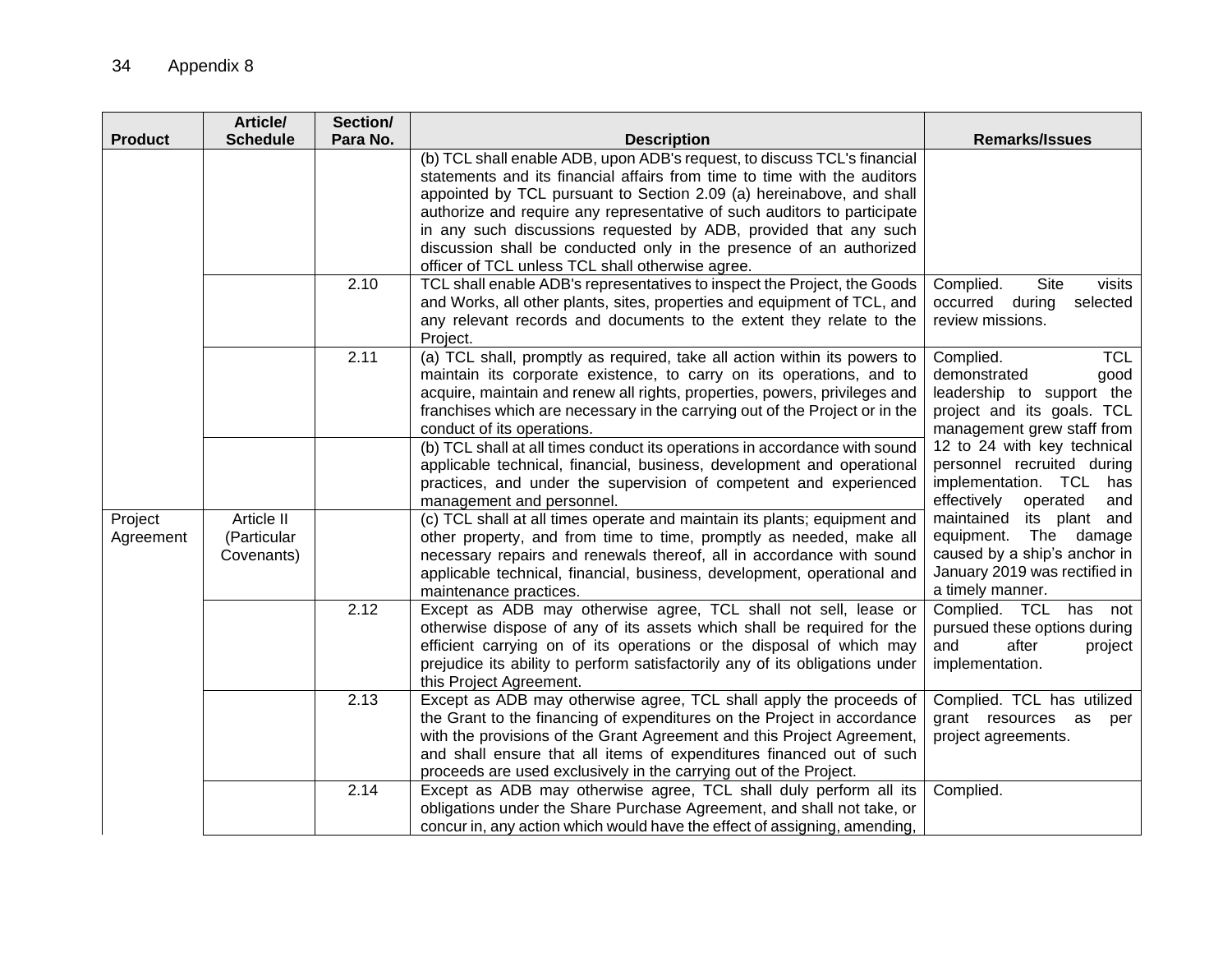|                | Article/        | Section/ |                                                                           |                |
|----------------|-----------------|----------|---------------------------------------------------------------------------|----------------|
| <b>Product</b> | <b>Schedule</b> | Para No. | <b>Description</b>                                                        | Remarks/Issues |
|                |                 |          | abrogating or waiving any rights or obligations of the parties under the  |                |
|                |                 |          | Share Purchase Agreement.                                                 |                |
|                |                 | 2.15     | TCL shall promptly notify ADB of any proposal to amend, suspend or        | Complied.      |
|                |                 |          | repeal any provision of its constitutional documents and shall afford ADB |                |
|                |                 |          | an adequate opportunity to comment on such proposal prior to taking any   |                |
|                |                 |          | action thereon.                                                           |                |

<span id="page-44-0"></span>ADB = Asian Development Bank, EMP = environmental management plans, IEE = initial environmental examinations, GATS = General Agreement on Trade in Services, MEIDECC = Ministry of Meteorology, Environment, Information, Disaster Management, Climate Change and Communications, PAM = project administration manual, TA = technical assistance, TCC = Tonga Communications Corporation, TCL = Tonga Cable Limited, TOAG = Tonga Office of the Auditor General.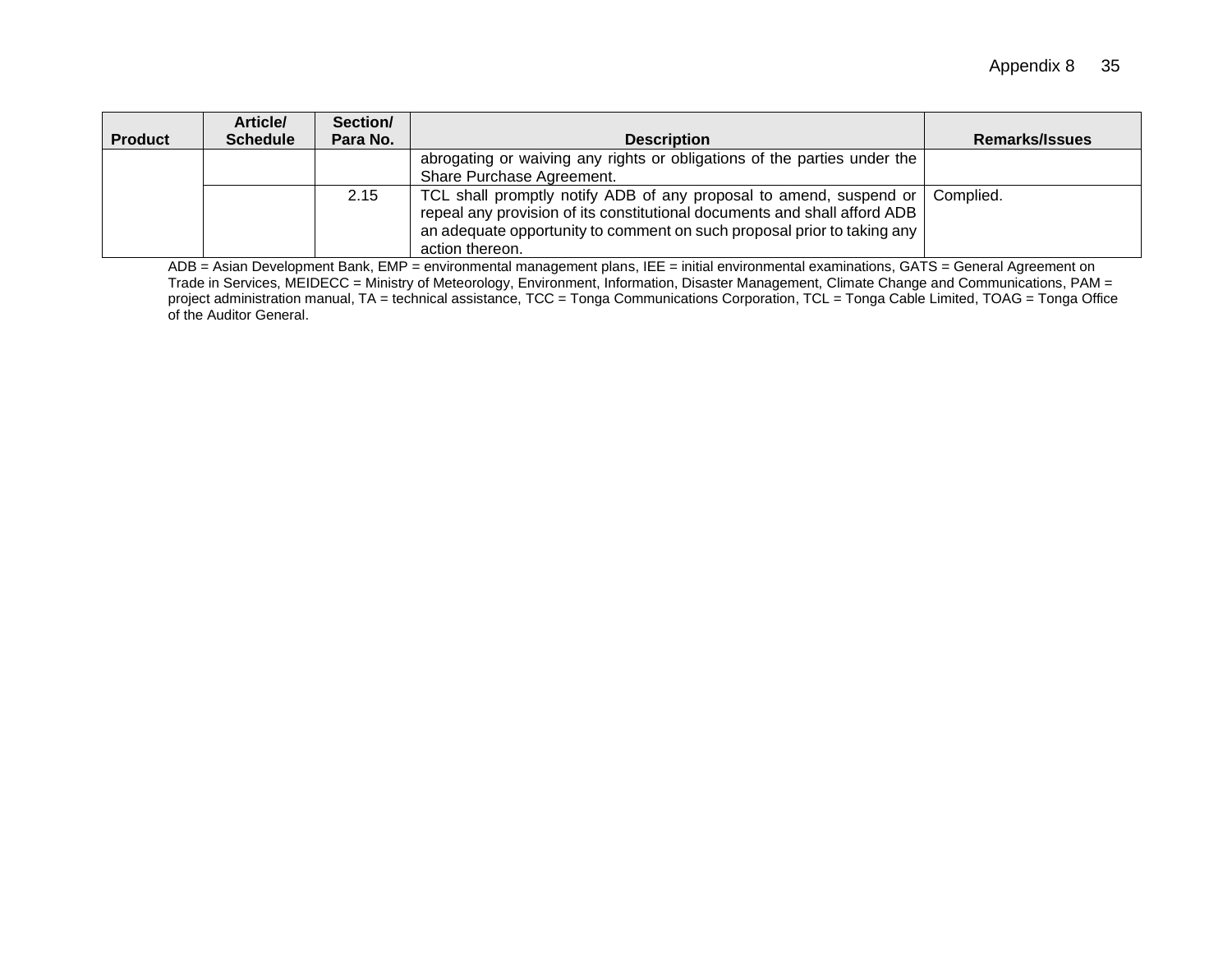## **FINANCIAL AND ECONOMIC REEVALUATION**

## **A. Introduction**

1. This section aims to reevaluate the financial and economic analyses done for the Tonga– Fiji Submarine Cable project using latest available data.

## **B. Demand and Pricing**

2. Compared to proposal, the availability of more detailed data from the Government of Tonga enables better assessment of the impact of the project.



 $MB = Megabytes.$ 

Note: At appraisal phase, analysis was based on subscription fees per month. Pricing are now based per megabyte. Source: Ministry of Meteorology, Environment, Information, Disaster Management, Climate Change and Communications.

3. Demand for internet have increased steadily since 2012, from 18,000 subscribers to around 53,000 by 2019 (Figure A81). Local authority projects that it will increase by around 20% in 2020 due to the coronavirus disease pandemic. The high demand is a result of dramatic drop in prices (Figure A8.2).

# **C. Financial Analysis**

4. Two conditions needs to be met for a project to fully recover its costs: (i) the financial internal rate of return (FIRR) discounted at the weighted average cost of capital (WACC) needs to be positive; and (ii) the FIRR needs to be greater than the WACC. Sensitivity analyses were also conducted to determine the project's sustainability.

5. All criteria were met. WACC is 10.04% (Table A9.1) based on the financial plan, while the FIRR is 16.15% over 27 years including 5 years of construction (Table 9.2).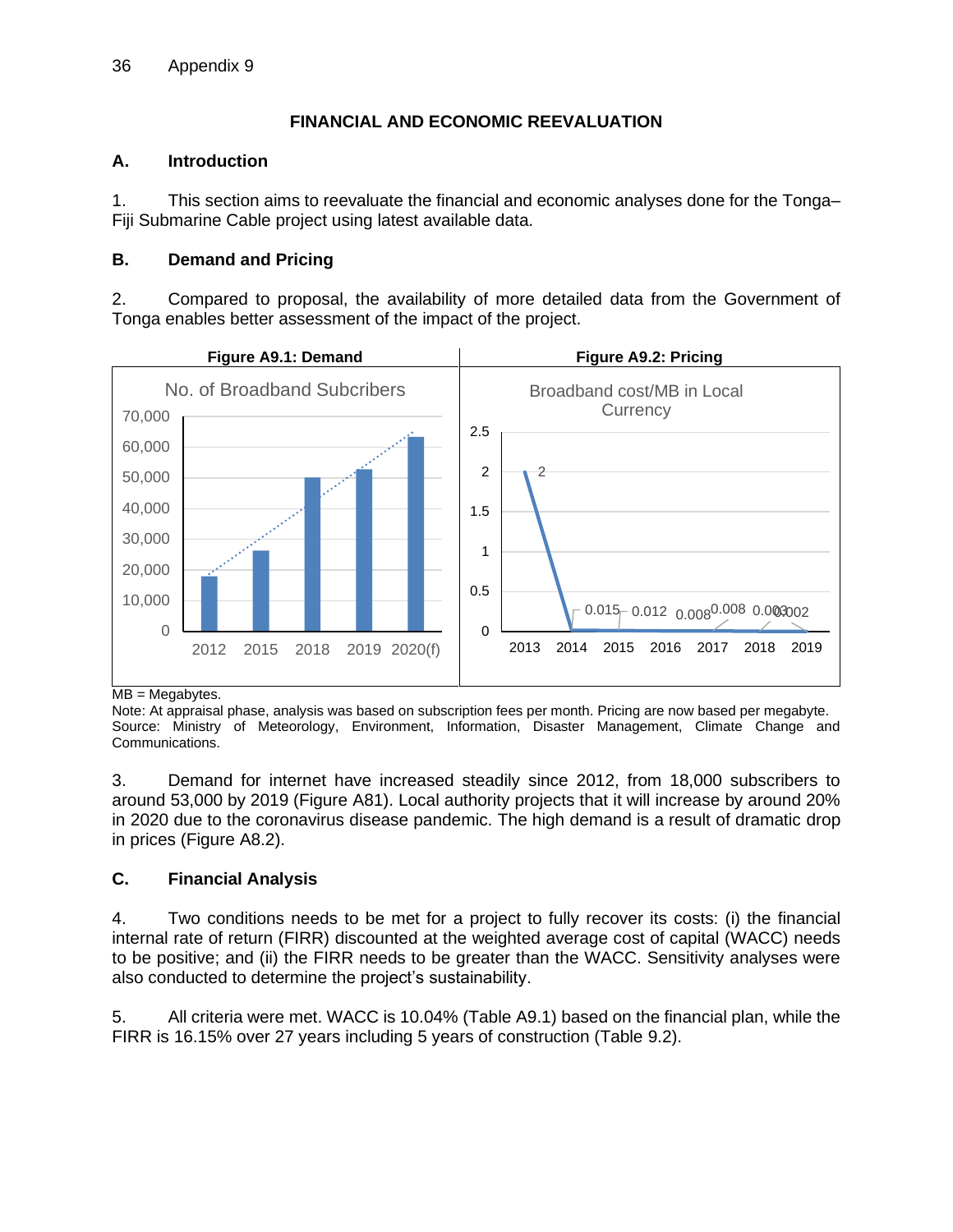| <b>Items</b> |                              | <b>ADB and WB</b><br>grant              | <b>TCL</b><br><b>Contribution</b> | <b>TCL</b><br>Loan |
|--------------|------------------------------|-----------------------------------------|-----------------------------------|--------------------|
| А.           | Amount (\$ '000)             | 26.2                                    | 4.2                               | 0.0                |
| В.           | Weighting                    | 86.19%                                  | 13.81%                            | $0.00\%$           |
| C.           | Nominal cost                 | 15.00%                                  | 15.00%                            | 7.00%              |
| D.           | Tax rate                     | 25.00%                                  | 25.00%                            | 25.00%             |
|              | E. Tax-adjusted nominal cost | 11.25%                                  | 11.25%                            | 5.25%              |
| F.           | Inflation rate               | 0.50%                                   | 5.00%                             | 5.00%              |
| G.           | Real cost                    | 10.70%                                  | 5.95%                             | 0.24%              |
| Н.           | Weighted component of WACC   | $9.22\%$                                | 0.82%                             | $0.00\%$           |
|              |                              | <b>Weighted Average Cost of Capital</b> | $10.04\%$                         |                    |

**Table A9.1: Weighted Average Cost of Capital (WACC)**

ADB = Asian Development Bank, TCL = Tonga Cable Limited, WB = World Bank. Source: Asian Development Bank estimates.

| (\$'000)                          |                |         |             |                              |  |  |  |
|-----------------------------------|----------------|---------|-------------|------------------------------|--|--|--|
| Year                              | <b>Revenue</b> | Capex   | <b>Opex</b> | <b>Net (Free Cash Flows)</b> |  |  |  |
| 2012                              |                | (2200)  |             | (2200)                       |  |  |  |
| 2013                              |                | (21054) |             | (21054)                      |  |  |  |
| 2014                              | 2,220.526      | (628)   | (1268)      | 324                          |  |  |  |
| 2015                              | 2,897.798      |         | (1268)      | 1630                         |  |  |  |
| 2016                              | 3,680.492      |         | (1268)      | 2412                         |  |  |  |
| 2017                              | 5,678.954      | (6285)  | (1268)      | (1874)                       |  |  |  |
| 2018                              | 6,878.976      | (1257)  | (1268)      | 4354                         |  |  |  |
| 2019                              | 7,637.164      |         | (1268)      | 6369                         |  |  |  |
| 2020                              | 8,944.205      |         | (1268)      | 7676                         |  |  |  |
| 2021                              | 8,279.036      |         | (1268)      | 7011                         |  |  |  |
| 2022                              | 8,158.375      |         | (1268)      | 6890                         |  |  |  |
| 2023                              | 8,254.126      |         | (1268)      | 6986                         |  |  |  |
| 2024                              | 8,330.995      |         | (1268)      | 7063                         |  |  |  |
| 2025                              | 8,224.342      |         | (1268)      | 6956                         |  |  |  |
| 2026                              | 8,304.176      |         | (1268)      | 7036                         |  |  |  |
| 2027                              | 8,384.801      |         | (1268)      | 7117                         |  |  |  |
| 2028                              | 8,466.221      |         | (1268)      | 7198                         |  |  |  |
| 2029                              | 8,356.934      |         | (1268)      | 7089                         |  |  |  |
| 2030                              | 8,409.999      |         | (1268)      | 7142                         |  |  |  |
| 2031                              | 8,490.881      |         | (1268)      | 7223                         |  |  |  |
| 2032                              | 8,393.961      |         | (1268)      | 7126                         |  |  |  |
| 2033                              | 8,393.961      |         | (1268)      | 7126                         |  |  |  |
| 2034                              | 8393.961       |         | (1268)      | 7126                         |  |  |  |
| 2035                              | 8393.961       |         | (1268)      | 7126                         |  |  |  |
| 2036                              | 8393.961       |         | (1268)      | 7126                         |  |  |  |
| 2037                              | 8393.961       |         | (1268)      | 7126                         |  |  |  |
| 2038                              | 8393.961       |         | (1268)      | 7126                         |  |  |  |
| <b>Net Present Value</b>          |                |         |             | \$15,248.18                  |  |  |  |
| Internal Rate of Return<br>16.15% |                |         |             |                              |  |  |  |

**Table A9.2: Financial Internal Rate of Return of the Submarine Cable Project**

 $( )$  = negative, Capex = capital expenditures, Opex = operating expenditures. Source: Asian Development Bank estimates.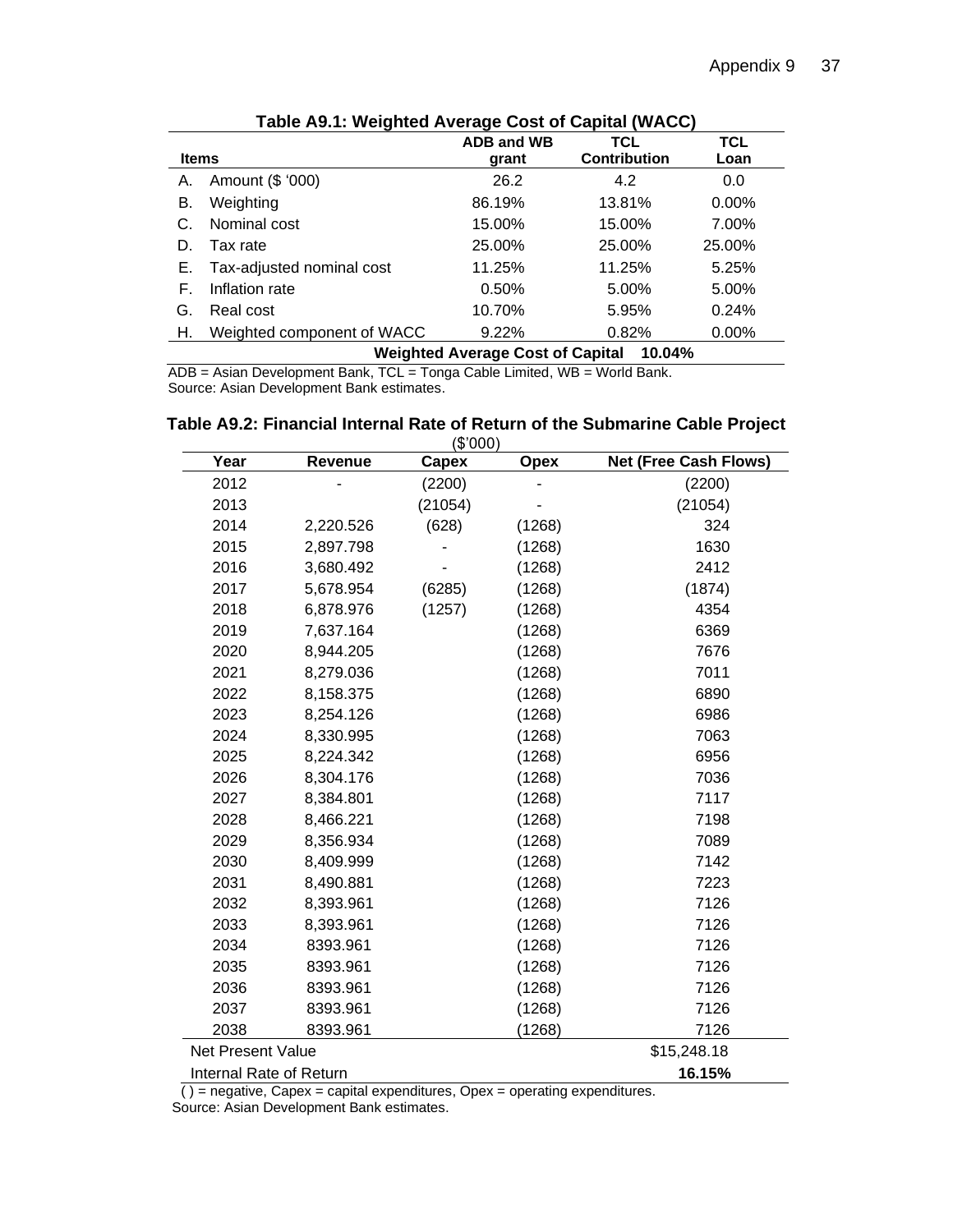6. Sensitivity results suggest unless revenues fall below 32%, the project remains viable.

| Table A9.3: Sensitivity Analysis of Financial Internal Rate of Return |             |                         |                               |  |  |  |
|-----------------------------------------------------------------------|-------------|-------------------------|-------------------------------|--|--|--|
| ltem                                                                  | <b>FIRR</b> | <b>FNPV<sup>a</sup></b> | <b>Switching Value</b><br>(%) |  |  |  |
| Base scenario                                                         | 16.15%      | \$15,248.18             |                               |  |  |  |
| 25% decrease in revenue                                               | 11.38%      | \$3,057.38              | (31.3)                        |  |  |  |
| 10% increase in Capex                                                 | 14.85%      | \$12,844.16             | 63.4                          |  |  |  |
| 10% increase in Opex                                                  | 15.77%      | \$14,300.70             | 160.9                         |  |  |  |

( ) = negative, Capex = capital expenditures, FIRR = financial internal rate of return, FNPV = financial net present value, Opex = operating expenditures.

Source: Asian Development Bank estimates.

#### **D. Economic Analysis**

7. The economic analysis done at proposal phase was also re-examined.

8. The consumer surplus generated from high cost savings, lower costs and spread out disbursements resulted in an economic internal rate of return of 21.4% while the switching value was 52% suggesting that unless revenue falls below this value, the project is sustainable.

| (\$'000) |                    |             |              |        |             |              |                     |
|----------|--------------------|-------------|--------------|--------|-------------|--------------|---------------------|
|          |                    |             | <b>Costs</b> |        |             |              |                     |
|          |                    | Non-        |              |        |             |              |                     |
| Year     | <b>Incremental</b> | incremental | <b>Total</b> | Capex  | <b>Opex</b> | <b>Total</b> | <b>Net Benefits</b> |
|          |                    |             |              |        |             |              |                     |
| 2012     |                    |             |              | 2,200  |             | 2,200        | (2,200)             |
| 2013     |                    |             |              | 21,054 |             | 21,054       | (21, 054)           |
| 2014     | 2,538              | 957         | 3,495        | 628    | 1,268       | 1,897        | 1,598               |
| 2015     | 3,215              | 957         | 4,172        |        | 1,268       | 1,268        | 2,904               |
| 2016     | 3,998              | 957         | 4,955        |        | 1,268       | 1,268        | 3,687               |
| 2017     | 6,080              | 1,209       | 7,289        | 6,285  | 1,268       | 7,553        | (264)               |
| 2018     |                    |             |              |        |             |              |                     |
|          | 7,297              | 1,639       | 8,936        | 1,257  | 1,268       | 2,525        | 6,411               |
| 2019     | 8,055              | 1,745       | 9,800        |        | 1,268       | 1,268        | 8,532               |
| 2020     | 9,362              | 1,859       | 11,221       |        | 1,268       | 1,268        | 9,953               |
| 2021     | 8,697              | 1,865       | 10,561       |        | 1,268       | 1,268        | 9,293               |
| 2022     | 8,576              | 1,874       | 10,450       |        | 1,268       | 1,268        | 9,182               |
| 2023     | 8,672              | 1,886       | 10,558       |        | 1,268       | 1,268        | 9,290               |
| 2024     | 8,749              | 1,865       | 10,614       |        | 1,268       | 1,268        | 9,346               |
| 2025     | 8,642              | 1,845       | 10,487       |        | 1,268       | 1,268        | 9,218               |
| 2026     | 8,722              | 1,823       | 10,545       |        | 1,268       | 1,268        | 9,277               |
| 2027     | 8,803              | 1,802       | 10,605       |        | 1,268       | 1,268        | 9,336               |
| 2028     | 8,884              | 1,781       | 10,665       |        | 1,268       | 1,268        | 9,397               |
| 2029     | 8,775              | 1,760       | 10,535       |        | 1,268       | 1,268        | 9,267               |
| 2030     | 8,828              | 1,739       | 10,567       |        | 1,268       | 1,268        | 9,299               |
| 2031     | 8,909              | 1,719       | 10,627       |        | 1,268       | 1,268        | 9,359               |
| 2032     | 8,812              | 1,698       | 10,510       |        | 1,268       | 1,268        | 9,241               |
| 2033     | 8,812              | 1,675       | 10,487       |        | 1,268       | 1,268        | 9,219               |

#### **Table A9.4: Economic Costs and Benefits of the Submarine Cable**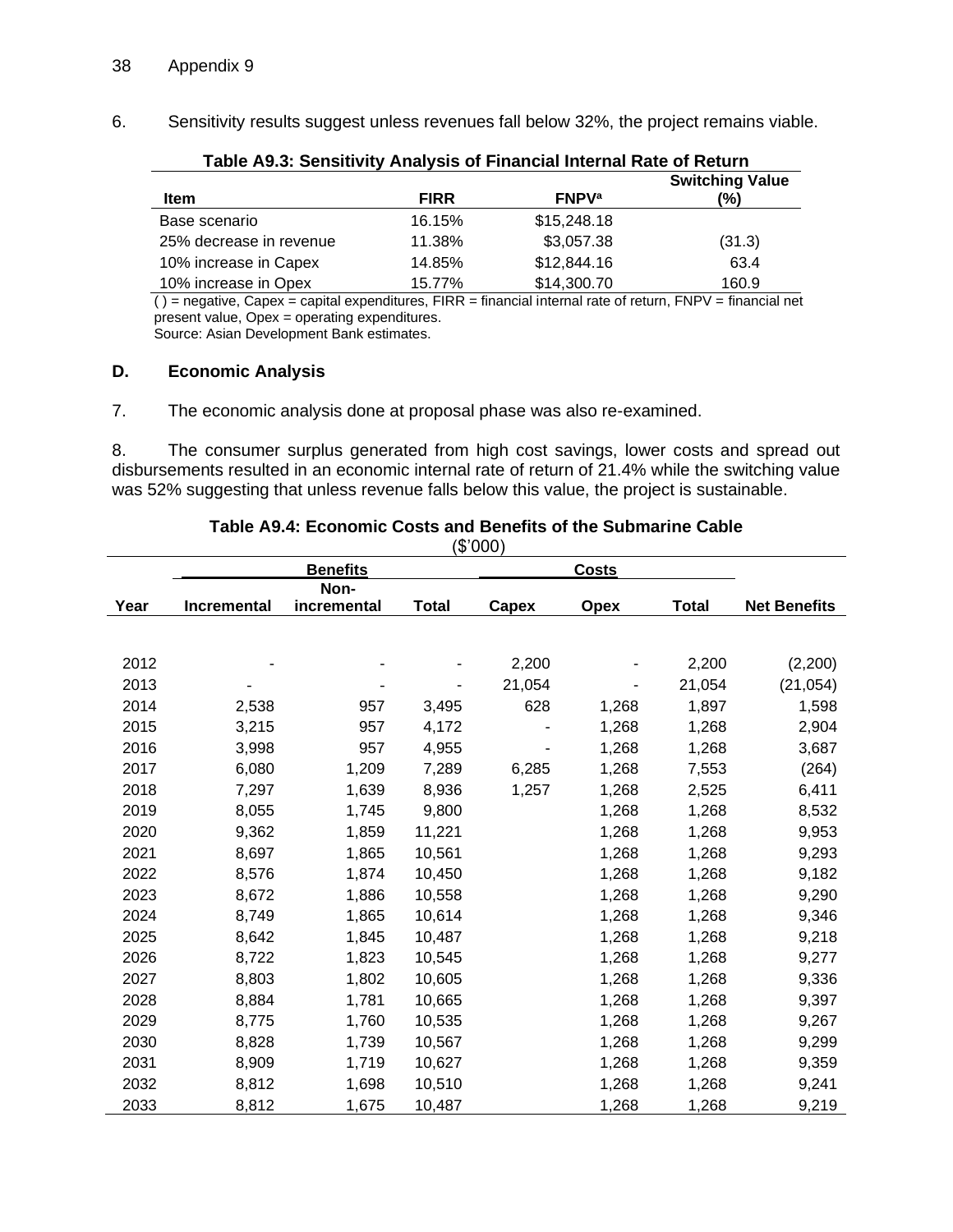|                                | <b>Benefits</b>    |                     |        | <b>Costs</b> |             |        |                     |  |
|--------------------------------|--------------------|---------------------|--------|--------------|-------------|--------|---------------------|--|
| Year                           | <b>Incremental</b> | Non-<br>incremental | Total  | Capex        | <b>Opex</b> | Total  | <b>Net Benefits</b> |  |
| 2034                           | 8,812              | 1,653               | 10,464 |              | 1,268       | 1,268  | 9,196               |  |
| 2035                           | 8,812              | 1,630               | 10,442 |              | 1,268       | 1,268  | 9,174               |  |
| 2036                           | 8,812              | 1,608               | 10,420 |              | 1,268       | 1,268  | 9,152               |  |
| 2037                           | 8,812              | 1,586               | 10,398 |              | 1,268       | 1,268  | 9,130               |  |
| 2038                           | 8,812              | 1,565               | 10,376 |              | 1,268       | 1,268  | 9,108               |  |
| NPV <sup>a</sup><br><b>IRR</b> | 41,562             | 9,188               | 50,750 | 20,489       | 7,027       | 27,516 | 20,359<br>21.4%     |  |

 $()$  = negative, Capex = capital expenditures, IRR = internal rate of return, NPV = net present value, Opex = operating expenditures.

<sup>a</sup> Discounted at 12%.

Source: Asian Development Bank estimates.

#### **Table A9.5: Sensitivity Analysis of Economic Internal Rate of Return**

| I able Ab.J. Selisitivity Analysis Of Economic Internal Kate Of Keturn | <b>EIRR</b> | <b>Switching Value</b> |               |
|------------------------------------------------------------------------|-------------|------------------------|---------------|
| <b>Scenarios</b>                                                       | (%)         | <b>ENPV</b>            | $\frac{1}{2}$ |
| Base case                                                              | 21.4        | 20.359                 |               |
| Revenue decreases by 25%                                               | 17.1        | 10.468                 | (51.46)       |
| Capex increases by 10%                                                 | 19.8        | 18.064                 | 88.71         |
| Opex increases by 10%                                                  | 21.0        | 19.566                 | 256.73        |

 $( )$  = negative, FIRR = financial internal rate of return, FNPV = financial net present value, Capex = capital expenditures, Opex = operating expenditures.

Source: Asian Development Bank estimates.

#### **E. Summary**

9. The following table highlights the key results of the project.

#### **Table A9.6: EIRR and FIRR Comparison Pre- and Post-Project Implementation**

| <b>Item</b>                           | <b>Appraisal Stage</b> | <b>Completion Stage</b> |
|---------------------------------------|------------------------|-------------------------|
| <b>WACC</b>                           | 0.02%                  | 10.04%                  |
| <b>FIRR</b>                           | 13.63%                 | 16.15%                  |
| FIRR Switching value based on fall in | (67%)                  | (31%)                   |
| revenues                              |                        |                         |
| <b>EIRR</b>                           | 17.3%                  | 21.4%                   |
| EIRR Switching value based on fall in | (40%)                  | (51%)                   |
| revenues                              |                        |                         |
| Conclusion                            | Economically viable    |                         |

EIRR = economic internal rate of return, FIRR = financial internal rate of return, WACC = weighted average cost of capital

Source: Asian Development Bank estimates.